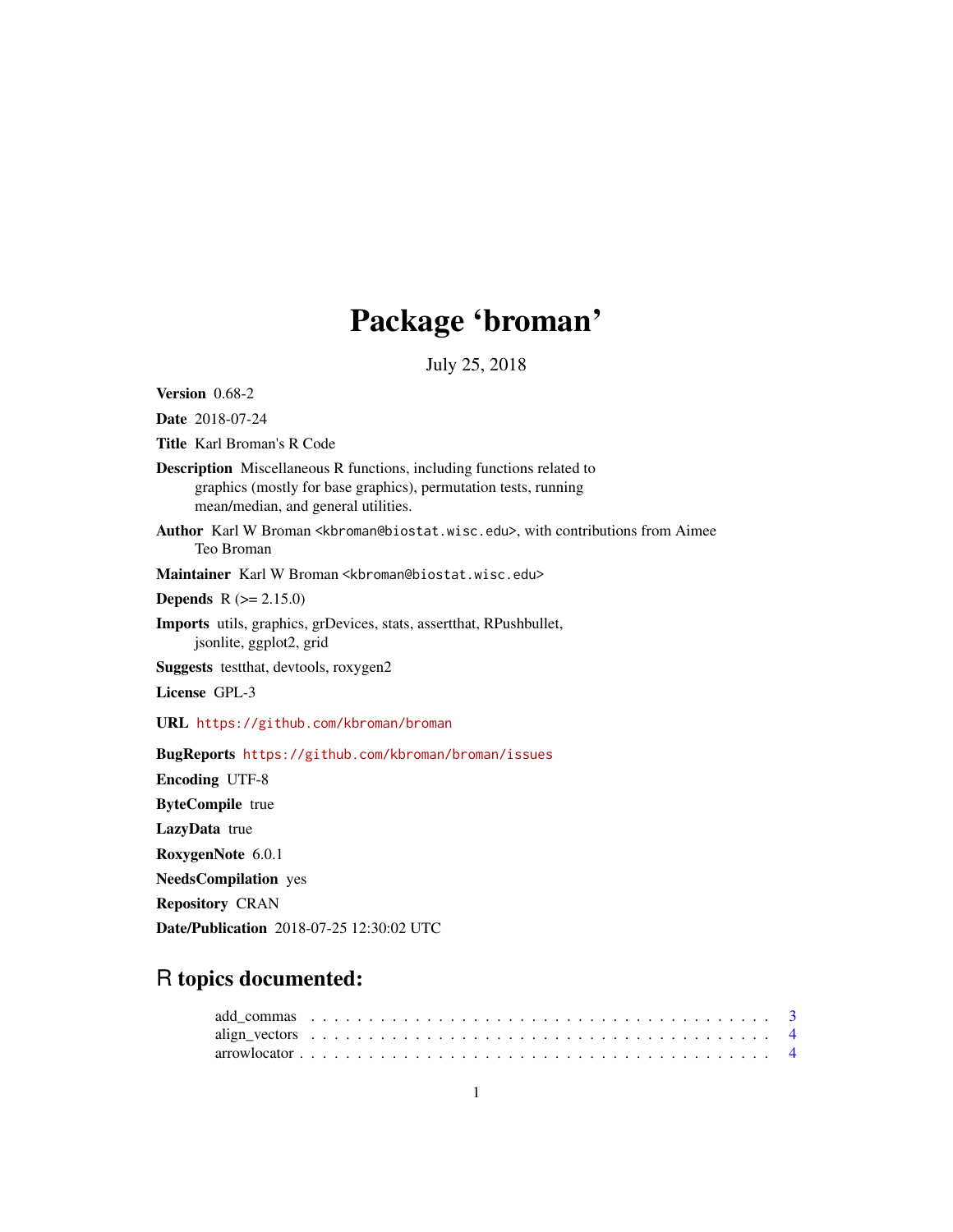| attrnames          | 5  |
|--------------------|----|
| brocolors          | 6  |
|                    | 7  |
| cf                 | 7  |
|                    | 8  |
|                    | 9  |
|                    | 10 |
|                    | 10 |
|                    | 11 |
|                    | 12 |
|                    | 12 |
|                    | 13 |
| $excel\_fig$       | 14 |
| exit               | 15 |
|                    | 15 |
| fisher             | 16 |
|                    | 17 |
|                    | 17 |
|                    | 19 |
|                    | 20 |
|                    | 21 |
|                    | 22 |
| jiggle             | 23 |
|                    | 24 |
|                    | 24 |
|                    | 25 |
|                    | 26 |
|                    | 27 |
|                    | 27 |
|                    | 28 |
|                    | 29 |
|                    | 30 |
|                    | 30 |
|                    | 31 |
|                    | 31 |
|                    | 32 |
|                    | 33 |
| paste00            | 34 |
|                    | 35 |
|                    | 36 |
|                    | 36 |
| pushbullet_devices | 37 |
| qqline2            | 38 |
|                    | 39 |
| quantileSE         | 39 |
| revrainbow         | 40 |
|                    | 41 |
| runningmean        | 42 |
|                    |    |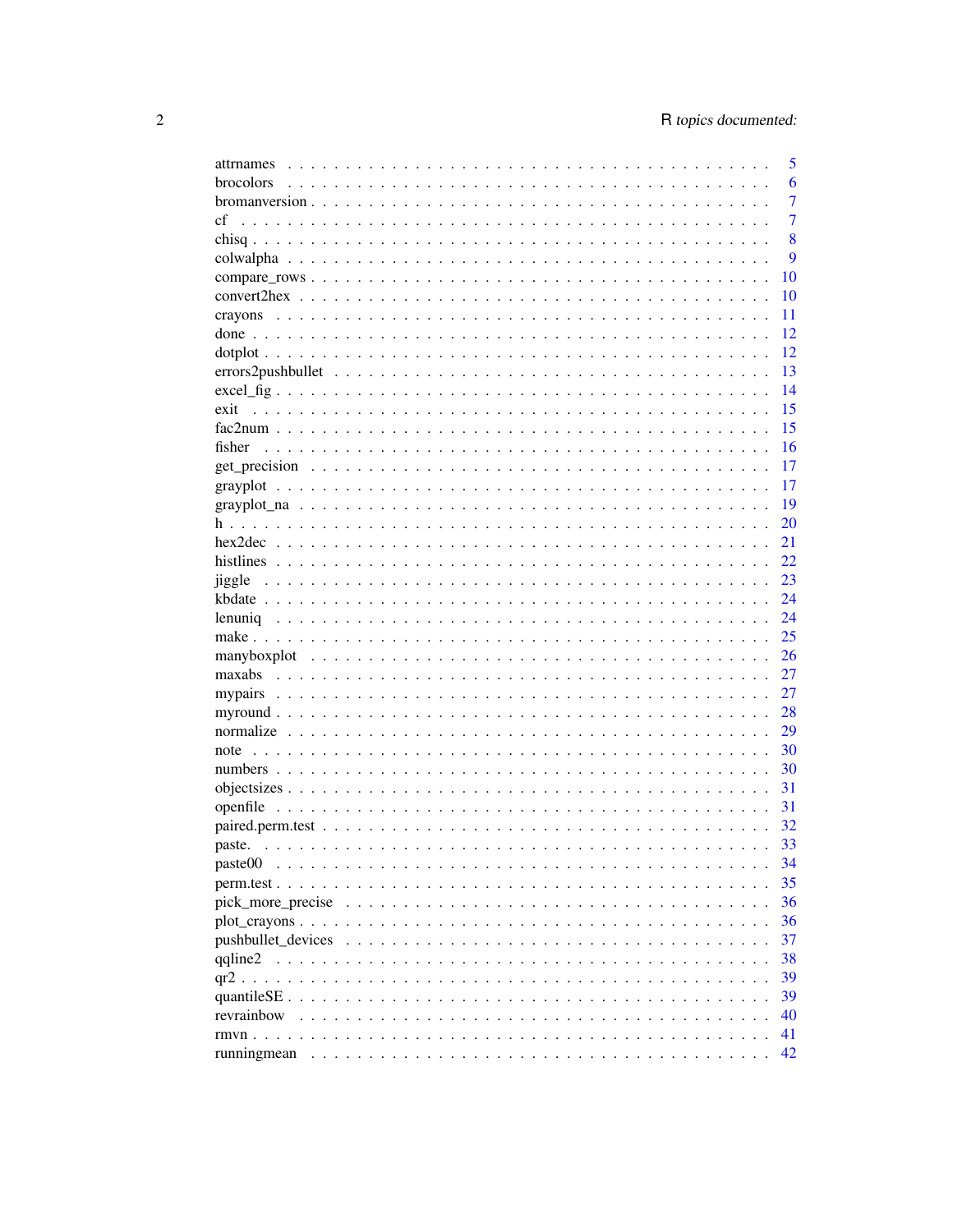<span id="page-2-0"></span>

| -45 |
|-----|
|     |
| -47 |
|     |
| -48 |
| 49  |
|     |
|     |
|     |
|     |
|     |
| .54 |
|     |
|     |

#### **Index [58](#page-57-0) Second Line Control of the Control of the Control of the Control of the Control of the Control of the Control of the Control of the Control of the Control of the Control of the Control of the Control of the Contr**

add\_commas *Add commas to a large number*

# Description

Convert a number to a string, with commas every 3rd digit

# Usage

add\_commas(numbers)

# Arguments

numbers Vector of non-negative numbers (will be rounded to integers)

# Value

Character string with numbers written like "7,547,085".

# Examples

add\_commas(c(231, 91310, 2123, 9911001020, 999723285))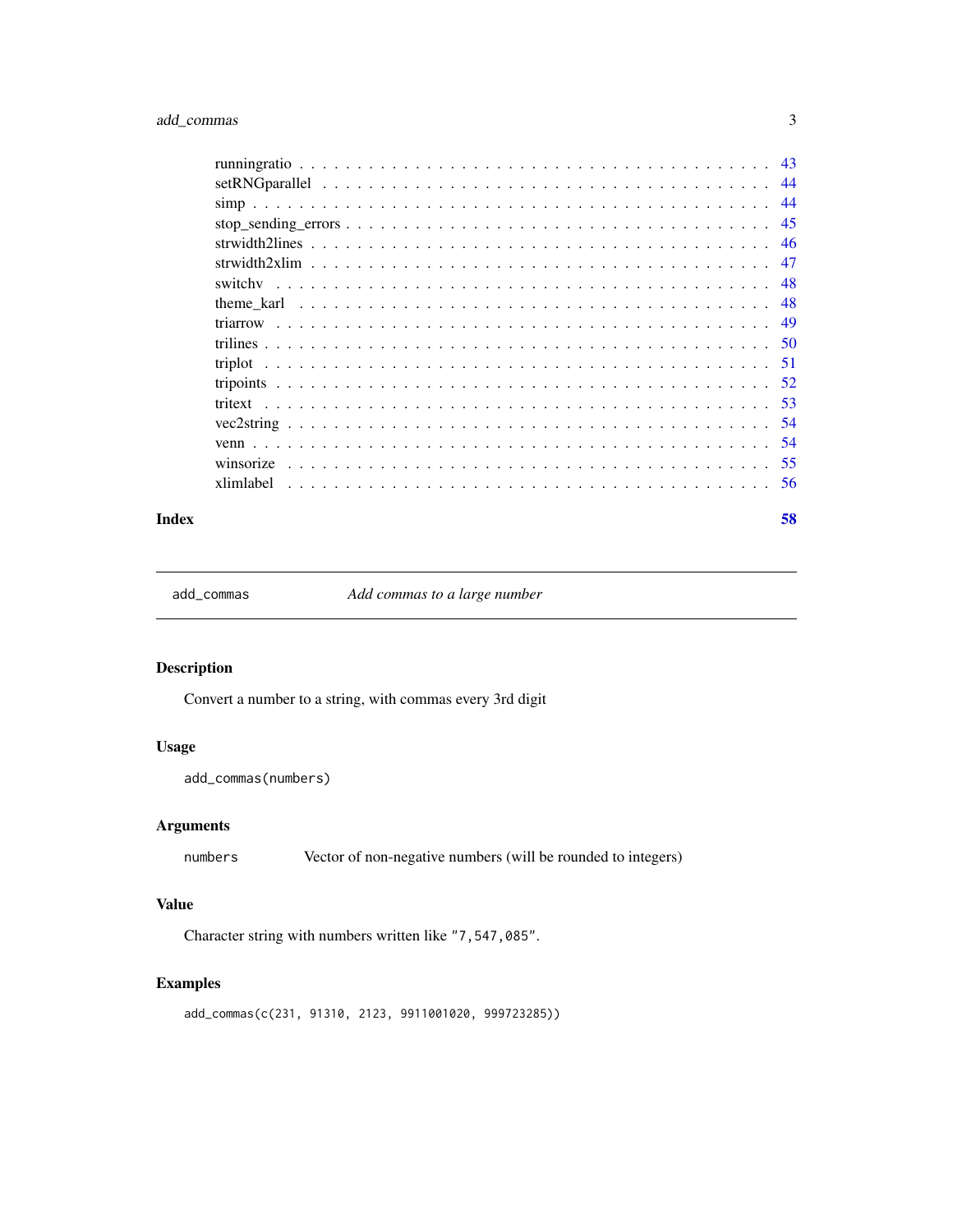<span id="page-3-0"></span>align\_vectors *Align two vectors*

#### Description

Align two vectors using their names attributes, either expanding with NAs or reducing to the common values.

# Usage

 $align\_vectors(x, y, expand = TRUE)$ 

# Arguments

| $\mathbf{x}$ | A vector                                                                 |
|--------------|--------------------------------------------------------------------------|
|              | Another vector                                                           |
| expand       | If TRUE, expand each to the same length using NAs. If FALSE, remove ele- |
|              | ments not in common.                                                     |

# Value

A list with two components, x and y

| arrowlocator | Use the locator function to plot an arrow |  |  |
|--------------|-------------------------------------------|--|--|
|--------------|-------------------------------------------|--|--|

# Description

Use the [locator](#page-0-0) function to indicate the endpoints of an arrow and then plot it.

#### Usage

```
arrowlocator(reverse = FALSE, horizontal = FALSE, vertical = FALSE,
 length = 0.1, ...)
```
# Arguments

| reverse    | If FALSE, first indicate the tail of the arrow and then the head; if TRUE, first<br>indicate the head of the arrow and then the tail. |
|------------|---------------------------------------------------------------------------------------------------------------------------------------|
| horizontal | If TRUE, force the arrow to be horizontal. (Use the average y-axis value of the<br>two clicks for the vertical placement.)            |
| vertical   | If TRUE, force the arrow to be vertical. (Use the average x-axis value of the two<br>clicks for the horizontal placement.)            |
| length     | Length of the edges of the arrow head.                                                                                                |
| $\ddotsc$  | Additional graphics parameters                                                                                                        |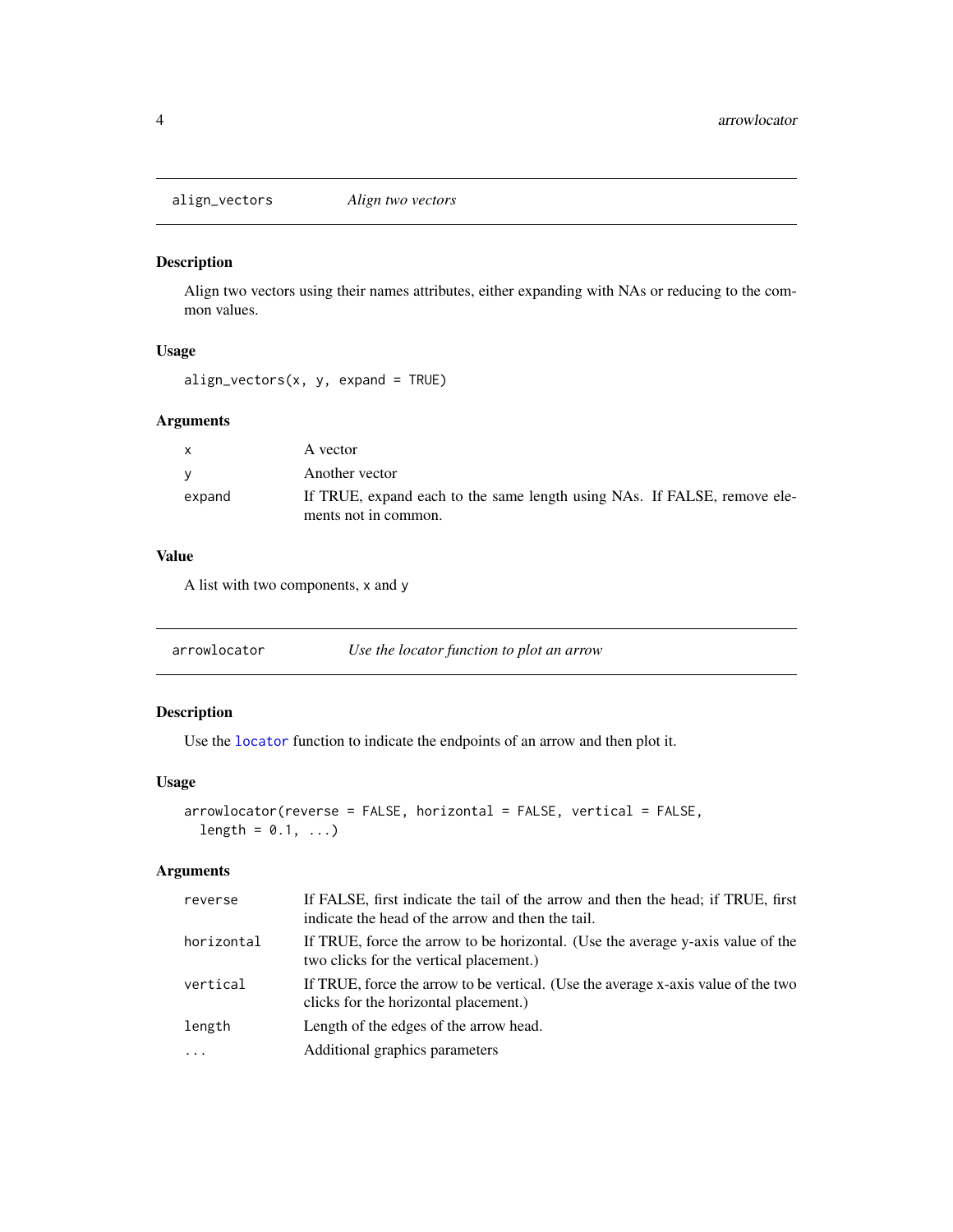#### <span id="page-4-0"></span>attrnames 5

# Details

Use [locator](#page-0-0) to indicate the two endpoints of an arrow and then draw it.

## Value

The locations of the endpoints of the arrow, as a two-row matrix. The first row indicates the location of the tail of the arrow; the second row indicates the location of the head of the arrow.

# See Also

[arrows](#page-0-0), [locator](#page-0-0)

# Examples

```
## Not run:
plot(0,0,type="n", xlab="", ylab="", xlim=c(0,100), ylim=c(0,100))
arrowlocator(col="blue", lwd=2)
```
## End(Not run)

attrnames *Get names of attributes*

#### Description

Get the names of the attributes of an object

## Usage

attrnames(object)

#### Arguments

object Any object

#### Details

It just does names(attributes(object)).

#### Value

Vector of character strings with the names of the attributes.

# Examples

x <- matrix(1:100, ncol=5) colnames(x) <- LETTERS[1:5] attrnames(x)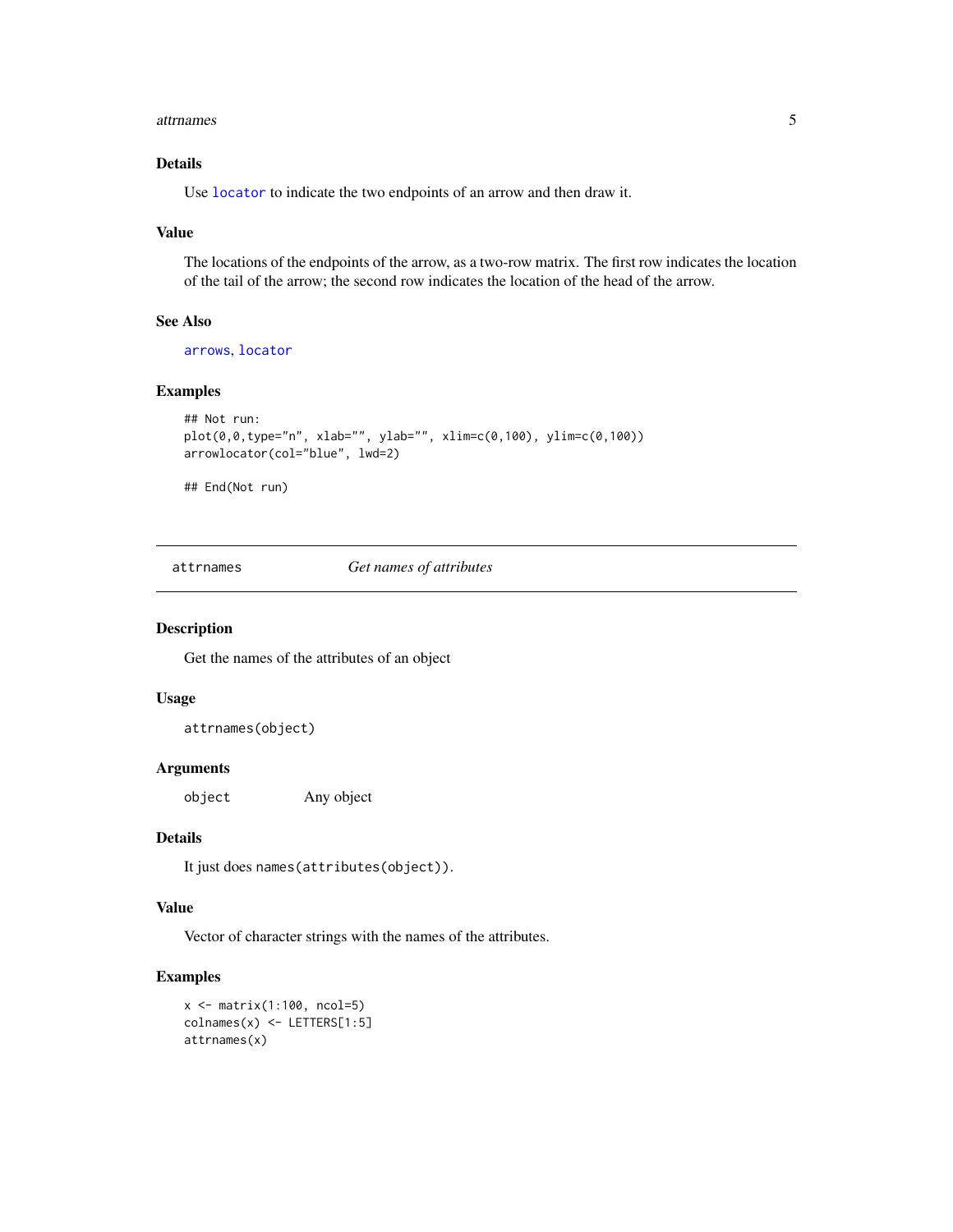<span id="page-5-1"></span><span id="page-5-0"></span>

Creates different vectors of related colors that may be useful for figures.

# Usage

```
brocolors(set = c("general", "general", "bg", "bgng", "CC", "CCalt", "f2","sex", "main", "crayons", "web"))
```
#### Arguments

set Character string indicating a set of colors.

# Value

Vector of character strings representing the chosen set of colors, in RGB.

#### See Also

[plot\\_crayons](#page-35-1)

```
par(mar=c(0.6,5.1,0.6,0.6))
plot(0, 0, type="n", xlab="", ylab="", xlim=c(0, 9), ylim=c(8.5, 0), yaxs="i",
     xaxt="n", yaxt="n", xaxs="i")
axis(side=2, at=1:8, c("general", "general2", "bg", "bgpng", "CC", "f2", "sex", "main"), las=1)
gen <- brocolors("general")
points(seq(along=gen), rep(1,length(gen)), pch=21, bg=gen, cex=4)
text(seq(along=gen), rep(c(0.55, 0.7), length(gen))[seq(along=gen)], names(gen))
gen2 <- brocolors("general2")
points(seq(along=gen2), rep(2,length(gen2)), pch=21, bg=gen2, cex=4)
text(seq(along=gen2), rep(1+c(0.55, 0.7), length(gen2))[seq(along=gen2)], names(gen2))
points(1, 3, pch=21, bg=brocolors("bg"), cex=4)
points(1, 4, pch=21, bg=brocolors("bgpng"), cex=4)
CC <- brocolors("CC")
points(seq(along=CC), rep(5,length(CC)), pch=21, bg=CC, cex=4)
text(seq(along=CC), rep(4+c(0.55, 0.7), length(CC))[seq(along=CC)], names(CC))
f2 <- brocolors("f2")
points(seq(along=f2), rep(6,length(f2)), pch=21, bg=f2, cex=4)
text(seq(along=f2), rep(5.7, length(f2)), names(f2))
```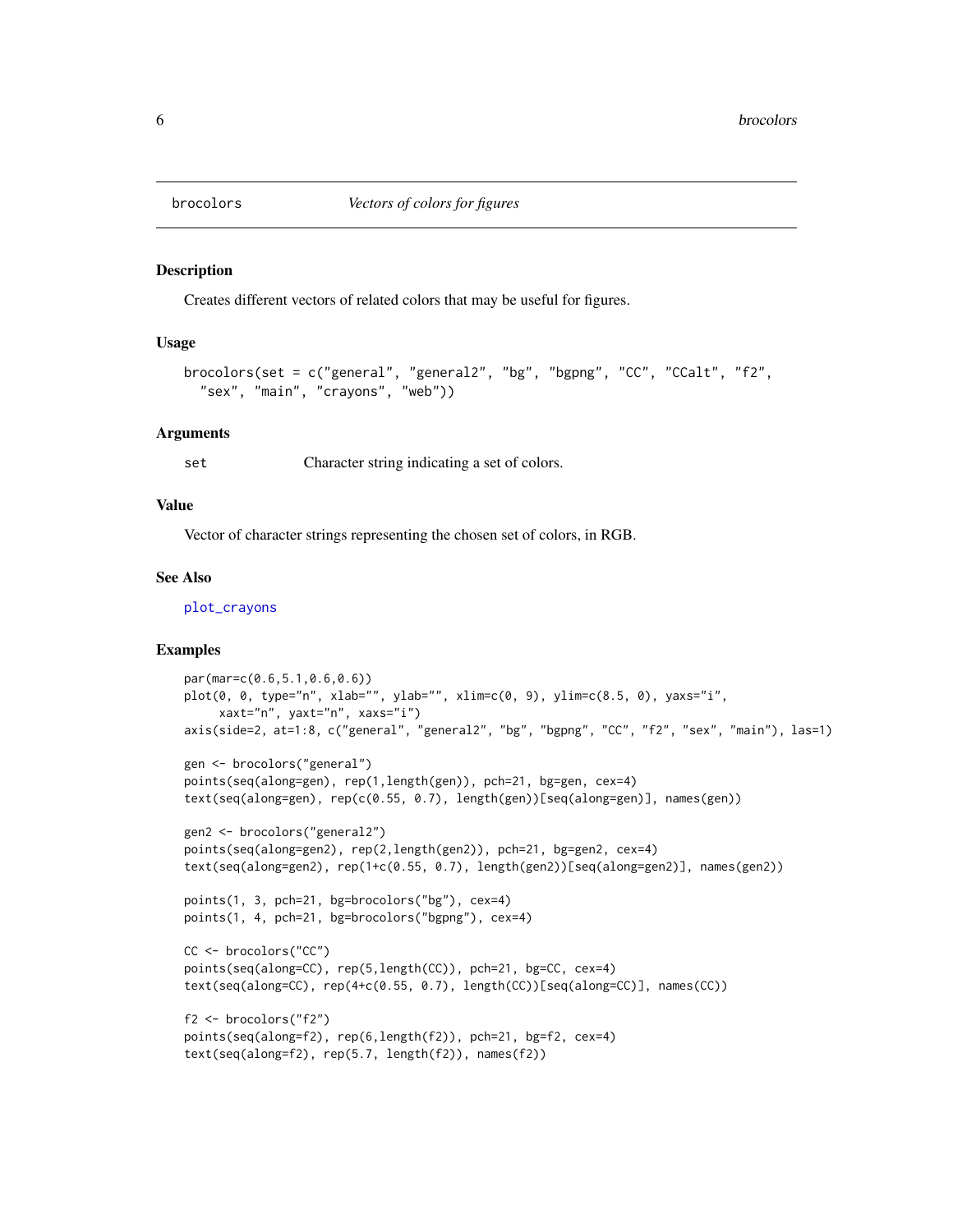# <span id="page-6-0"></span>bromanversion 7

```
sex <- brocolors("sex")
points(seq(along=sex), rep(7,length(sex)), pch=21, bg=sex, cex=4)
text(seq(along=sex), rep(6.7, length(sex)), names(sex))
points(1, 8, pch=21, bg=brocolors("main"), cex=4)
```
bromanversion *Installed version of R/broman*

#### Description

Print the version number of the currently installed version of R/broman.

#### Usage

bromanversion()

## Value

A character string with the version number of the currently installed version of R/broman.

## Examples

bromanversion()

cf *Compare objects, including missing data pattern*

#### Description

Check whether two objects are the same, including their patterns of NAs.

## Usage

 $cf(a, b)$ 

## Arguments

| a | Some object.   |
|---|----------------|
| b | Another object |

# Details

```
It's not very complicated: ((is.na(a) & is.na(b)) | (!is.na(a) & !is.na(b) & a == b))
```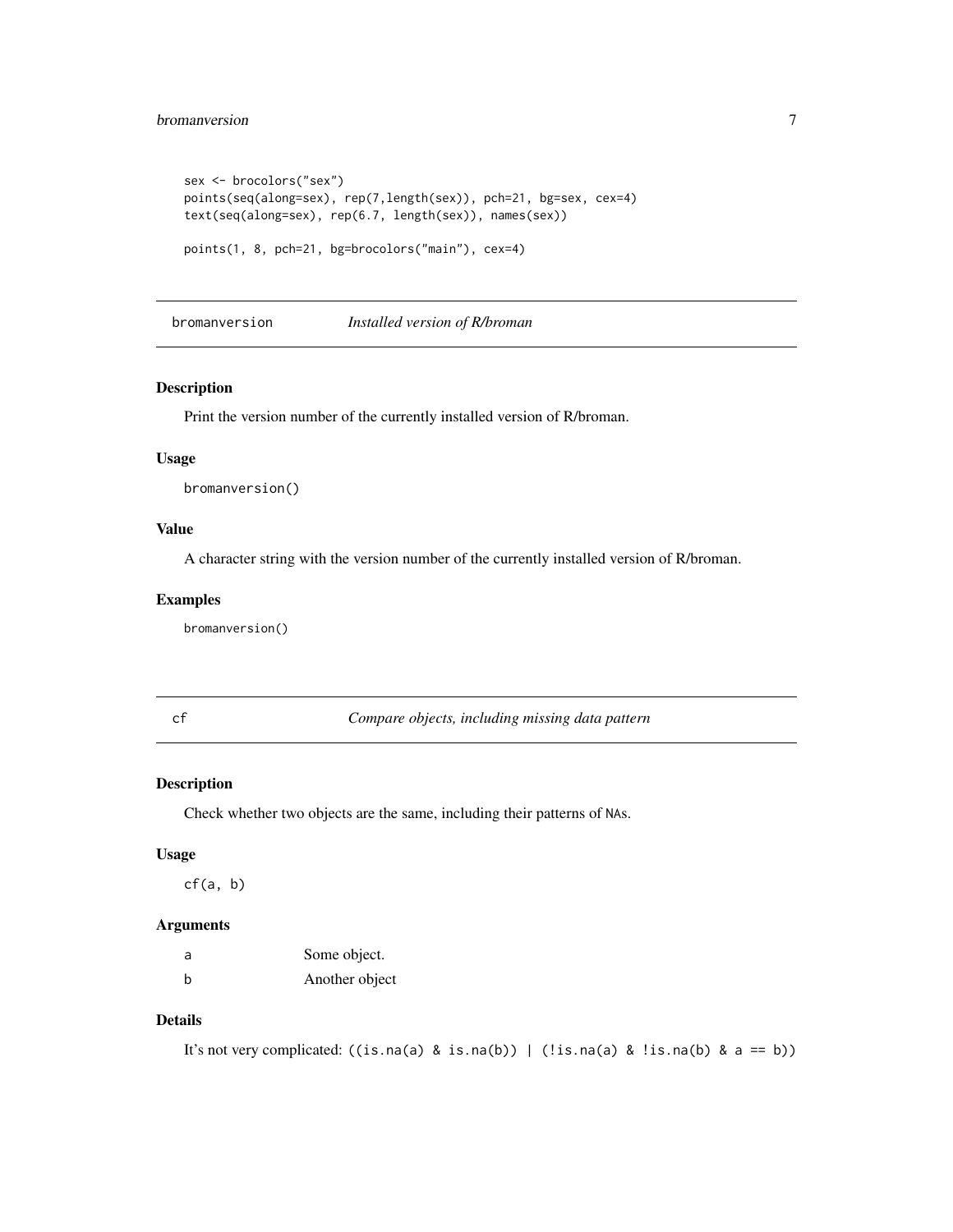# <span id="page-7-0"></span>Value

Boolean object with TRUE indicating an element is the same.

# Examples

```
x \leq -c(5, 8, 9, NA, 3, NA)y <- c(5, 2, 9, 4, NA, NA)
cf(x,y)x <- matrix(rnorm(1000), ncol=20)
x[sample(seq(along=x), 100)] <- NA
all(cf(x,x))dim(cf(x,x))
y \leq -xy[4,8] <- NA
sum(!cf(x,y))
y[6,2] < -18sum(!cf(x,y))
y[6,5] < -32sum(!cf(x,y))
x <- as.data.frame(x)
y <- as.data.frame(y)
sum('cf(x,y))x \leftarrow as,list(x)y \leftarrow as.list(y)sapply(cf(x,y), function(a) sum(!a))
```
<span id="page-7-1"></span>chisq *Chi-square test by simulation for a two-way table*

# Description

Calculate a p-value for a chi-square test by Monte Carlo simulation.

#### Usage

chisq(tab, n.sim = 1000)

# Arguments

| tab   | A matrix of counts.                               |
|-------|---------------------------------------------------|
| n.sim | Number of samples of permuted tables to consider. |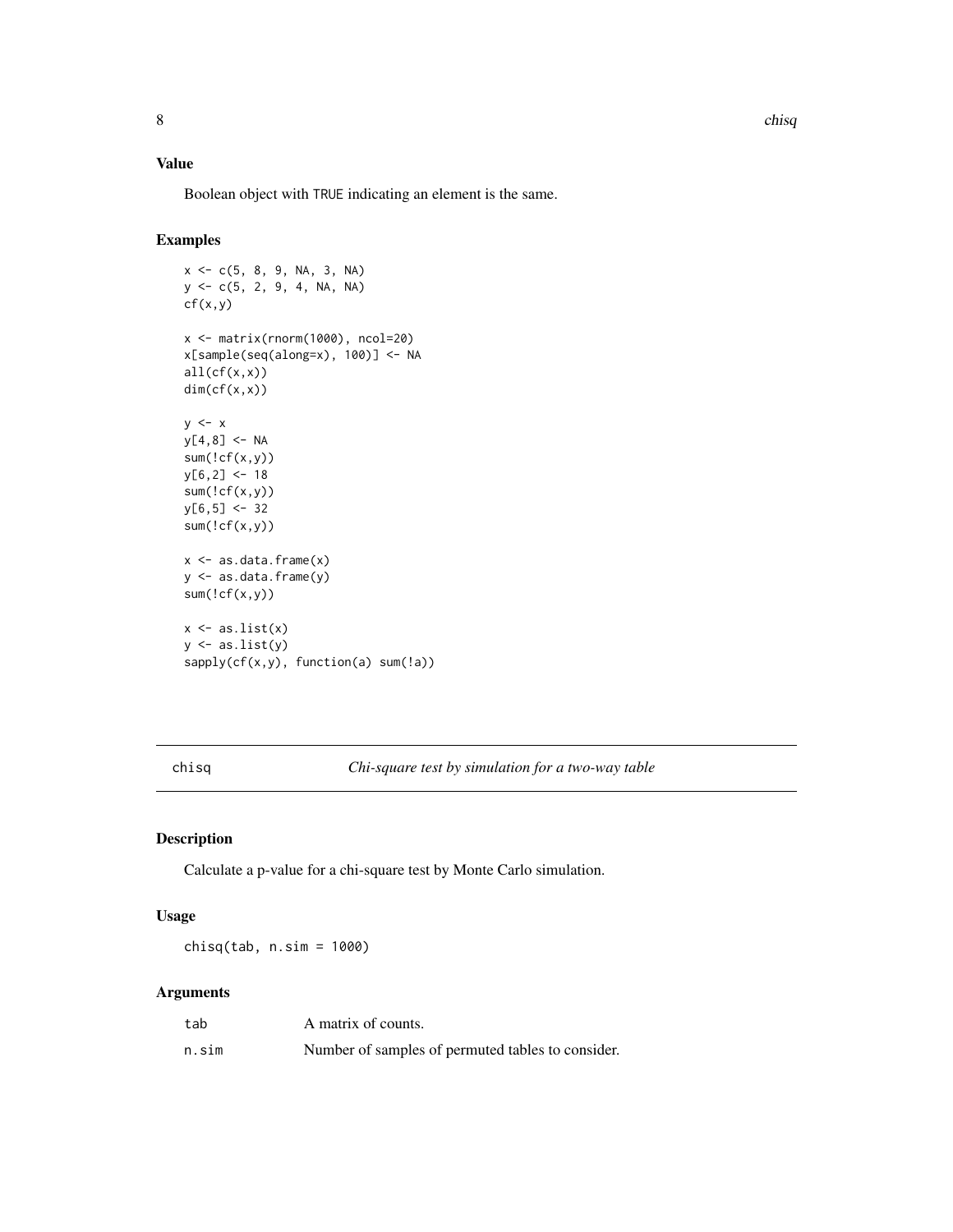# <span id="page-8-0"></span>colwalpha 9

# Details

This is like the function [chisq.test](#page-0-0), but calculates an approximate P-value rather than refering to asymptotics. This will be better for large, sparse tables.

## Value

A single number: the P-value testing independence of rows and columns in the table.

## See Also

[chisq.test](#page-0-0), [fisher.test](#page-0-0), [fisher](#page-15-1)

# Examples

```
TeaTasting \leq matrix(c(3,1,1,3), nrow=2)
chisq(TeaTasting,1000)
```
colwalpha *Convert a color to use alpha transparency*

# Description

Convert a color to RGB and then to RGB with alpha transparency

#### Usage

```
colwalpha(color, alpha = 1)
```
# Arguments

| color | A character string for a color     |
|-------|------------------------------------|
| alpha | Traparency value (between 0 and 1) |

# Value

A character string representing a color

# Examples

colwalpha(c("blue", "red"), 0.5)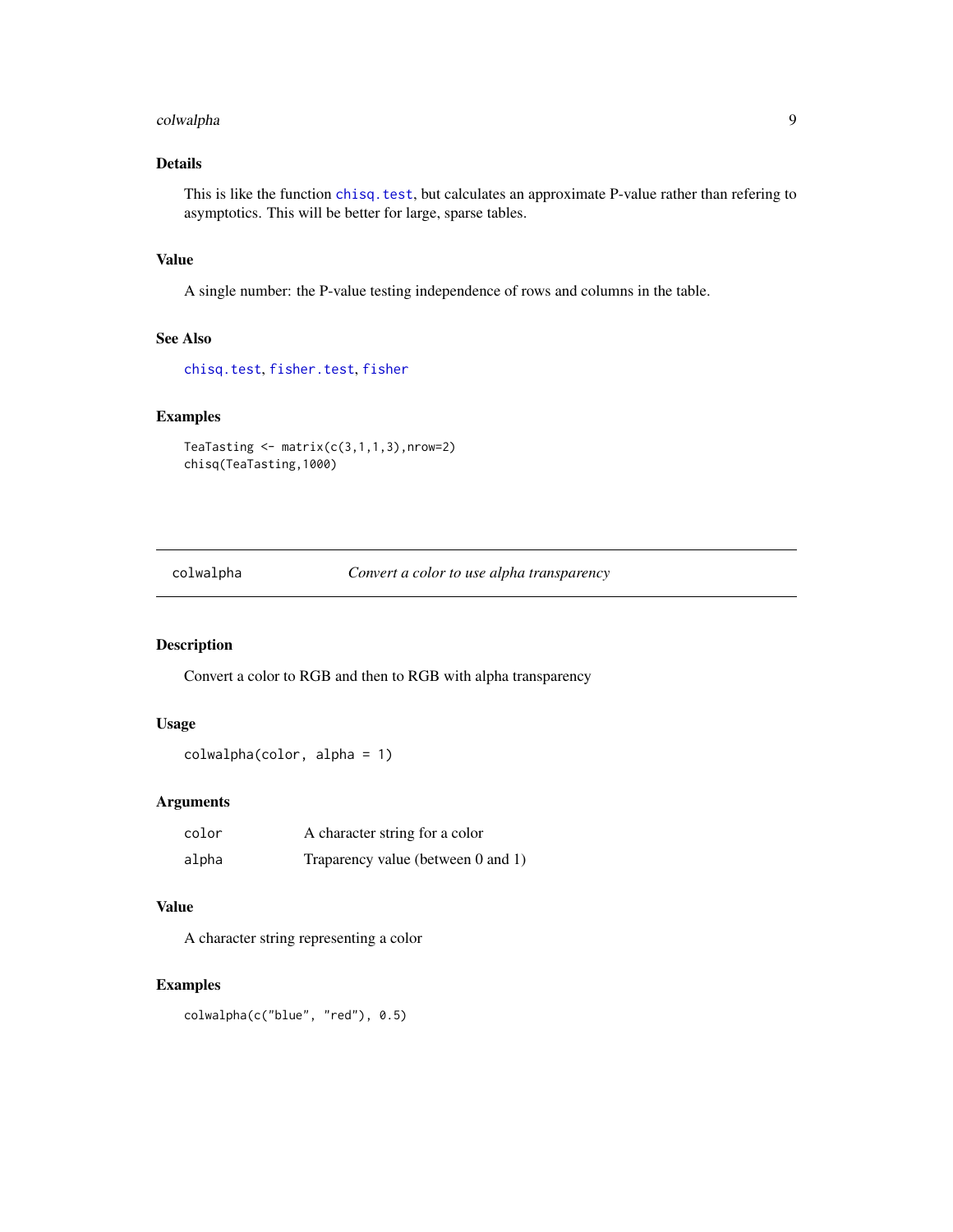<span id="page-9-0"></span>

For all pairs of rows in a matrix, calculate the proportion of mismatches or the RMS difference.

# Usage

```
compare_rows(mat, method = c("prop_mismatches", "rms_difference"))
```
# Arguments

| mat    | Numeric matrix. Should be integers in the case method="prop_mismatches".      |
|--------|-------------------------------------------------------------------------------|
| method | Indicates whether to use proportion mismatches or the RMS difference. Missing |
|        | values are omitted.                                                           |

## Value

A square matrix of dimension nrow(mat) with NAs on the diagonal and the calculated statistic in the body.

# Examples

 $n < -10$  $p$  <- 200 x <- matrix(sample(1:4, n\*p, replace=TRUE), ncol=p) d <- compare\_rows(x)

convert2hex *Convert decimal to hex*

## <span id="page-9-1"></span>Description

Convert a number to hexidecimal notation.

# Usage

convert2hex(d)

# Arguments

d A number.

# Details

Nothing important to say here.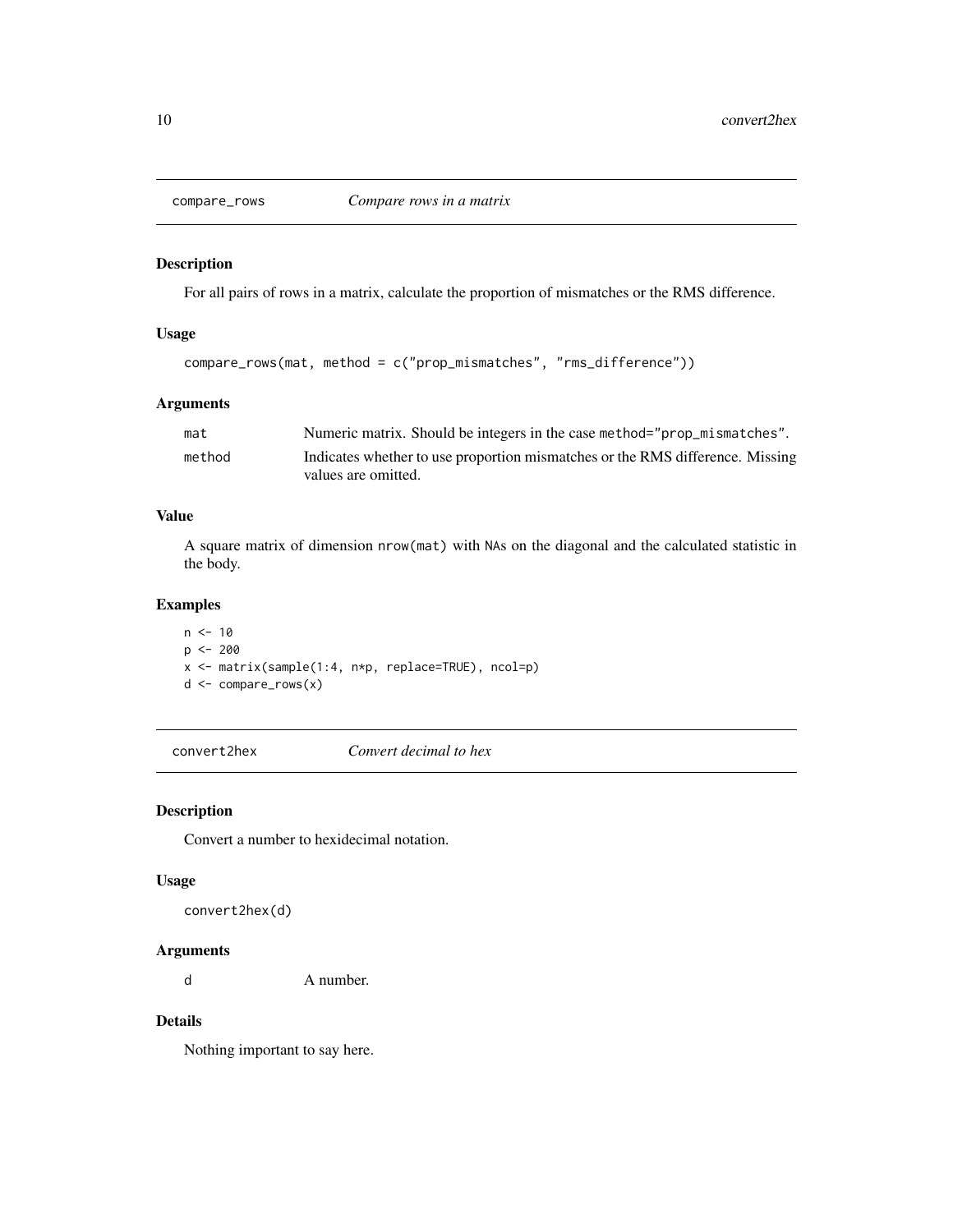#### <span id="page-10-0"></span>crayons and the contract of the contract of the contract of the contract of the contract of the contract of the contract of the contract of the contract of the contract of the contract of the contract of the contract of th

# Value

A character string; the input in hex.

# See Also

[hex2dec](#page-20-1)

# Examples

```
convert2hex(333)
dec2hex(333)
dec2hex(333) == "14D"dec2hex(0:30)
```
crayons *Crayon colors*

# Description

Vector of colors corresponding to Crayola crayons

# Usage

```
crayons(color_names = NULL, ...)
```
# Arguments

| color names | Optional vector of color names; can be partial matches. |
|-------------|---------------------------------------------------------|
| $\cdots$    | Additional optional color names                         |

# Value

Vector of named RGB colors

# References

[http://en.wikipedia.org/wiki/List\\_of\\_Crayola\\_crayon\\_colors](http://en.wikipedia.org/wiki/List_of_Crayola_crayon_colors)

# See Also

[plot\\_crayons](#page-35-1), [brocolors](#page-5-1)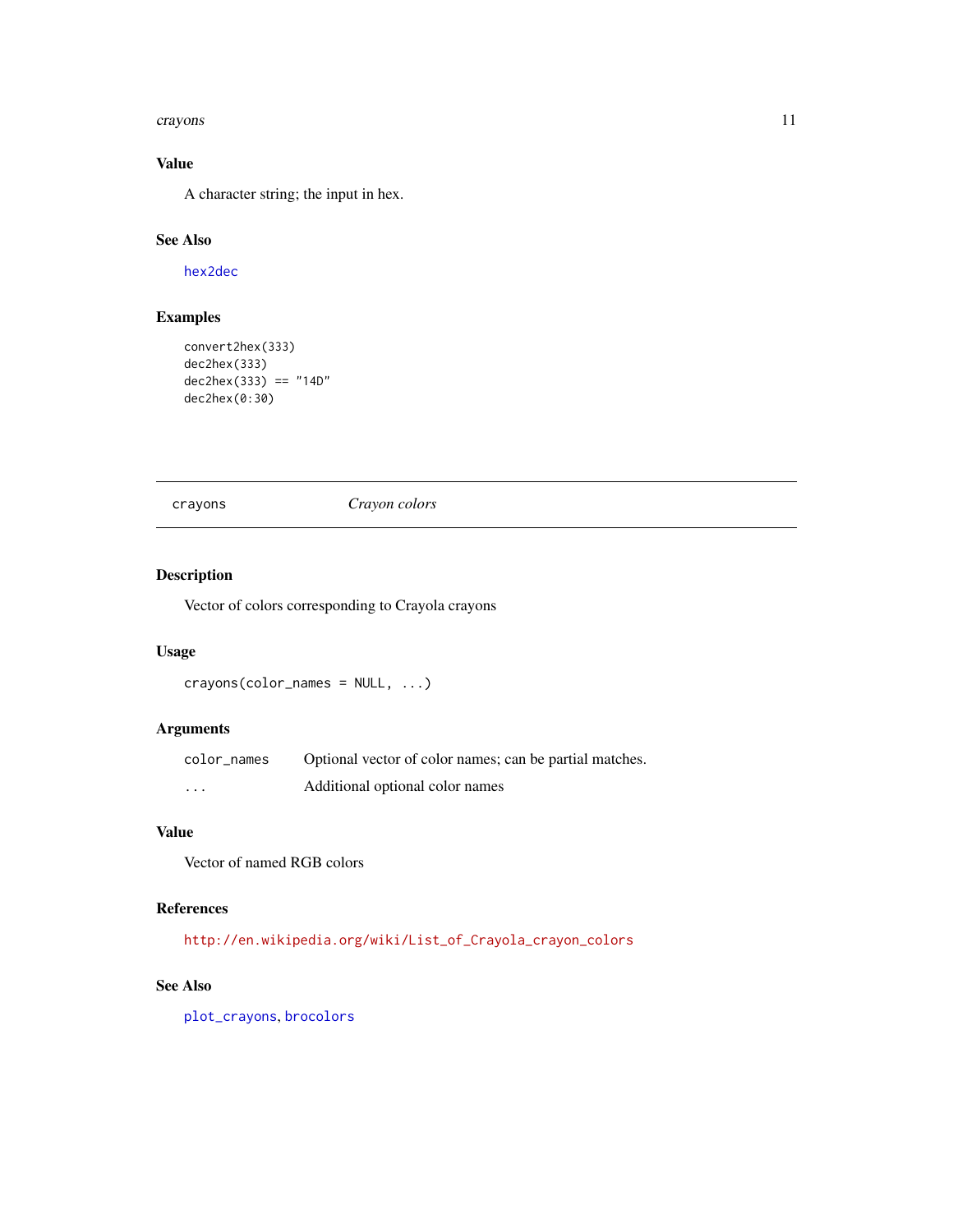<span id="page-11-0"></span>

Send a short message via RPushbullet, to be used to indicate that some R job is complete. #'

# Usage

done(message = "R is done", recipients = NULL)

# Arguments

| message    | A character string with a message. (passed to pbPost.)                          |
|------------|---------------------------------------------------------------------------------|
| recipients | A character or numeric vector indicating the devices this post should go to. If |
|            | NULL, the default device is looked up from an optional setting, and if none has |
|            | been set the push is sent to all devices. (passed to pbPost.)                   |

# Examples

## Not run: done("Your R job is complete.")

<span id="page-11-1"></span>dotplot *Dot chart with a gray background*

## Description

Like the [grayplot](#page-16-1) function, but with one axis assumed to be categorical.

# Usage

 $dot(group, y, jiggle = NULL, rotate = FALSE, ...)$ 

# Arguments

| group  | Categorical coordinates for the plot                                                                                                            |
|--------|-------------------------------------------------------------------------------------------------------------------------------------------------|
| ۷      | Coordinates of points in the plot                                                                                                               |
| jiggle | Vector of amounts to jiggle the points horizontally, or a character string ("fixed"<br>or "random") indicating the jiggling method; see jiggle. |
| rotate | If TRUE, have group as y-axis; default (FALSE) has group on x-axis.                                                                             |
| .      | Optional graphics arguments                                                                                                                     |

# Details

Calls [grayplot](#page-16-1) with special choices of graphics parameters for the case of categorical x.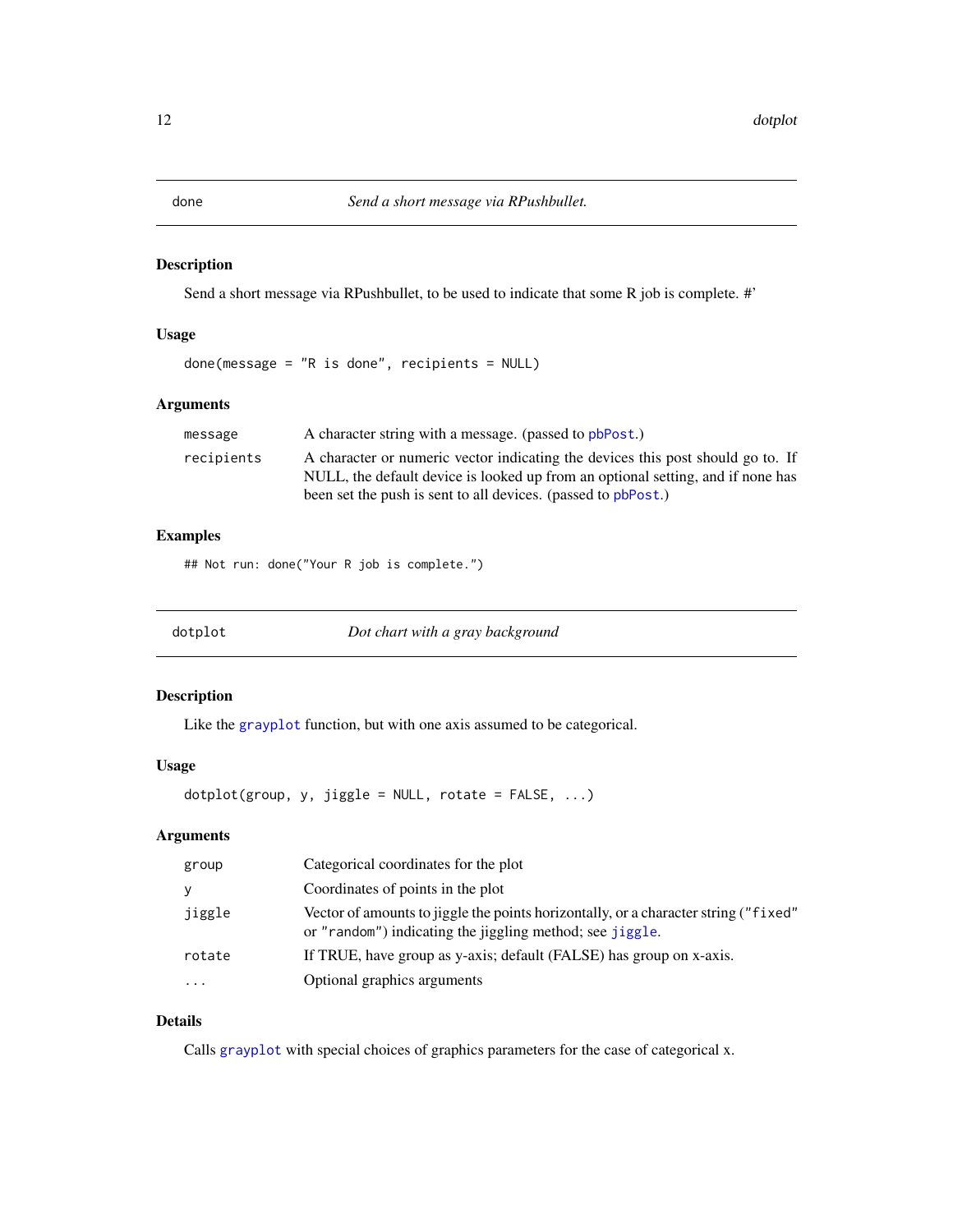<span id="page-12-0"></span>errors2pushbullet 13

# Value

None.

# See Also

[grayplot](#page-16-1),

# Examples

```
x \le - rnorm(40, c(1,3))
g <- rep(c("A", "B"), 20)
dotplot(g, x)
dotplot(g, x, "random")
dotplot(g, x, runif(length(g), -0.25, 0.25))
```
<span id="page-12-1"></span>errors2pushbullet *Send further errors to pushbullet*

# Description

Set options to use RPushbullet to use pushbullet to push notifications of any error messages.

#### Usage

```
errors2pushbullet(recipients = NULL)
```
#### Arguments

recipients A character or numeric vector indicating the devices this post should go to. If NULL, the default device is looked up from an optional setting, and if none has been set the push is sent to all devices. (passed to [pbPost](#page-0-0).)

# See Also

[stop\\_sending\\_errors](#page-44-1)

#### Examples

## Not run: errors2pushbullet()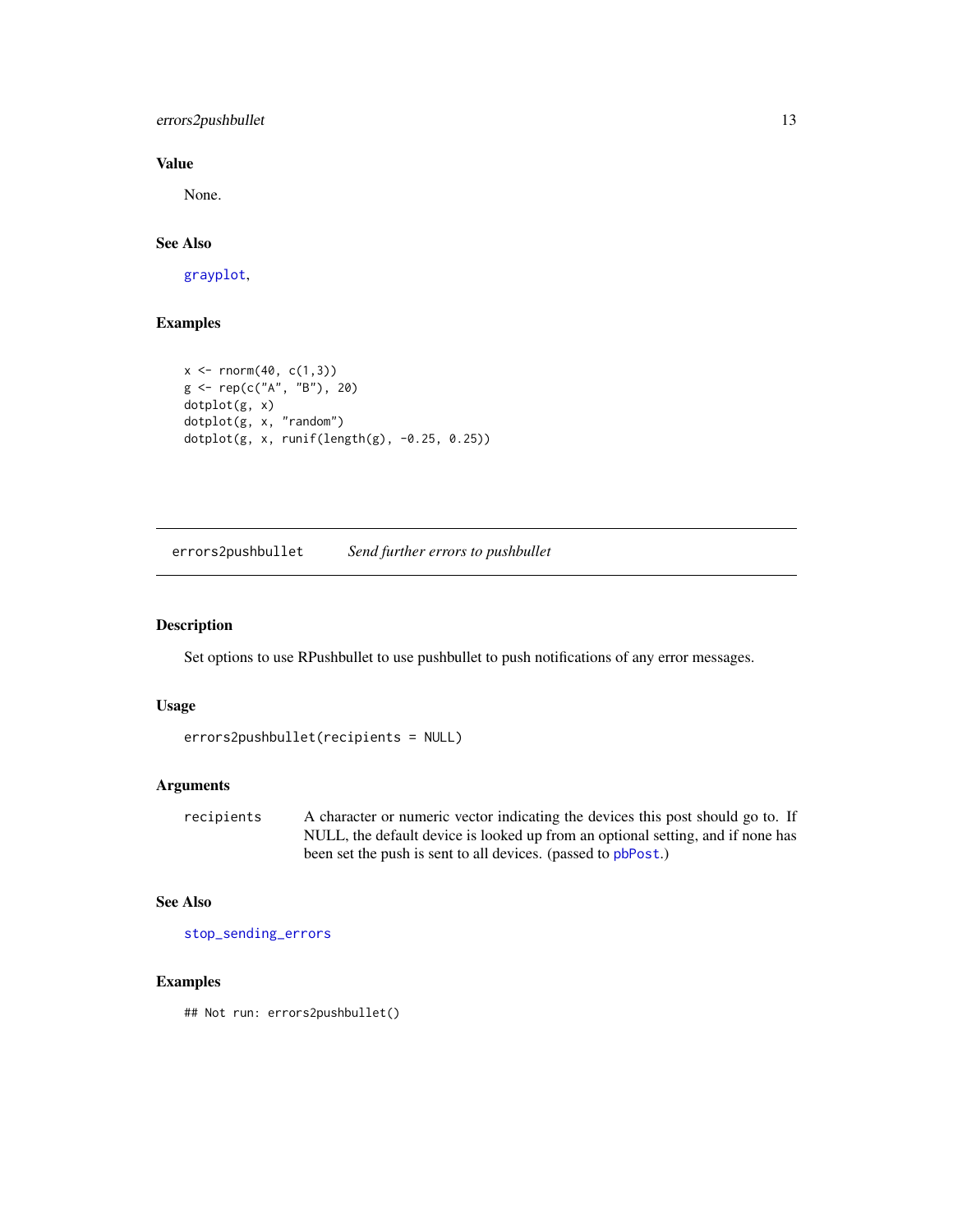<span id="page-13-0"></span>

Turn a matrix of data into an SVG of how it might look in Excel

#### Usage

```
excel_fig(mat, file = NULL, cellwidth = 80, cellheight = 26,
  textsize = 16, fig_width = NULL, fig_height = NULL,
 border = "#CECECE", headcol = "#E9E9E9", headborder = "#969696",
 headtextcol = "#626262", textcol = "black", row_names = FALSE,
  col_names = TRUE, hilitcells = NULL, hilitcolor = "#F0DCDB", lwd = 1,
  direct2svg = FALSE, mar = rep(0.1, 4))
```
# Arguments

| mat         | A matrix                                                                                       |
|-------------|------------------------------------------------------------------------------------------------|
| file        | Optional file name (must have extension .svg, .png, .jpg, or .pdf)                             |
| cellwidth   | Width of each cell, in pixels                                                                  |
| cellheight  | Height of each cell, in pixels                                                                 |
| textsize    | Size for text (if file is provided or direct2svg=TRUE)                                         |
| fig_width   | Width of figure, in pixels (if NULL, taken from cellwidth); ignored when<br>direct2svg=FALSE   |
| fig_height  | Height of figure, in pixels (if NULL, taken from cellheight); ignored when<br>direct2svg=FALSE |
| border      | Color of border of cells for the body of the matrix                                            |
| headcol     | Background color of cells on the top and left border                                           |
| headborder  | Color of border of cells on the top and left border                                            |
| headtextcol | Color of text in cells on the top and left border                                              |
| textcol     | Color of text in in cells in body of the matrix                                                |
| row_names   | If TRUE, and row names are present, include them as a first column                             |
| col_names   | If TRUE, and column names are present, include them as a first row                             |
| hilitcells  | Optional character vector of cells to highlight, like "A1" or "D4"                             |
| hilitcolor  | Color to highlight cells, a vector of length 1 or the same length as hilitcells                |
| lwd         | Line width for rectangles                                                                      |
| direct2svg  | If TRUE, rather than R graphics, just print an SVG directly with cat.                          |
| mar         | Plot margins, passed to par                                                                    |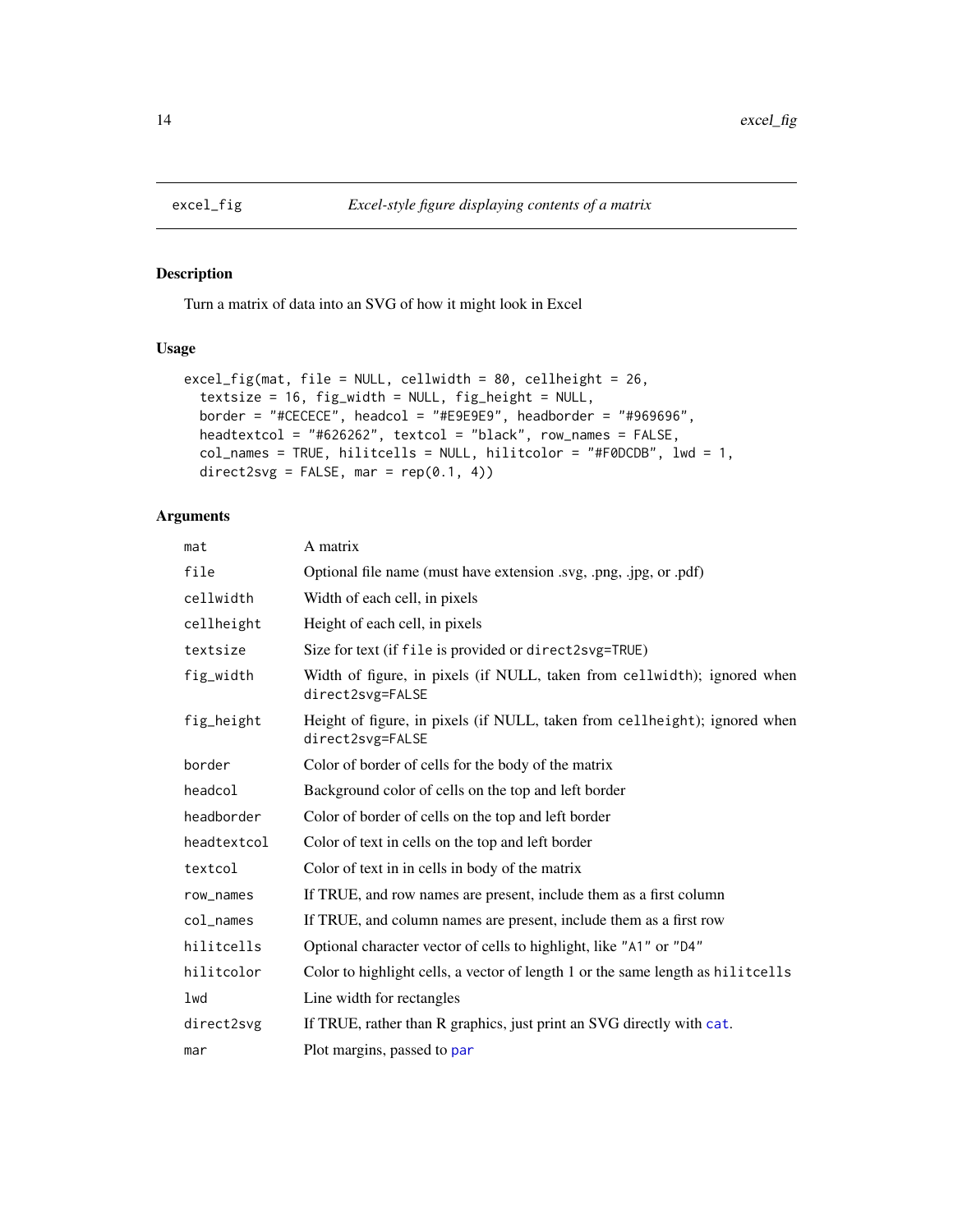<span id="page-14-0"></span>exit and the second second second second second second second second second second second second second second second second second second second second second second second second second second second second second second

# Examples

```
df <- data.frame(id= c(101, 102, 103),
                sex= c("M", "F", "M"),
                weight=c(22.3, 15.8, 19.7),
                stringsAsFactors=FALSE)
excel_fig(df, col_names=TRUE)
```
# exit *exit R without saving*

# Description

exit R without saving workspace.

# Usage

exit()

# Details

This just calls q("no")

# Value

None.

fac2num *Convert a factor to numeric*

## Description

Convert a factor with numeric levels to a non-factor

## Usage

fac2num(x)

#### Arguments

x A vector containing a factor with numeric levels

# Value

The input factor made a numeric vector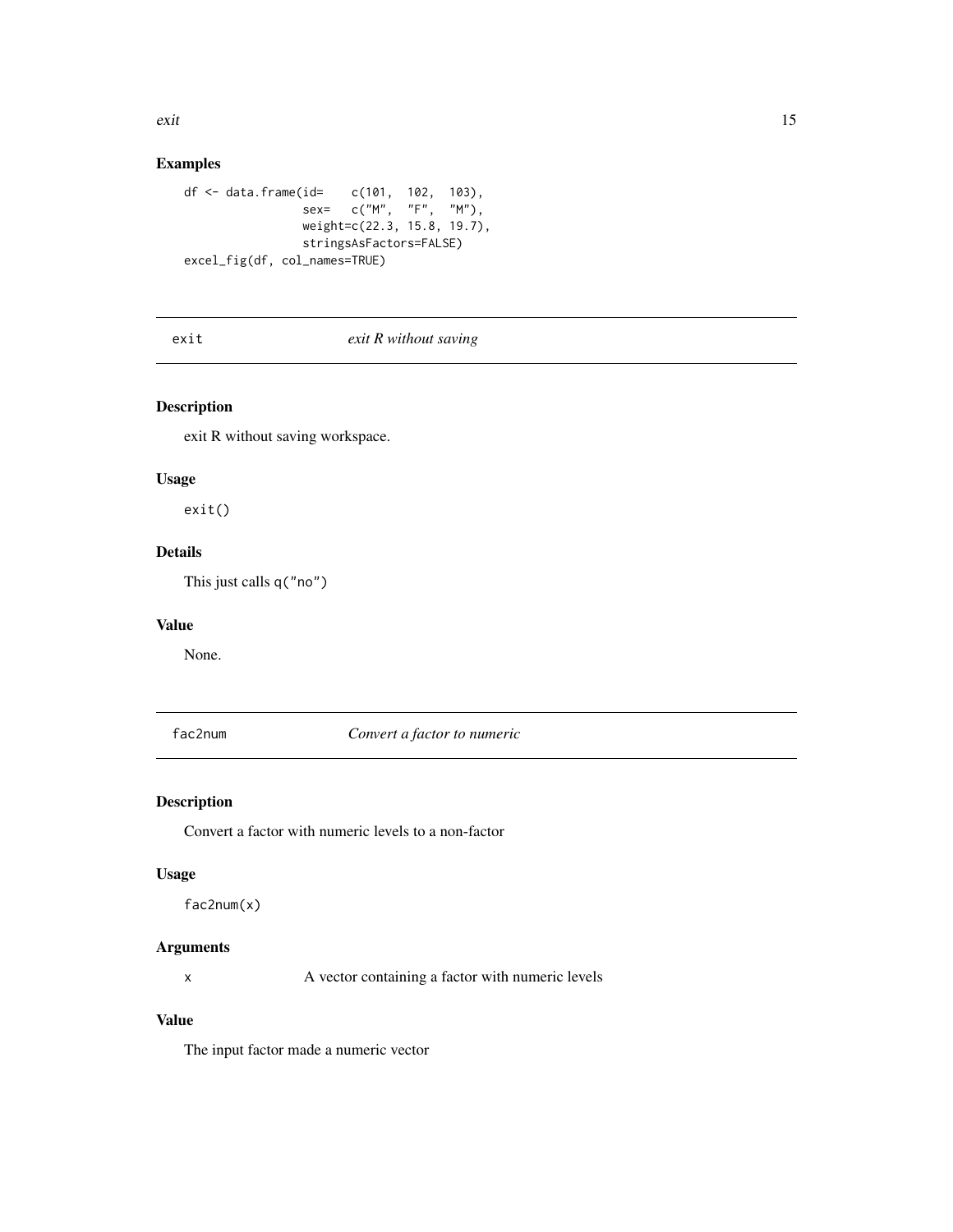# Examples

```
x \leftarrow factor(c(3, 4, 9, 4, 9), levels=c(3,4,9))fac2num(x)
```
<span id="page-15-1"></span>fisher *Fisher's exact test for a two-way table*

# Description

Performs a sampling version of Fisher's exact test for a two-way contingency table.

# Usage

fisher(tab, n.sim = 1000)

# Arguments

| tab   | A matrix of counts.                               |
|-------|---------------------------------------------------|
| n.sim | Number of samples of permuted tables to consider. |

#### Details

This is like the function [fisher.test](#page-0-0), but calculates an approximate P-value rather than performing a complete enumeration. This will be better for large, sparse tables.

#### Value

A single number: the P-value testing independence of rows and columns in the table.

# See Also

[chisq.test](#page-0-0), [fisher.test](#page-0-0), [chisq](#page-7-1)

```
TeaTasting \leq matrix(c(3,1,1,3), nrow=2)
fisher(TeaTasting,1000)
```
<span id="page-15-0"></span>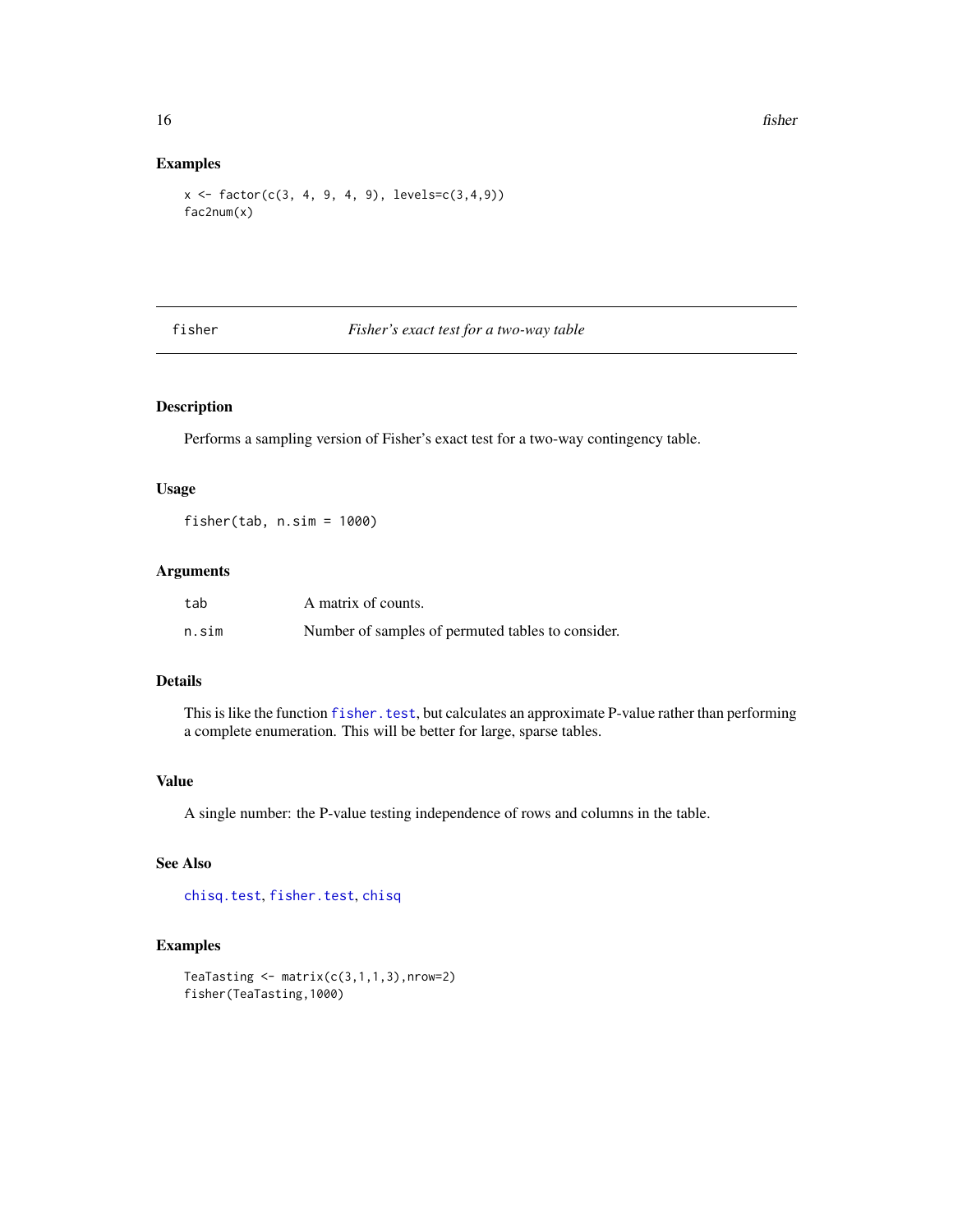<span id="page-16-0"></span>

Determine the precision of a number, as the number of digits past the decimal point.

#### Usage

get\_precision(x, ...)

# Arguments

| x        | A numeric vector |
|----------|------------------|
| $\cdots$ | Ignore this      |

# Details

If the number is expressed in scientific notation, we take the number of digits

#### Value

A vector of integers, with the number of digits (to the last non-zero digit) past the decimal point.

<span id="page-16-1"></span>grayplot *Scatterplot with a gray background*

# Description

Like the plot function, but using a gray background just for the plot region.

#### Usage

```
graph(x, y = NULL, ..., type = "p", hlines = NULL,hlines.col = "white", hlines.lty = 1, hlines.lwd = 1, vlines = NULL,
 vlines.col = "white", vlines.lty = 1, vlines.lwd = 1, xat = NULL,
 yat = NULL, bgcolor = "gray90", pch = 21, bg = "lightblue",
 col = "black", v_over_h = FALSE)
```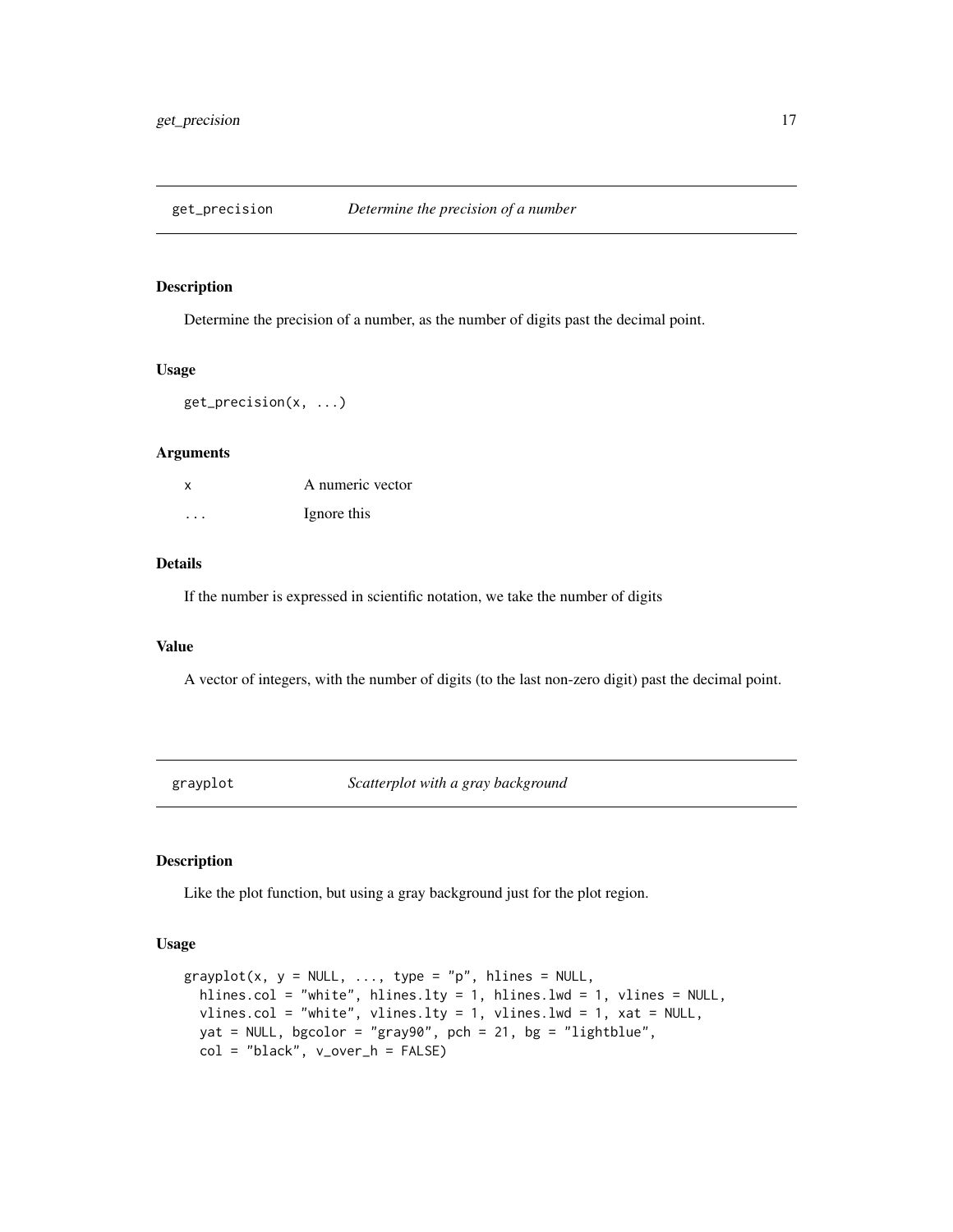# Arguments

| X          | Coordinates of points in the plot                                                     |
|------------|---------------------------------------------------------------------------------------|
| У          | Coordinates of points in the plot (optional)                                          |
| .          | Optional graphics arguments                                                           |
| type       | Plot type (points, lines, etc.)                                                       |
| hlines     | Locations of horizontal grid lines; use hlines=NA to prevent horizontal grid<br>lines |
| hlines.col | Colors of horizontal grid lines                                                       |
| hlines.lty | Line type of horizontal grid lines                                                    |
| hlines.lwd | Line width of horizontal grid lines                                                   |
| vlines     | Locations of vertical grid lines; use v1ines=NA to prevent vertical grid lines        |
| vlines.col | Colors of vertical grid lines                                                         |
| vlines.lty | Line type of vertical grid lines                                                      |
| vlines.lwd | Line width of vertical grid lines                                                     |
| xat        | Locations for x-axis labels; xat=NA indicates no labels                               |
| yat        | Locations for y-axis labels; yat=NA indicates no labels                               |
| bgcolor    | Background color                                                                      |
| pch        | point type                                                                            |
| bg         | Background color in points                                                            |
| col        | Color of outer circle in points                                                       |
| v_over_h   | If TRUE, place vertical grid lines on top of the horizontal ones.                     |

# Details

Calls [graphics::plot\(\)](#page-0-0) with type="n", then [graphics::rect\(\)](#page-0-0) to get the background, and then [graphics::points\(\)](#page-0-0). Additional arguments you can include: mgp.x and mgp.y (like mgp, for controlling parameters of axis labels, but separate for x- and y-axis).

# Value

None.

#### See Also

[graphics::plot\(\)](#page-0-0), [graphics::par\(\)](#page-0-0), [graphics::rect\(\)](#page-0-0), [graphics::points\(\)](#page-0-0)

```
x < - rnorm(100)
y <- x+rnorm(100, 0, 0.7)
grayplot(x, y, col="slateblue", pch=16)
at <- seq(-3, 3)
grayplot(x, y, col="violetred", pch=16, hlines=at, vlines=at)
```
<span id="page-17-0"></span>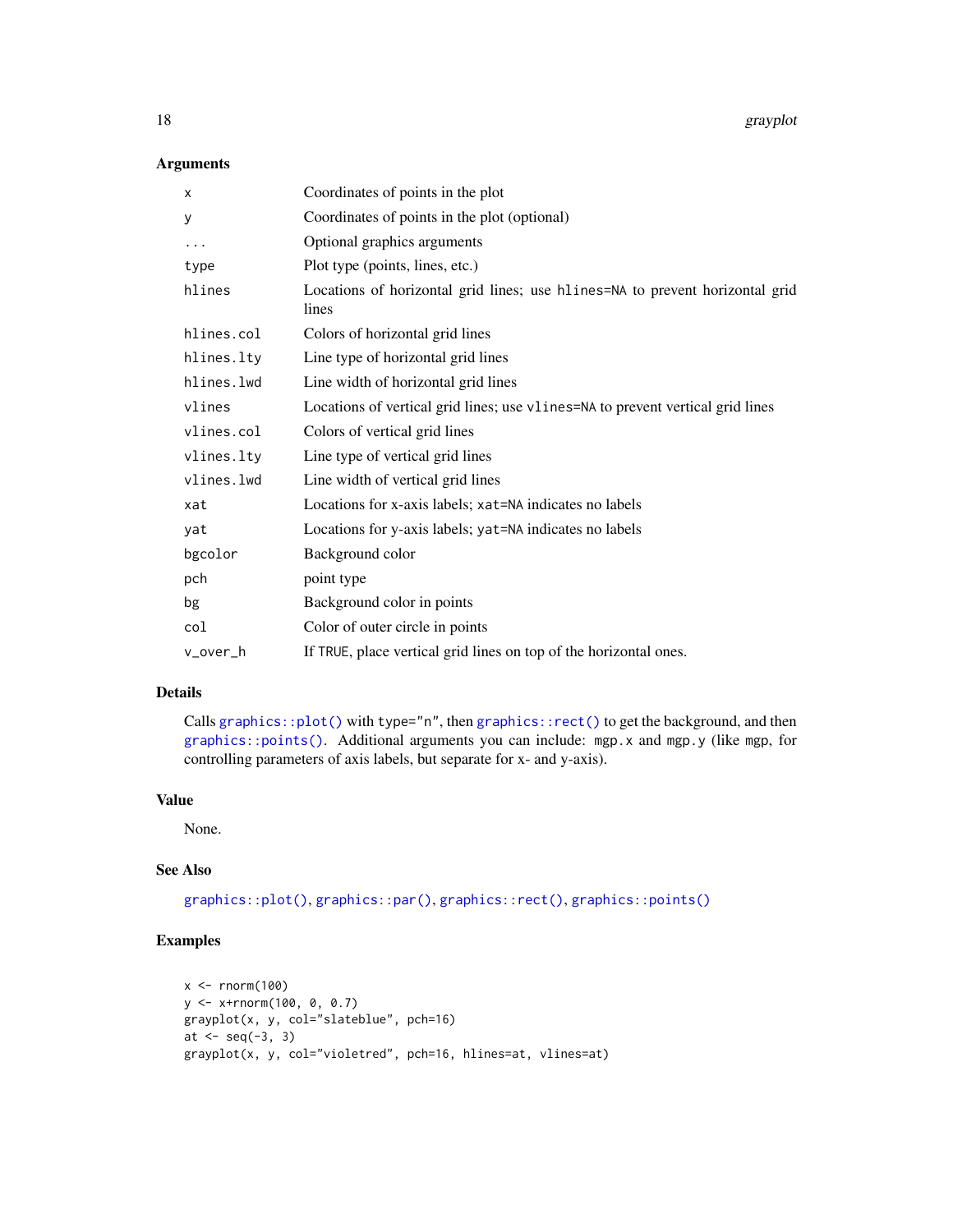```
grayplot(x, col="Orchid", pch=16, bgcolor="gray80",
        hlines=seq(-4, 4, by=0.5), hlines.lwd=c(3,1),
        vlines=seq(0, 100, by=5), vlines.lwd=c(3,1,1,1))
```
grayplot\_na *Scatterplot with missing values indicated*

#### Description

Scatterplot with a gray background and with points with missing values shown in separate panels near the margins.

#### Usage

grayplot\_na(x,  $y = NULL$ , type = "p", bgcolor = "gray90",  $v_{\text{over}} - h = F A L SE$ , pch = 21, bg = "lightblue", col = "black", force =  $c("none", "x", "y", "both"), ...$ 

## **Arguments**

| X        | Coordinates of points in the plot                                                                                |
|----------|------------------------------------------------------------------------------------------------------------------|
| У        | Coordinates of points in the plot (optional)                                                                     |
| type     | Plot type (points, lines, etc.)                                                                                  |
| bgcolor  | Background color                                                                                                 |
| v_over_h | If TRUE, place vertical grid lines on top of the horizontal ones.                                                |
| pch      | point type                                                                                                       |
| bg       | Background color in points                                                                                       |
| col      | Color of outer circle in points                                                                                  |
| force    | Indicates whether to force the NA box (on the x-axis, y-axis, or both) even when<br>there are no missing values. |
| $\cdots$ | Optional graphics arguments                                                                                      |

#### Details

Calls graphics:: $plot()$  with 'type="n", then graphics:: $rect()$  to get the background, and then [graphics::points\(\)](#page-0-0).

There are a bunch of hidden graphical arguments you can include: na.width controls the proportional width devoted to the NA boxes, and na.gap the proportion for the gap between the NA boxes and the main plot region.  $mpg.x$  and  $mgp.y$  (like mgp, for controlling parameters of axis labels, but separate for x- and y-axis). Also hlines to indicate locations of of horizontal gridlines, and hlines.col, hlines.lwd, and hlines.lty to set their color, width, and type. hlines=NA suppresses the grid lines. Similarly vlines, vlines.col, vlines.lwd, and vlines.lty. xat and yat are for specifying the locations of x- and y-axis labels, respectively. xat=NA and yat=NA indicate no labels.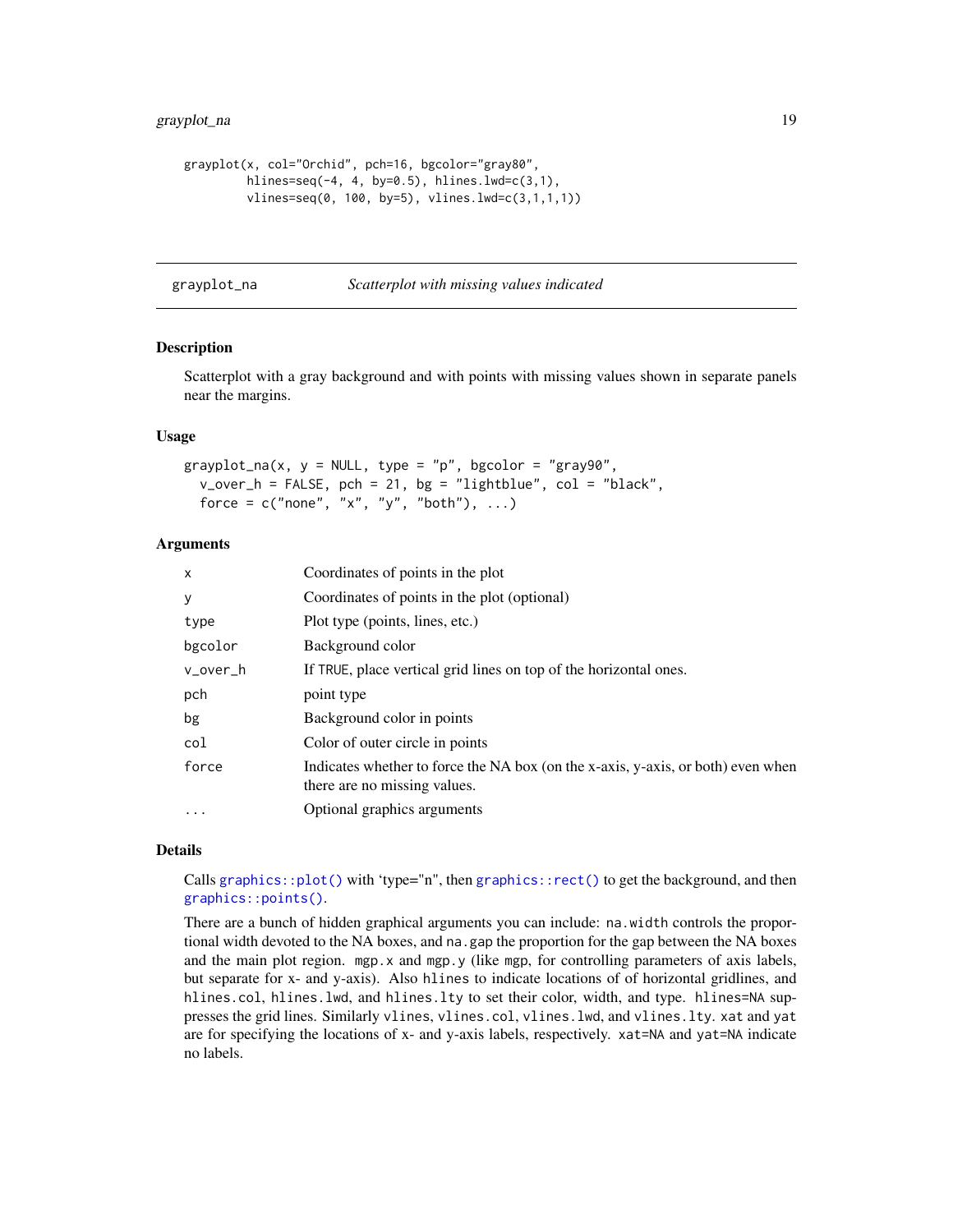# <span id="page-19-0"></span>Value

None.

# See Also

[grayplot\(\)](#page-16-1), [dotplot\(\)](#page-11-1)

# Examples

 $n < -100$  $x \leftarrow \text{norm}(n)$ y <- x+rnorm(n, 0, 0.7) x[sample(n, 10)] <- NA grayplot\_na(x, y) grayplot\_na(x, y, force="y") y[sample(n, 10)] <- NA grayplot\_na(x, y)

# h *View html version of help file*

# Description

View the html version of a help file while running R via ESS within emacs.

# Usage

 $h(\ldots)$ 

# Arguments

... Help topics.

# Details

This just calls the function [help](#page-0-0) using the argument htmlhelp=TRUE.

# Value

No return value.

# See Also

[help](#page-0-0), [help.start](#page-0-0)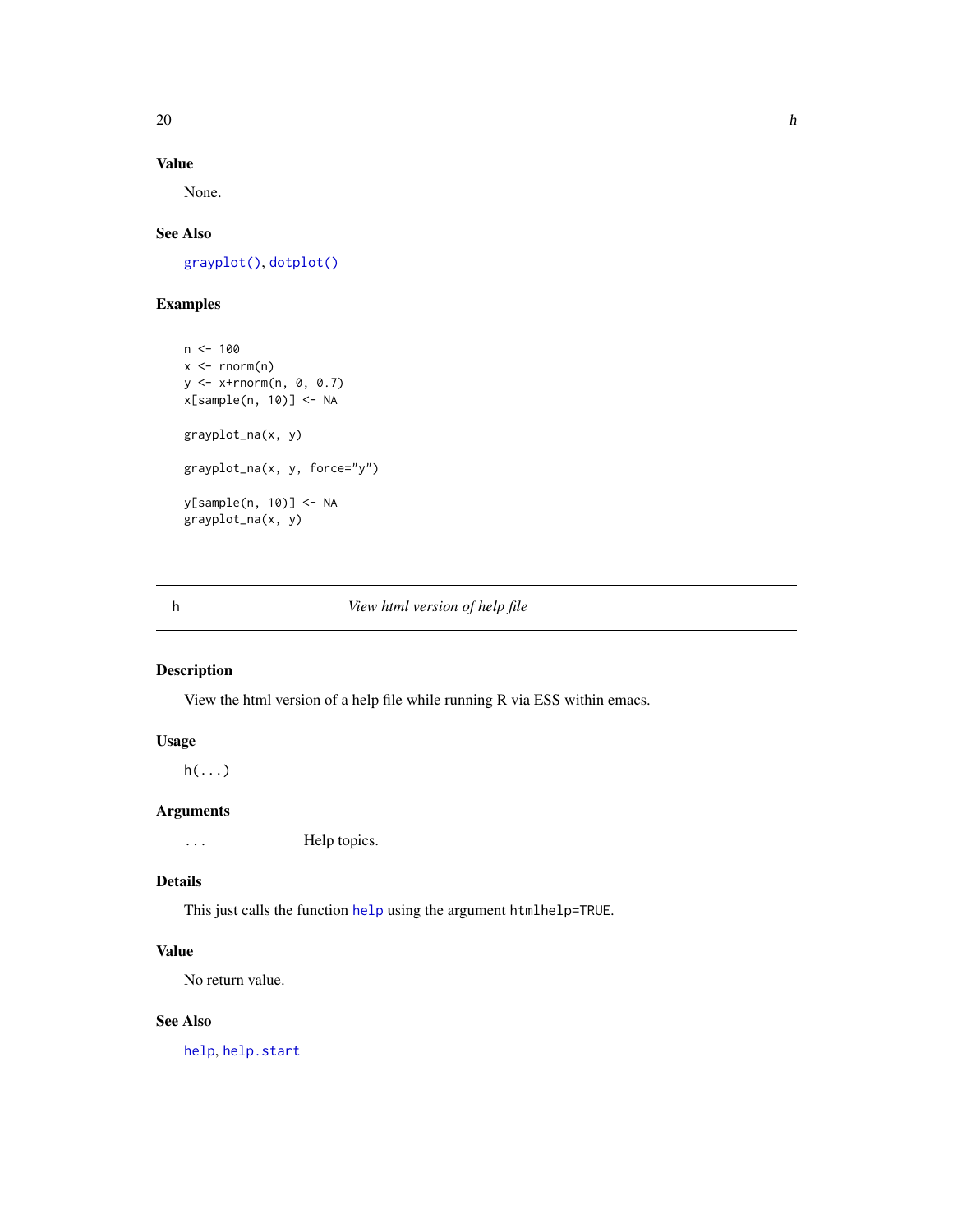#### <span id="page-20-0"></span>hex2dec 21

# Examples

h(read.cross)

# <span id="page-20-1"></span>hex2dec *Convert from hex to decimal*

# Description

Convert a number from hexidecimal to decimal notation.

## Usage

hex2dec(h)

# Arguments

h #' Character string with hexadecimal representation of a number

# Details

Nothing important to say here.

# Value

The input converted from hexadecimal to decimal notation.

#### Author(s)

Karl W Broman, <kbroman@biostat.wisc.edu>

# See Also

[dec2hex](#page-9-1)

# Examples

hex2dec("14D") hex2dec("14D") == 333 hex2dec(0:30)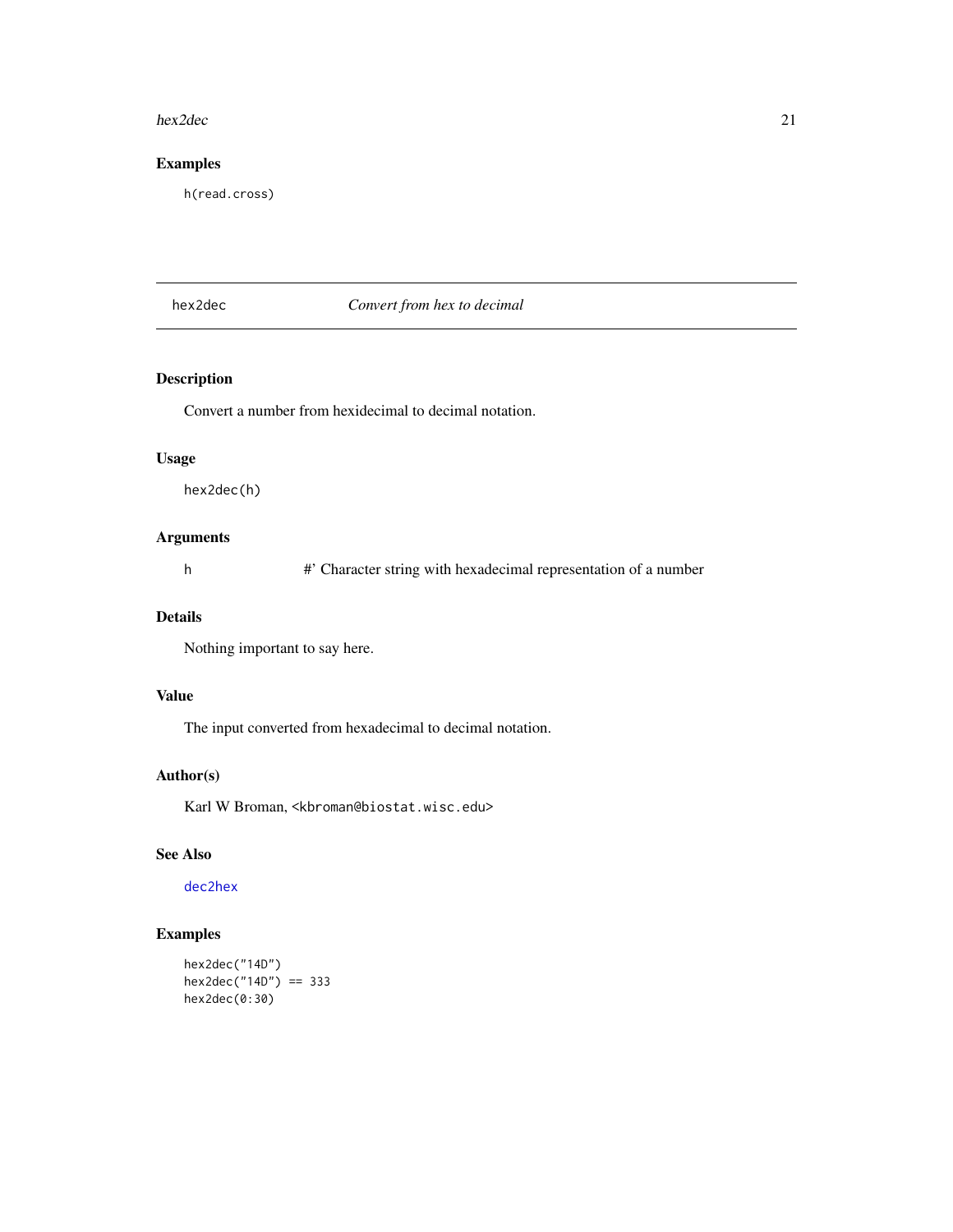<span id="page-21-0"></span>

Utility function to plot histogram with [lines](#page-0-0).

#### Usage

histlines(x, y = NULL, breaks, use = c("counts", "density"))

# Arguments

| X      | Either vector of breaks or the data itself.                      |
|--------|------------------------------------------------------------------|
| У      | Optional vector of density/counts, with length = $length(x)-1$ . |
| breaks | Breaks for histogram, if y is not provided.                      |
| use    | Whether to use counts or density, if y is not provided.          |

#### Details

If x and y are both provided, x is interpreted to be the breaks for a histogram, and y is a vector of counts or density values for each interval. These are then revised so that they may be plotted with [lines](#page-0-0). If y is NULL, x is taken to be the data. In this case [hist](#page-0-0) is called with breaks=breaks, and either the counts or density are used as y.

#### Value

A data.frame with two columns: x and y.

#### See Also

[hist](#page-0-0), [lines](#page-0-0)

```
x \le - rnorm(1000, mean=20, sd=5)
# basic use
out <- hist(x, breaks=60, plot=FALSE)
plot(histlines(out$breaks, out$counts),
     type="l", lwd=2, xlab="x", ylab="counts", las=1)
# alternative use
plot(histlines(x, breaks=60, use="density"),
     type="l", lwd=2, xlab="x", ylab="Density", las=1)
# comparing two distributions
z <- rnorm(1000, mean=25, sd=5)
br \leq seq(min(c(x,z)), max(c(x,z)), len=50)
xlines <- histlines(x, breaks=br, use="density")
zlines <- histlines(z, breaks=br, use="density")
```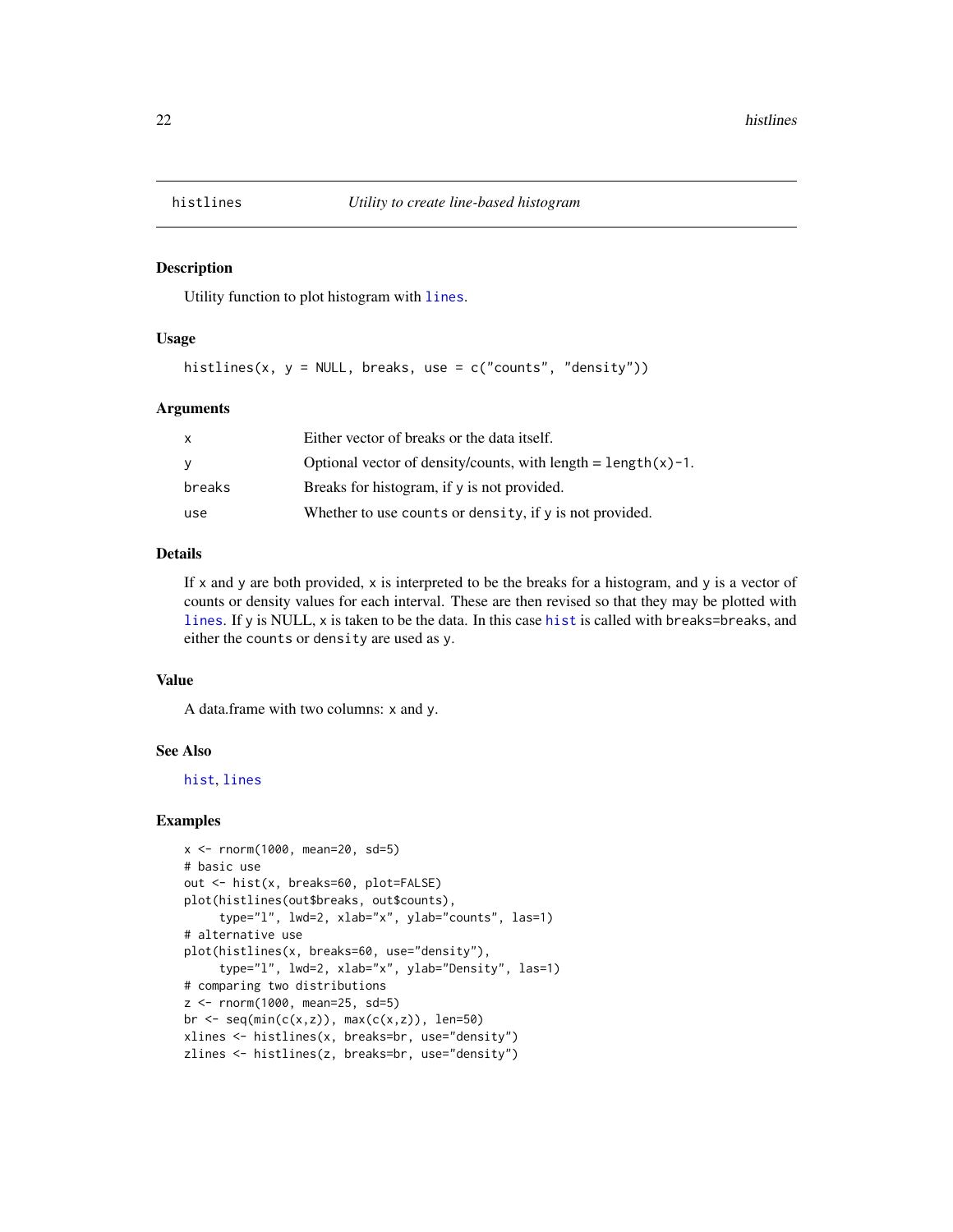#### <span id="page-22-0"></span>jiggle 23

```
ymx <- max(c(xlines$y, zlines$y))*1.05
plot(xlines, ylim=c(0, ymx), yaxs="i", xaxs="i",
     type="l", lwd=2, xlab="x", ylab="Density", las=1,
     col="blue")
lines(zlines, lwd=2 , col="red")
```
#### <span id="page-22-1"></span>jiggle *Jiggle points horizontally*

# Description

Spread points out horizontally so that, in dot plot of quantitative response in multiple categories, the separate points can be seen.

# Usage

jiggle(group, y, method = c("fixed", "random"), hnum = 35, vnum = 40)

#### Arguments

| group  | Categorical variable defining group; can be a factor, character, or numeric vector |
|--------|------------------------------------------------------------------------------------|
| V      | Vector of quantitative responses                                                   |
| method | What method to use for horizontal jiggling.                                        |
| hnum   | Number of horizontal bins for the jiggling.                                        |
| vnum   | Number of vertical bins for the jiggling.                                          |

## Details

The "random" method is similar to [jitter](#page-0-0) but with amount of jiggling proportional to the number of nearby points. The "fixed" method is similar to the [beeswarm package](http://www.cbs.dtu.dk/~eklund/beeswarm/)

#### Value

Numeric vector with amounts to jiggle the points horizontally

# See Also

[jitter](#page-0-0), [dotplot](#page-11-1)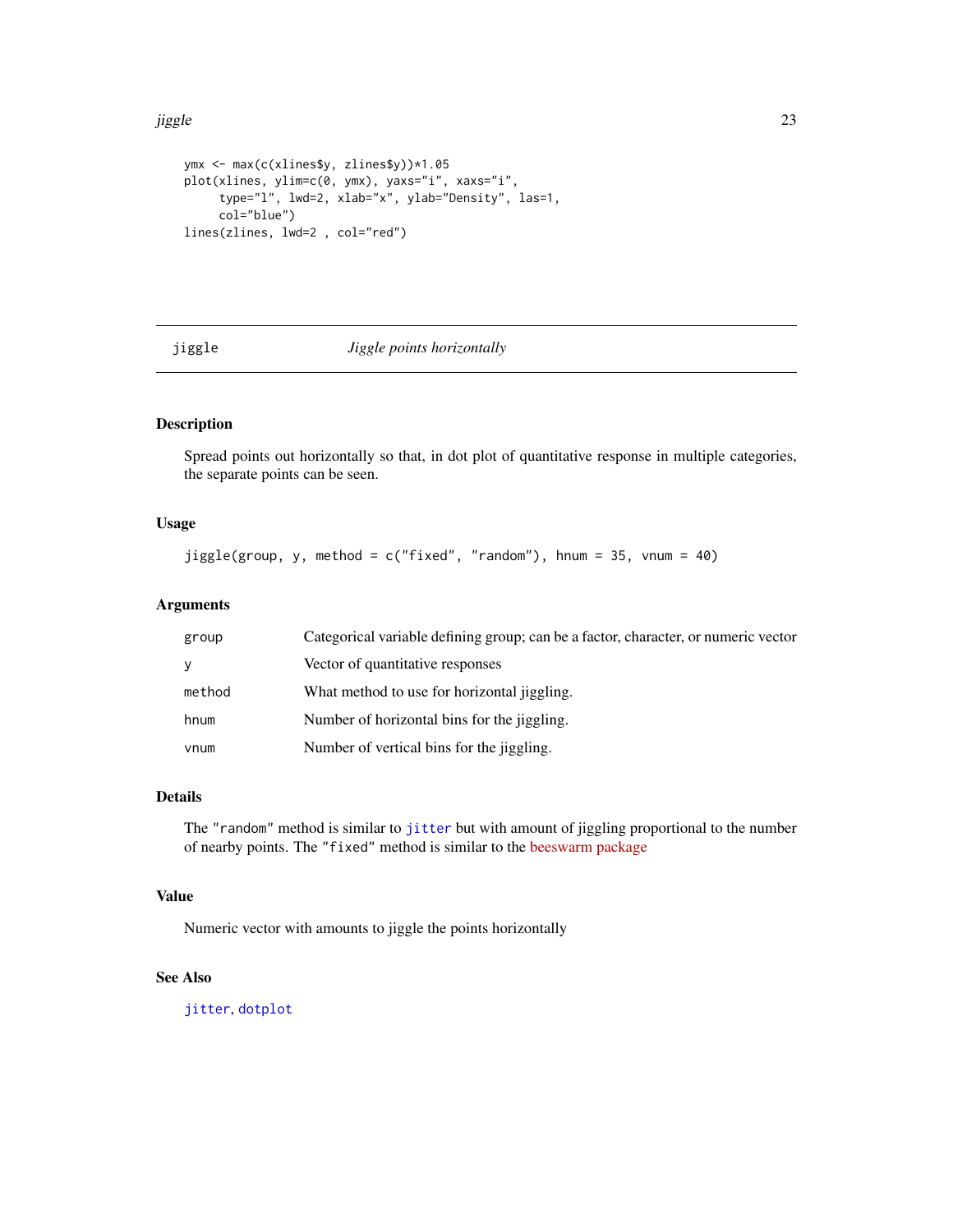<span id="page-23-0"></span>

Sys.Date as a string, in a few different formats

#### Usage

```
kbdate(format = c("dateonly", "standard"), date = Sys.time())
```
# Arguments

| format | The format for the output |
|--------|---------------------------|
| date   | The date/time to convert  |

# Value

A character string representation of the date/time

#### See Also

[Sys.time](#page-0-0), [date](#page-0-0)

# Examples

kbdate() kbdate("standard")

lenuniq *Number of unique values*

# Description

Get the number of unique values in a vector

# Usage

lenuniq(vec, na.rm = TRUE)

#### Arguments

| vec   | A vector                           |
|-------|------------------------------------|
| na.rm | If TRUE, remove any missing values |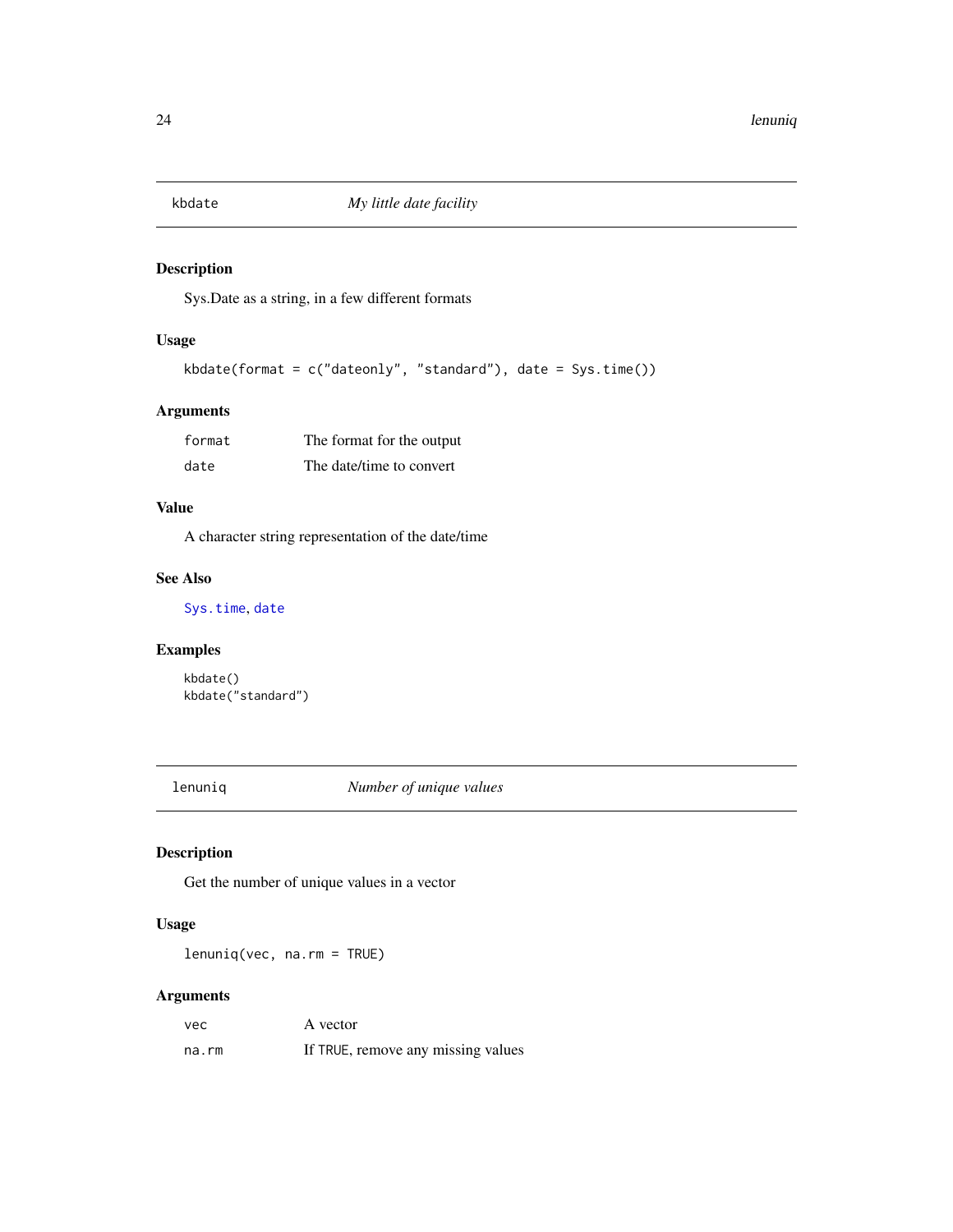<span id="page-24-0"></span>make 25

# Details

It just does length(unique(vec)) or, if na.rm=TRUE (the default) length(unique(vec[!is.na(vec)]))

## Value

Number of unique values.

#### Examples

```
x \leq -c(1, 2, 1, 3, 1, 1, 2, 2, 3, NA, NA, 1)lenuniq(x)
lenuniq(x, na.rm=FALSE)
```
make *Run make within a package directory*

# Description

Run make within a package directory

#### Usage

```
make(pkg = ".", makefile = "Makefile", target = "", quiet = FALSE)
```
# Arguments

| pkg      | Path to directory containing the GNU Make file, or an Rpackage description,<br>which can be a path or a package name. (See as, package for more information.) |
|----------|---------------------------------------------------------------------------------------------------------------------------------------------------------------|
| makefile | File name of makefile.                                                                                                                                        |
| target   | Optional character string specifying the target.                                                                                                              |
| quiet    | If TRUE suppresses output from this function.                                                                                                                 |

# Value

Exit value from [system](#page-0-0) with intern=FALSE

## See Also

[load\\_all](#page-0-0)

## Examples

```
## Not run: make() # run make within working directory
make("/path/to/mypackage") # run make within /path/to/mypackage
```
## End(Not run)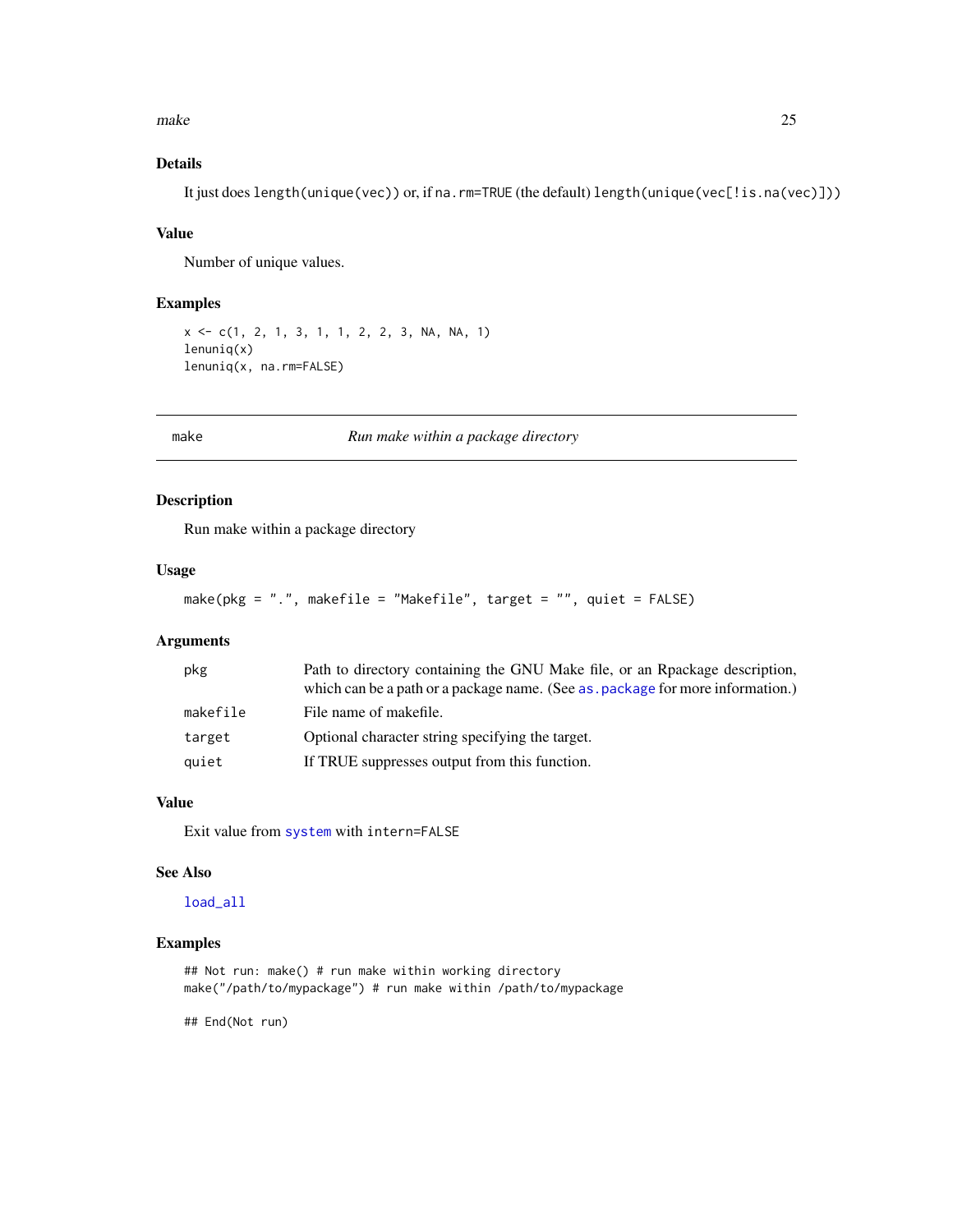<span id="page-25-0"></span>

Boxplot-like figure for many groups, with lines connecting selected quantiles.

# Usage

```
mapboxplot(x, probs = c(0.05, 0.1, 0.25), dotcol = "blue",linecol = c("black", "red", "green", "orange"), ...
```
## Arguments

| x         | Matrix of data, with columns indicating the groups.                                                                                |
|-----------|------------------------------------------------------------------------------------------------------------------------------------|
| probs     | Numeric vecotr of probabilities with values in $[0,1)$ . Quantiles will be symmet-<br>ric, and the median will always be included. |
| dotcol    | Color for median                                                                                                                   |
| linecol   | Line colors, same length as probs                                                                                                  |
| $\ddotsc$ | Additional graphics parameters                                                                                                     |

# Details

Calculates quantiles of the columns of x and then plots dots or lines at median plus lines at a series of quantiles, using [grayplot](#page-16-1) for the actual plot.

# Value

None.

## See Also

[grayplot](#page-16-1)

```
mu <- c(rnorm(50, 0, 0.3), rnorm(50, 2, 0.3)) # vector of means
x <- t(matrix(rnorm(1000*100, mu), ncol=1000))
manyboxplot(x, c(0.05, 0.25), ylim=range(x),
           dotcol=c("blue","green")[(1:100 > 50) + 1],
           hlines=seq(-4, 6, by=2),
           vlines=c(1, seq(20, 100, by=20)))
```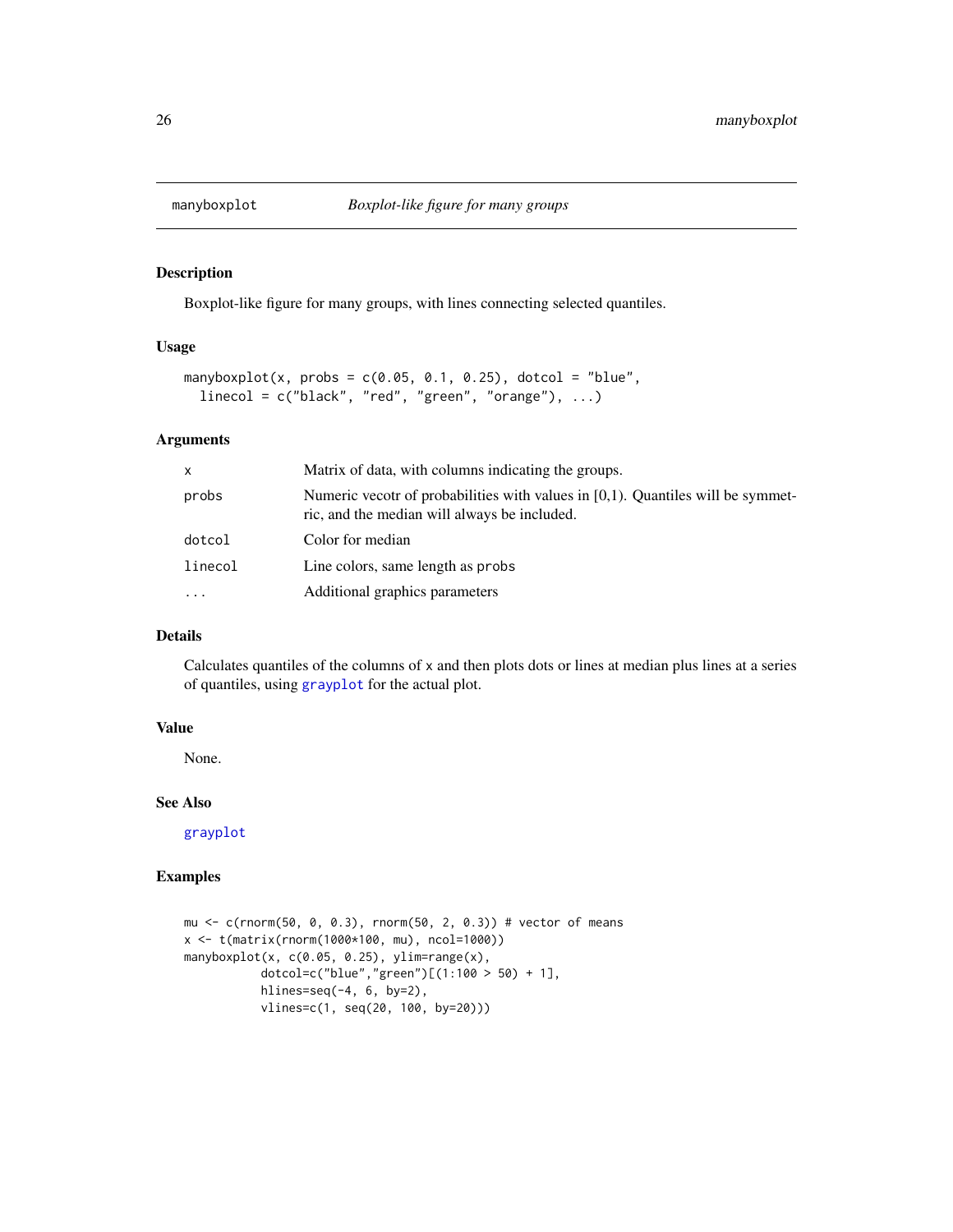<span id="page-26-0"></span>

Take the maximum of the absolute values of the input

# Usage

maxabs(x, na.rm = FALSE)

# Arguments

|       | a numeric vector or array                                      |
|-------|----------------------------------------------------------------|
| na.rm | a logical indicating whether missing values should be removed. |

#### Value

The maximum of the absolute value of the input

# Examples

 $x \leftarrow c(5, -2, 8, -20, 2.3)$ maxabs(x)

| mypairs | My scatterplot matrix |  |
|---------|-----------------------|--|
|---------|-----------------------|--|

# Description

A matrix of scatterplots is produced; it's similar to [pairs](#page-0-0), but with only the upper triangle is made.

# Usage

mypairs(x, ...)

# Arguments

|          | A numeric matrix or data frame. |
|----------|---------------------------------|
| $\cdots$ | Passed to the plot function.    |

# Details

This is like the function [pairs](#page-0-0), but only the upper triangle is produced.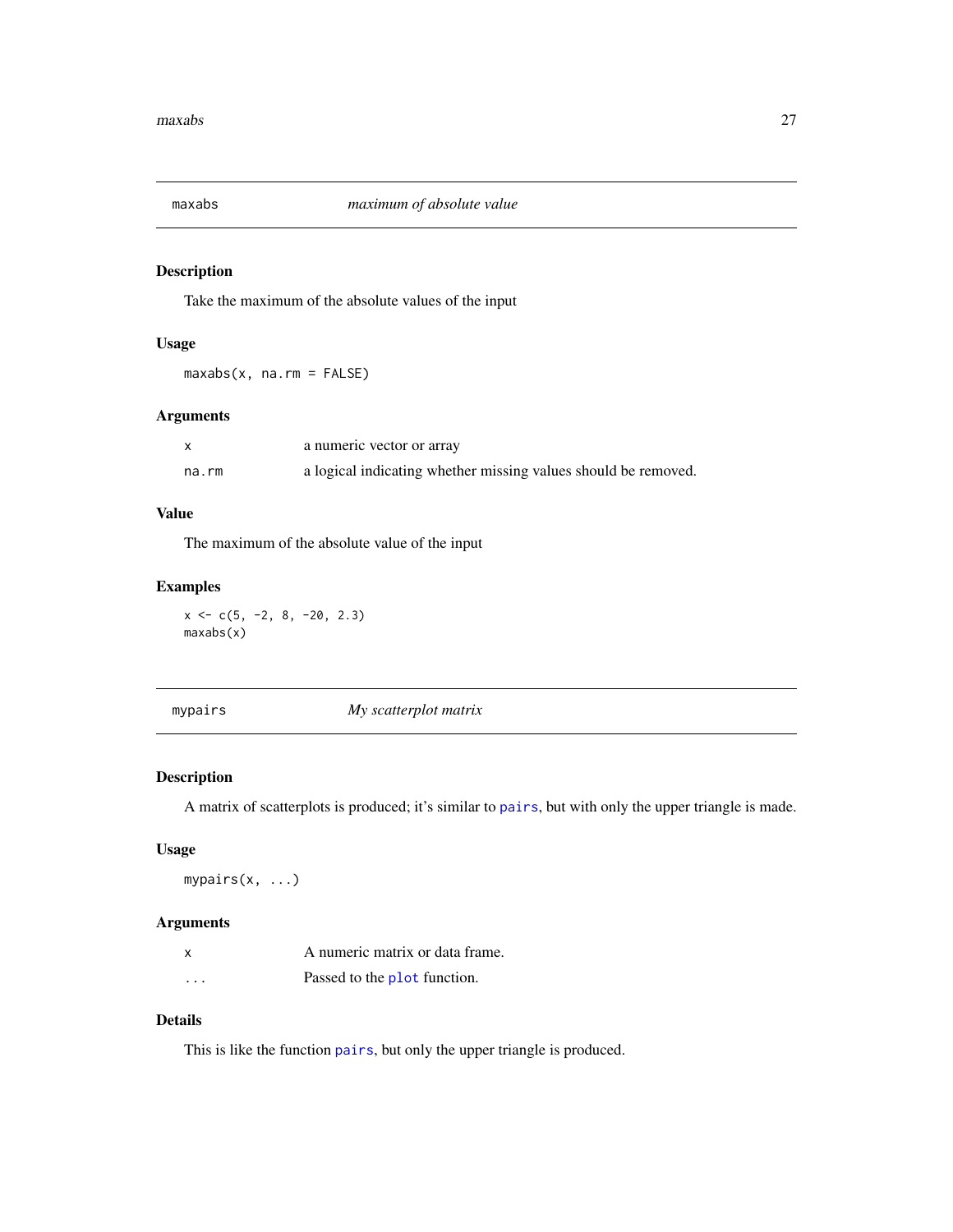#### 28 myround

# Value

None.

#### See Also

[pairs](#page-0-0)

# Examples

```
v \le rbind(c(1,0.5,0.2),c(0.5,1,0.9),c(0.2,0.9,1))
x \leq -rmvn(500, rep(5,3), v)
mypairs(x, col=sample(c("blue","red"), 500, repl=TRUE))
```
# myround *Round a number, preserving extra 0's*

# Description

Round a number, preserving extra 0's.

# Usage

myround(x, digits =  $1$ )

# Arguments

|        | Number to round.                                 |
|--------|--------------------------------------------------|
| digits | Number of digits past the decimal point to keep. |

# Details

Uses [sprintf](#page-0-0) to round a number, keeping extra 0's.

## Value

A vector of character strings.

# See Also

[round](#page-0-0), [sprintf](#page-0-0)

# Examples

myround(51.01, 3) myround(0.199, 2)

<span id="page-27-0"></span>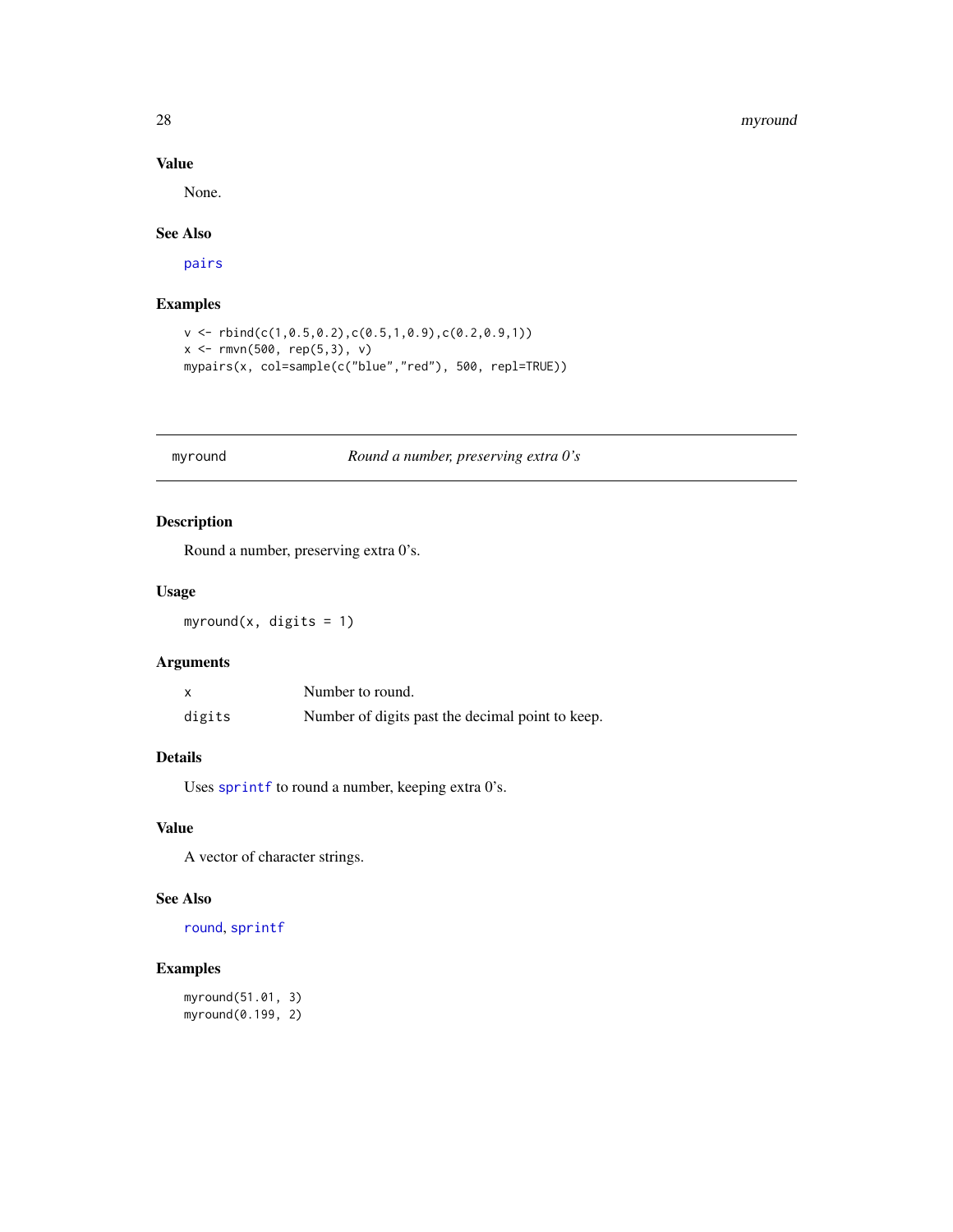<span id="page-28-0"></span>

Quantile normalizes two vectors or a matrix.

#### Usage

 $normalize(x, y = NULL)$ 

#### Arguments

| Numeric vector or matrix       |
|--------------------------------|
| Optional second numeric vector |

## Details

We sort the columns, take averages across rows, and then plug the averages back into the respective positions. The marginal distributions in the columns are thus forced to be the same. Missing values, which can result in differing numbers of observed values per column, are dealt with by linear interpolation.

#### Value

If two vectors, x and y, are provided, the output is a matrix with two columns, with the quantile normalized versions of x and y. If y is missing, x should be a matrix, in which case the output is a matrix of the same dimensions with the columns quantile normalized with respect to each other.

```
z \leftarrow \text{rm}(10000, \text{mu}=c(0.5,10), \text{V} = \text{rbind}(c(1,0.5,0.5), c(0.5,1,0.5), c(0.5,0.5,1)))z[sample(pred(dim(z)), 1500)] \leftarrow NApairs(z)
br <- seq(min(z, na.rm=TRUE), max(z, na.rm=TRUE), length=200)
par(mfrow=c(3,1))
for(i in 1:3)
  hist(z[,i], xlab="z", main=i, breaks=br)
zn <- normalize(z)
br <- seq(min(zn, na.rm=TRUE), max(zn, na.rm=TRUE), length=200)
for(i in 1:3)
  hist(zn[,i], xlab="normalized z", main=i, breaks=br)
pairs(zn)
```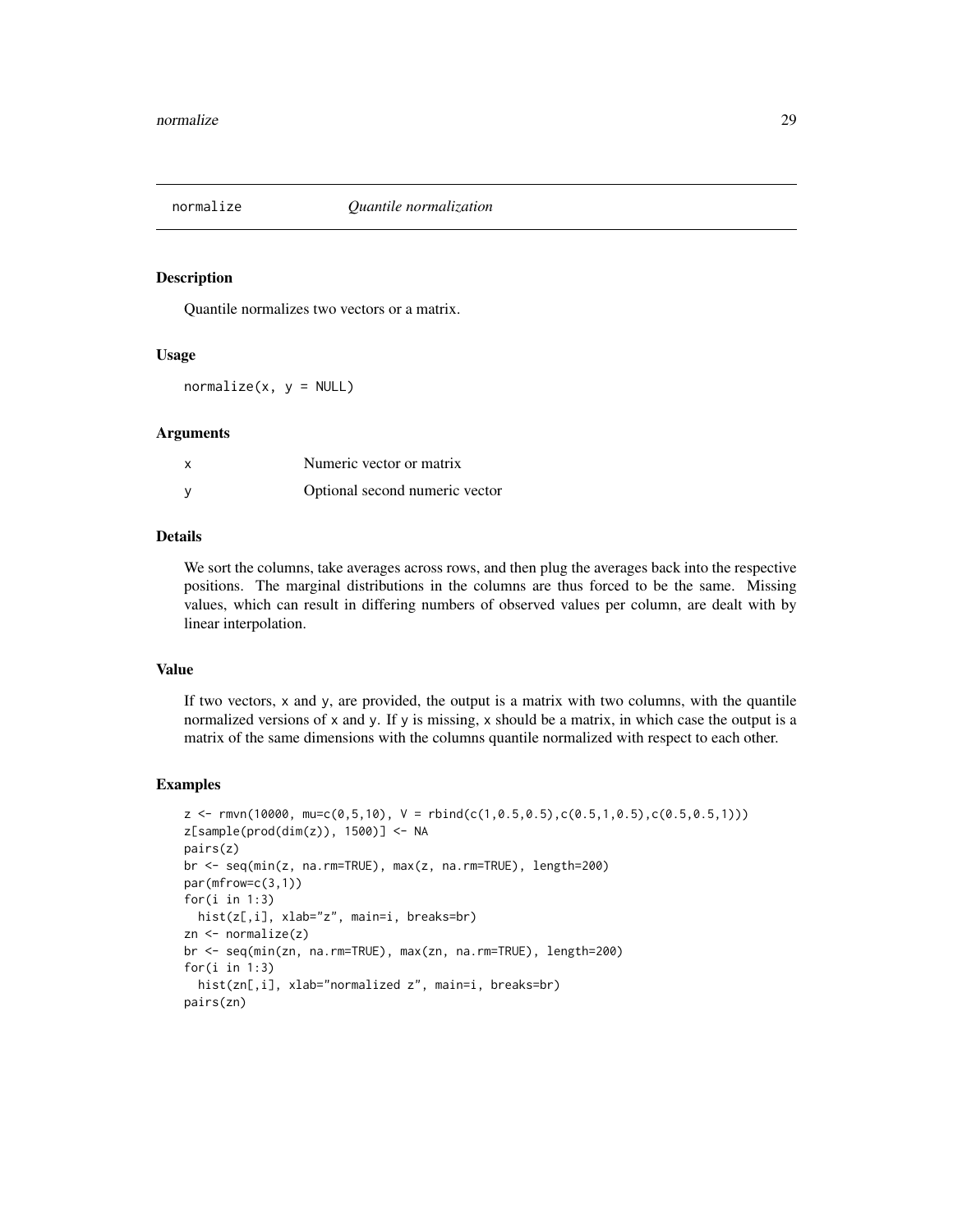Even simpler interface for [pbPost](#page-0-0) to send a bit of text to pushbullet.

# Usage

note(title, recipients = NULL, body = NULL)

# Arguments

| title      | The title of the note (could be the whole thing).                                                                                                                                                                                   |
|------------|-------------------------------------------------------------------------------------------------------------------------------------------------------------------------------------------------------------------------------------|
| recipients | A character or numeric vector indicating the devices this post should go to. If<br>NULL, the default device is looked up from an optional setting, and if none has<br>been set the push is sent to all devices. (passed to pbPost.) |
| body       | The body of the note (by default, empty)                                                                                                                                                                                            |

# Examples

## Not run: note("Hello.")

| numbers | Numbers spelled out in English |
|---------|--------------------------------|
|         |                                |

# Description

The numbers 1-20 spelled out in English, for use in reports.

# Format

A vector of character strings

# Details

- numbers lower case
- Numbers Capitalized

# Examples

numbers[5] Numbers[5]

<span id="page-29-0"></span>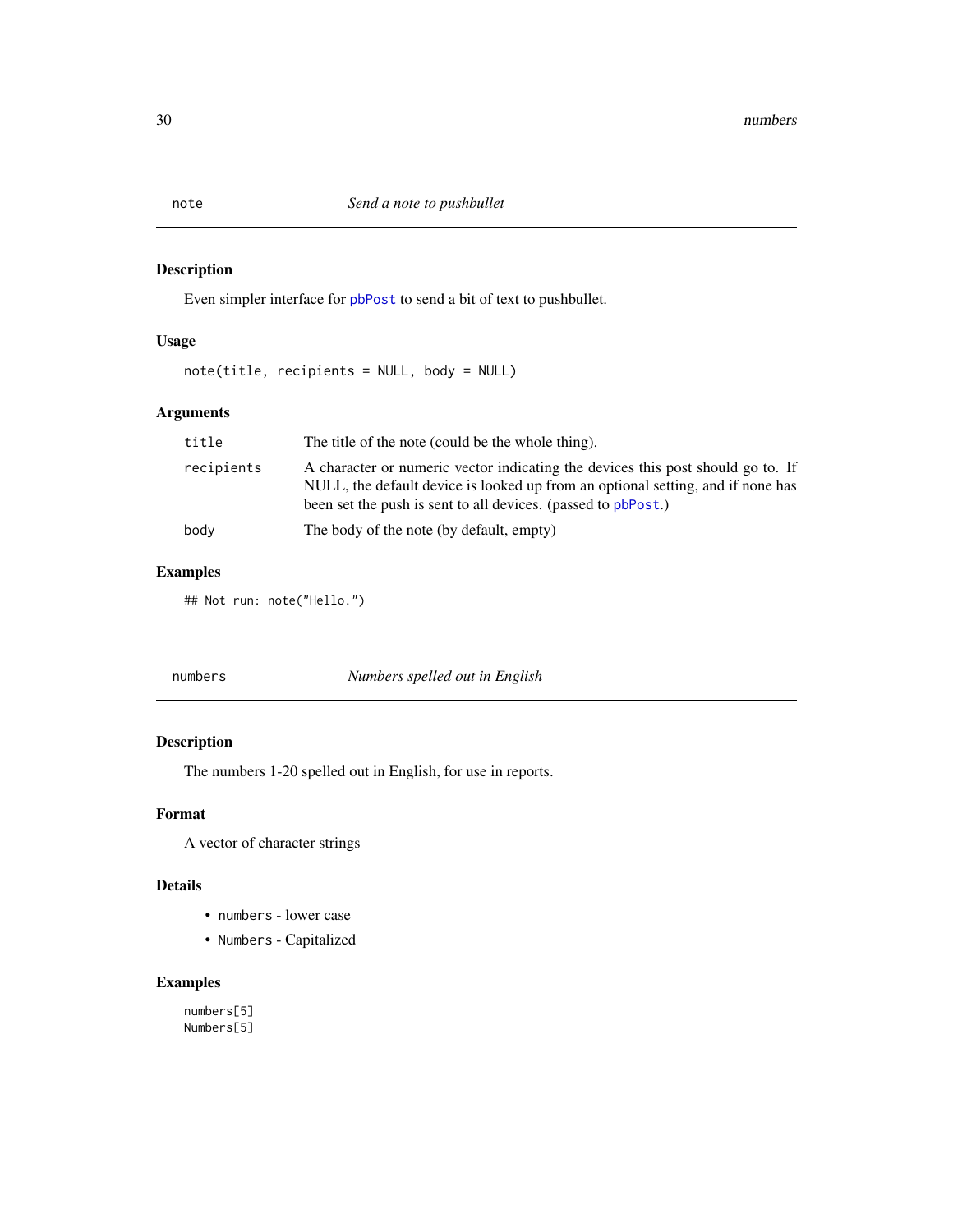<span id="page-30-0"></span>

Calculate the sizes of all of the objects in one's workspace.

# Usage

objectsizes(obj = NULL, sortbysize = TRUE)

# Arguments

| obi        | Vector of object names. If missing, we pull out all object names. |
|------------|-------------------------------------------------------------------|
| sortbysize | If TRUE, sort the objects from smallest to largest.               |

# Details

Calls object. size repeated to get the size of a list of objects.

# Value

A data frame with the only column being the size of each object in megabytes (Mb). The row names are the names of the objects.

#### See Also

[object.size](#page-0-0), [objects](#page-0-0)

# Examples

```
print(output <- objectsizes())
## Not run: sum(output)
```
openfile *Open a file*

# Description

Open a file using [system](#page-0-0) and "open" (well, actually "start" on Linux).

# Usage

openfile(file)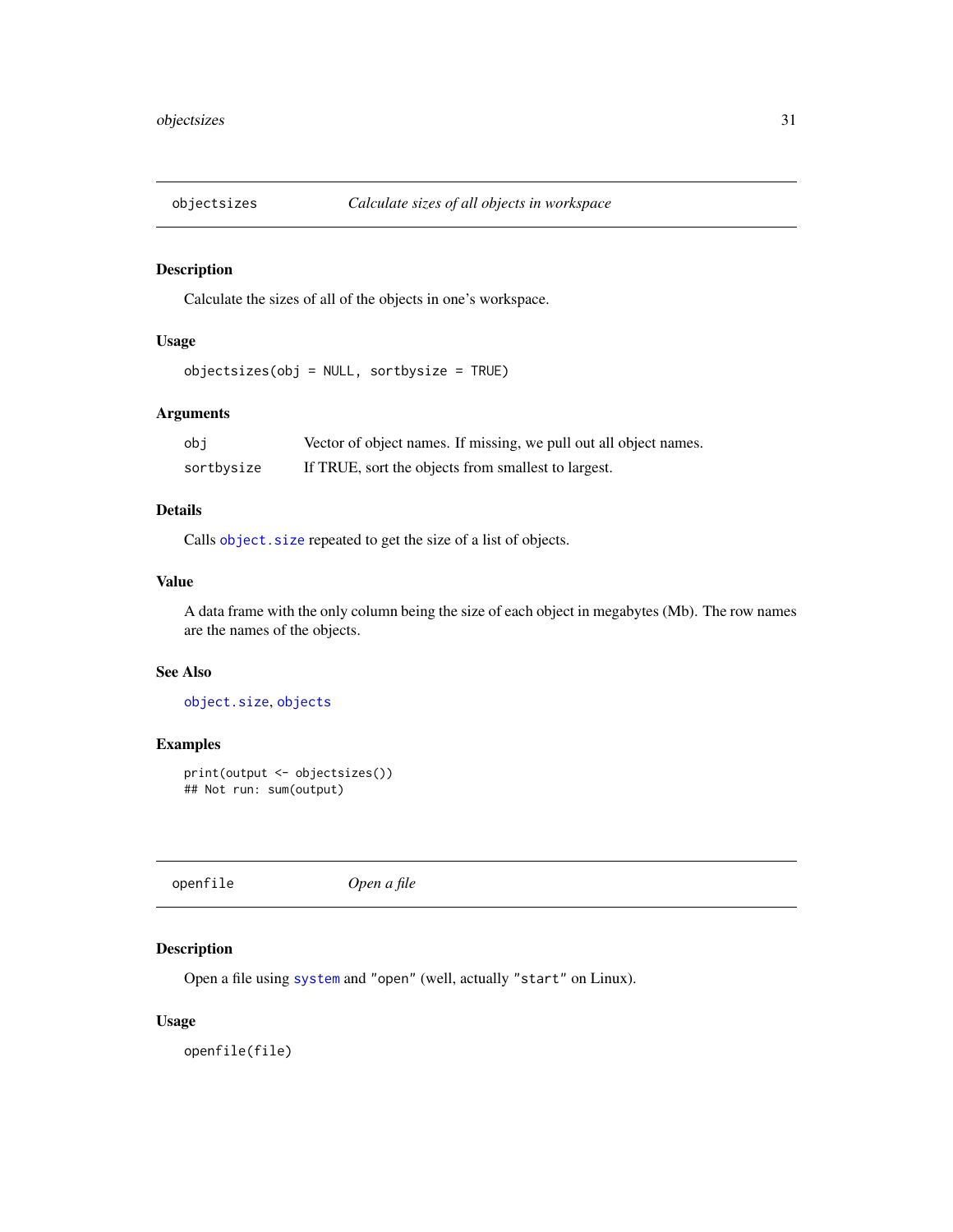#### <span id="page-31-0"></span>Arguments

file File name (character string)

# Details

I'd thought that to open a file you'd use open in MacOS and start in Windows, but system("start myfile.pdf") doesn't work in Windows, and rather system("open myfile.pdf") does, so here we're just using open, except on Linux where at least on my system, you can use "start".

#### Value

None.

# Examples

## Not run: openfile("myplot.pdf")

<span id="page-31-1"></span>paired.perm.test *Paired permutation t-test*

#### Description

Calculates a p-value for a paired t-test via permutations.

## Usage

```
paired.perm.test(d, n.perm = NULL, pval = TRUE)
```
#### Arguments

|        | A numeric vector (of differences).                                                                                                          |
|--------|---------------------------------------------------------------------------------------------------------------------------------------------|
| n.perm | Number of permutations to perform. If NULL, all possible permutations are<br>considered, and an exact p-value is calculated.                |
| pval   | If TRUE, return just the p-value. If FALSE, return the actual permutation results<br>(with the observed statistic as an attribute, "tobs"). |

#### Details

This calls the function  $t$ . test to calculate a t-statistic comparing the mean of  $d$  to 0. Permutations are perfomed to give an exact or approximate conditional p-value.

## Value

If pval=TRUE, the output is a single number: the P-value testing for the symmetry about 0 of the distribution of the population from which d was drawn. If pval=FALSE, the output is a vector of the t statistics from the permutations. An attributed "tobs" contains the t statistic with the observed data.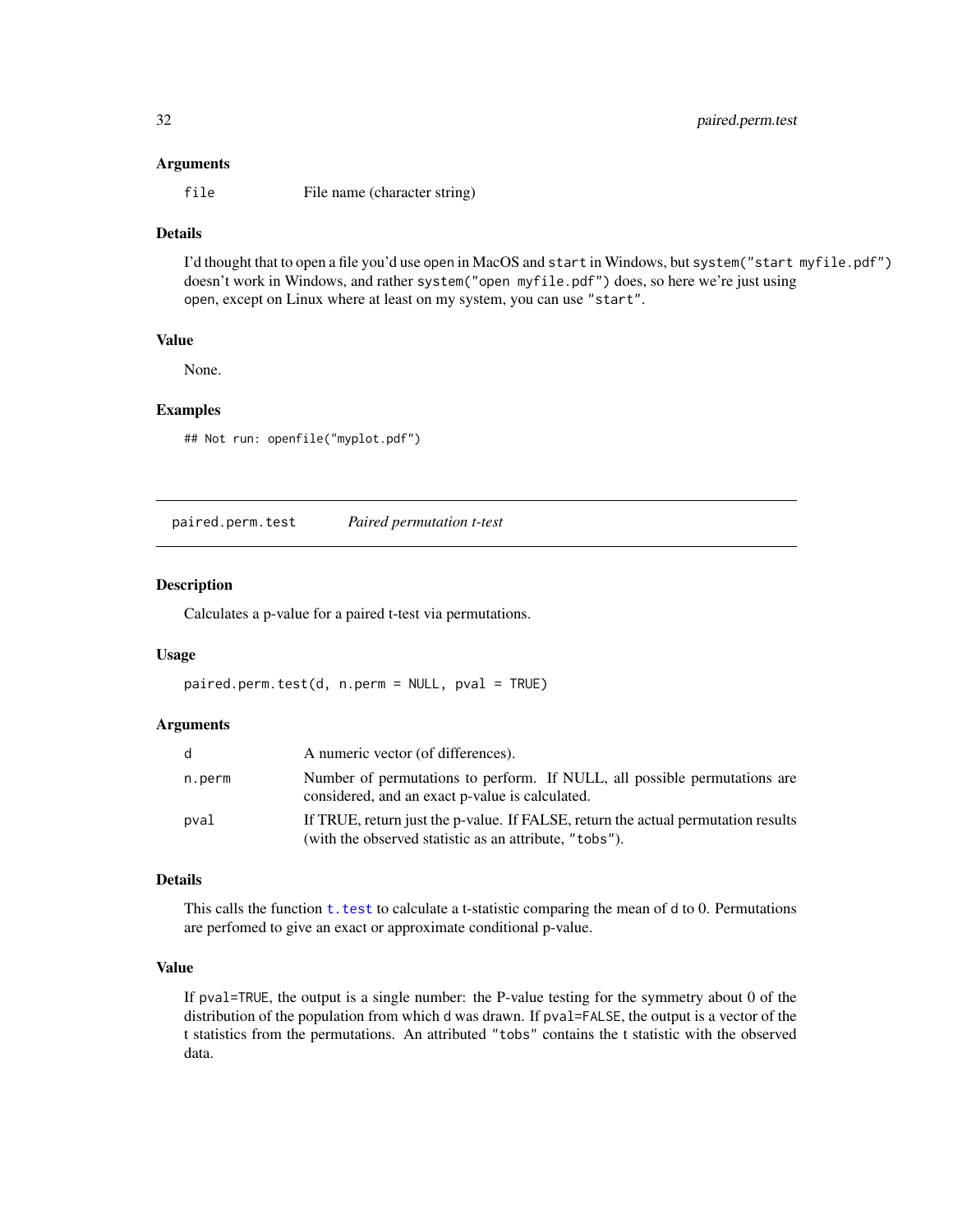<span id="page-32-0"></span>paste. 233

# See Also

[t.test](#page-0-0), [perm.test](#page-34-1)

# Examples

x <- c(43.3, 57.1, 35.0, 50.0, 38.2, 31.2) y <- c(51.9, 95.1, 90.0, 49.7, 101.5, 74.1) paired.perm.test(x-y)

<span id="page-32-1"></span>

| as |  |
|----|--|
|----|--|

# paste. *paste with dot separator*

#### Description

Calls [paste](#page-0-0) with sep=".".

# Usage

paste.(...)

# Arguments

... Passed to paste.

# Details

There's not much to this function. It just is [paste](#page-0-0) with sep="", 'cause I'm lazy.

# Value

A character string or vector of character strings.

# See Also

[paste](#page-0-0), [paste0](#page-0-0), [paste00](#page-33-1), [paste..](#page-33-2), [paste0.](#page-33-2), [paste.0](#page-33-2)

# Examples

 $x \le -3$  $y \le -4$ paste.(x, y)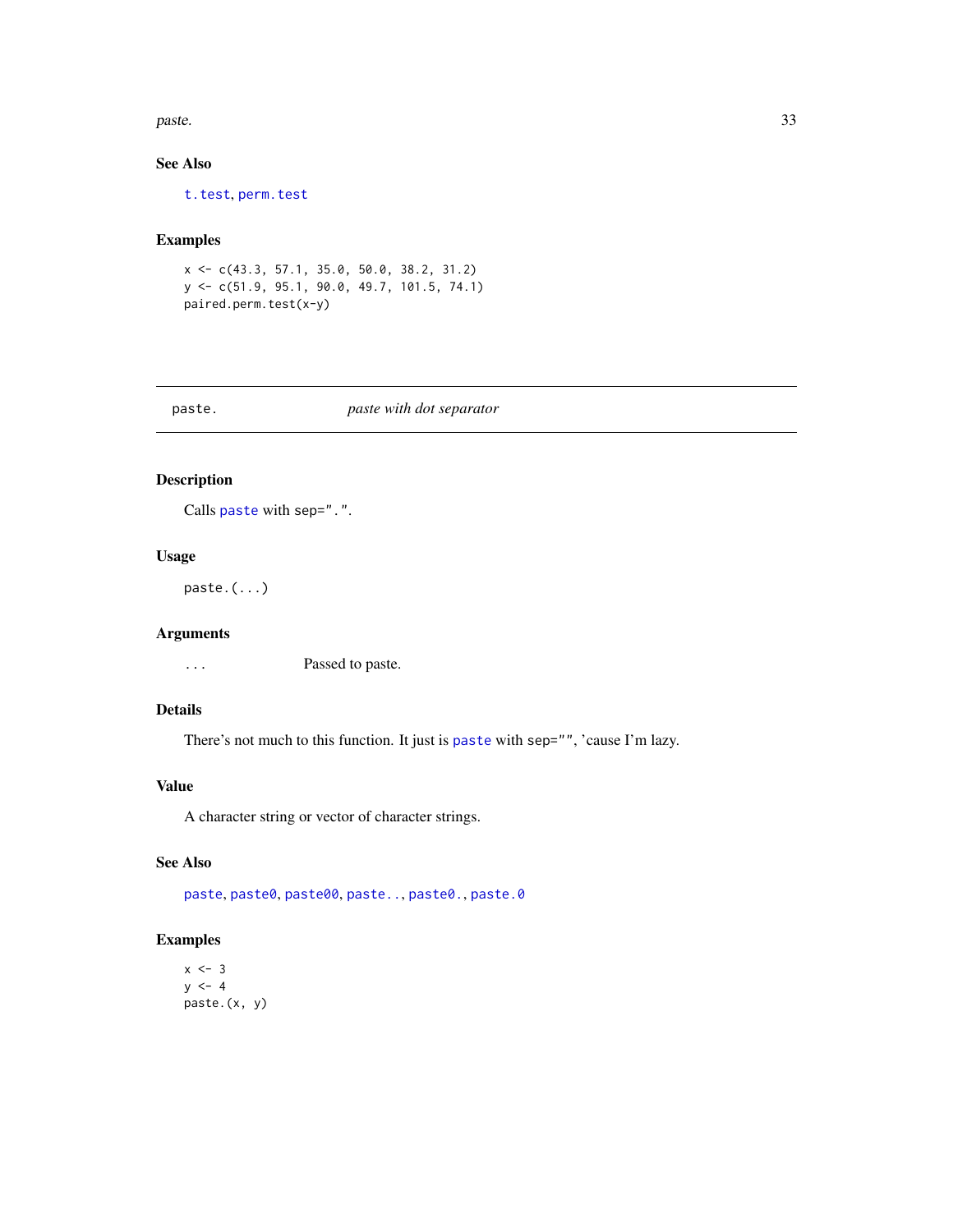<span id="page-33-2"></span><span id="page-33-1"></span><span id="page-33-0"></span>

Call [paste](#page-0-0) with sep="." or sep="" and collapse="" or collapse=".".

#### Usage

paste00(...)

## Arguments

... Passed to paste.

#### Details

```
There's not much to these functions. paste00(...) is like paste(..., sep="", collapse="")
paste..(...) is like paste(..., sep=".", collapse=".") paste0.(...) is like paste(..., sep="", collapse="."
paste.0(...) is like paste(..., sep=".", collapse="")
```
#### Value

A character string or vector of character strings.

#### See Also

[paste](#page-0-0), [paste0](#page-0-0), [paste.](#page-32-1)

# Examples

 $x \leftarrow c(3, 4)$  $y \leftarrow c(5, 6)$ paste00(x, y) paste..(x, y) paste0.(x, y) paste.0(x, y)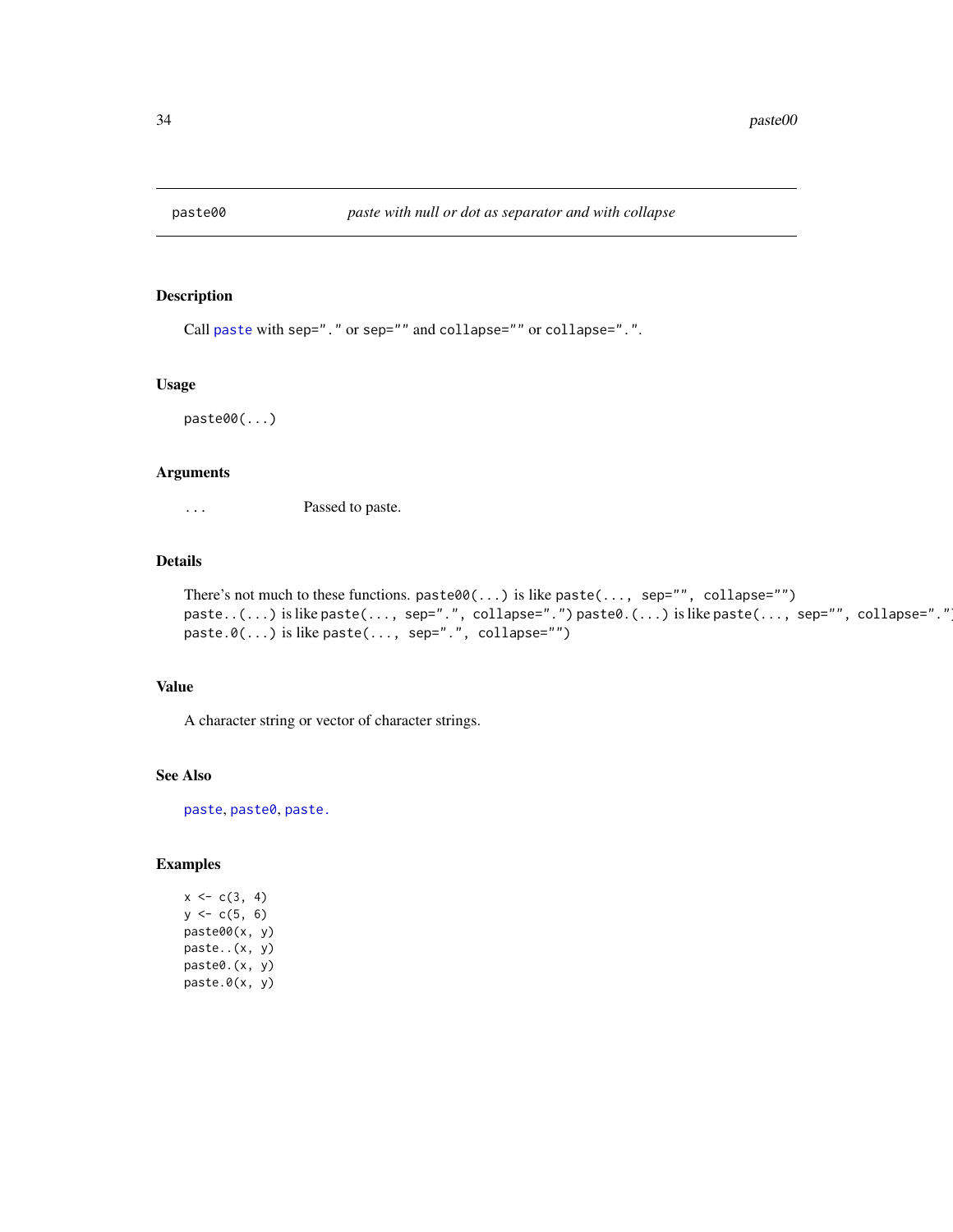<span id="page-34-1"></span><span id="page-34-0"></span>

Calculates a p-value for a t-test via permutations.

#### Usage

perm.test(x, y, n.perm = NULL, var.equal = TRUE, pval = TRUE)

## Arguments

| $\mathsf{x}$ | A numeric vector.                                                                                                                           |
|--------------|---------------------------------------------------------------------------------------------------------------------------------------------|
| y            | A second numeric vector.                                                                                                                    |
| n.perm       | Number of permutations to perform. If NULL, all possible permutations are<br>considered, and an exact p-value is calculated.                |
| var.equal    | A logical variable indicating whether to treat the two population variances as<br>being equal.                                              |
| pval         | If TRUE, return just the p-value. If FALSE, return the actual permutation results<br>(with the observed statistic as an attribute, "tobs"). |

# Details

This calls the function  $t$ . test to calculate a t-statistic comparing the vectors  $x$  and  $y$ . Permutations are perfomed to give an exact or approximate conditional p-value.

## Value

If pval=TRUE, the output is a single number: the P-value testing for a difference in the distributions of the populations from which x and y were drawn. If pval=FALSE, the output is a vector of the t statistics from the permutations. An attributed "tobs" contains the t statistic with the observed data.

## See Also

[t.test](#page-0-0), [paired.perm.test](#page-31-1)

```
x <- c(43.3, 57.1, 35.0, 50.0, 38.2, 61.2)
y <- c(51.9, 95.1, 90.0, 49.7, 101.5, 74.1)
perm.test(x,y)
```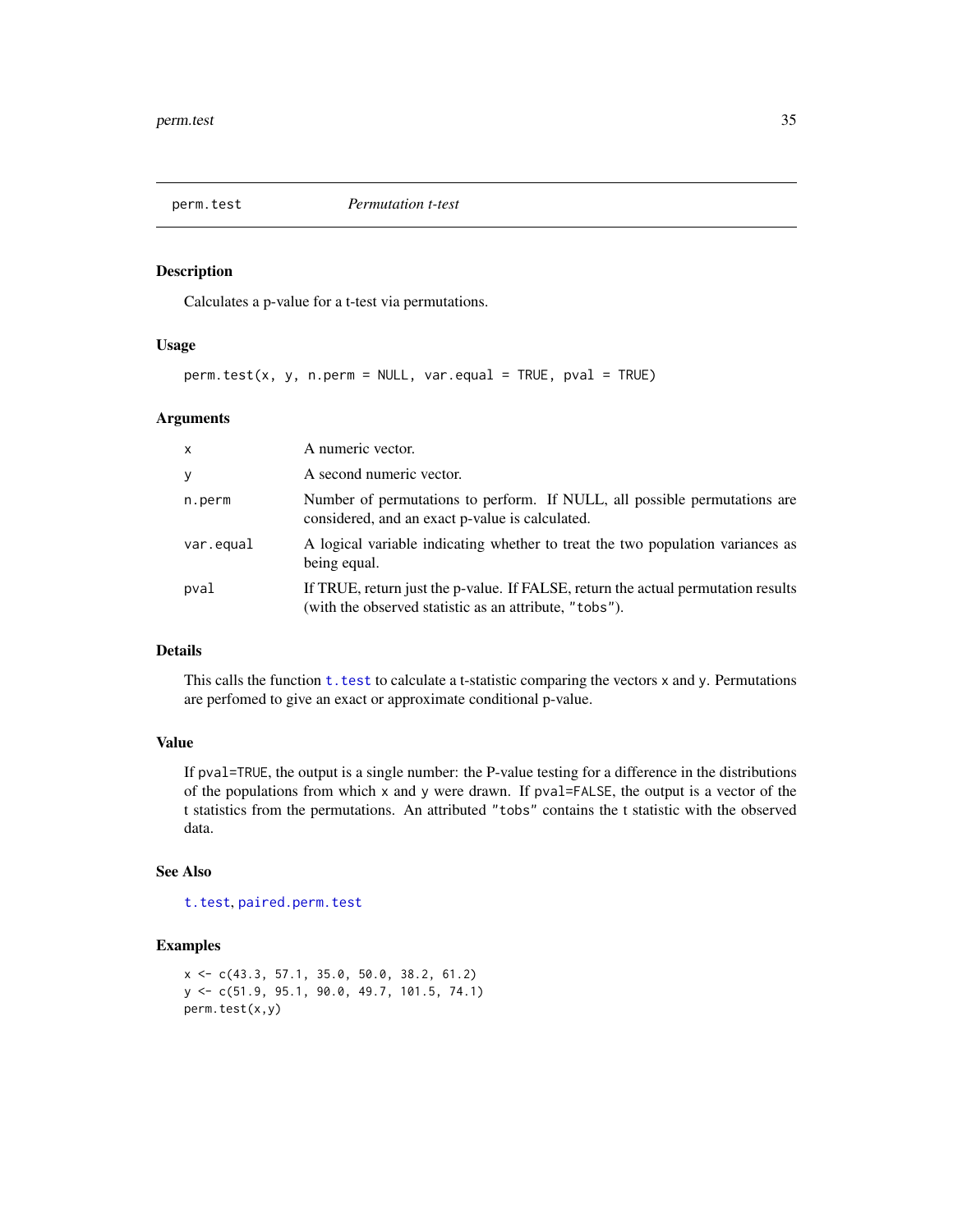<span id="page-35-0"></span>pick\_more\_precise *Pick the more precise value for each element in two related vectors*

## Description

Align two vectors of numbers by their names and then pick a single value from each, favoring the more precise one. If the two values differ by more than round-off error, treat the value as missing.

#### Usage

 $pick_more_p receives(x, y, tol = 0.000001)$ 

#### Arguments

|     | A numeric vector                             |
|-----|----------------------------------------------|
| v   | A second numeric vector                      |
| tol | Tolerance for differences between the values |

## Details

Okay, this is a bit weird. But suppose you have two columns of numbers that have been subjected to different quirky rounding patterns. We align the vectors using their names and then for each element we pick between the two choices, favoring the more-precise one. If one is missing, choose the non-missing value. If the two differ by more than the round-off error, treat it as missing.

## Value

A vector of combined values

<span id="page-35-1"></span>plot\_crayons *Illustration of crayon colors*

# Description

Creates a plot of the crayon colors in [brocolors](#page-5-1)

## Usage

```
plot_crayons(method2order = c("hsv", "cluster"), cex = 0.6, mar = rep(0.1,
  4), bg = "white", fg = "black", border = FALSE)
```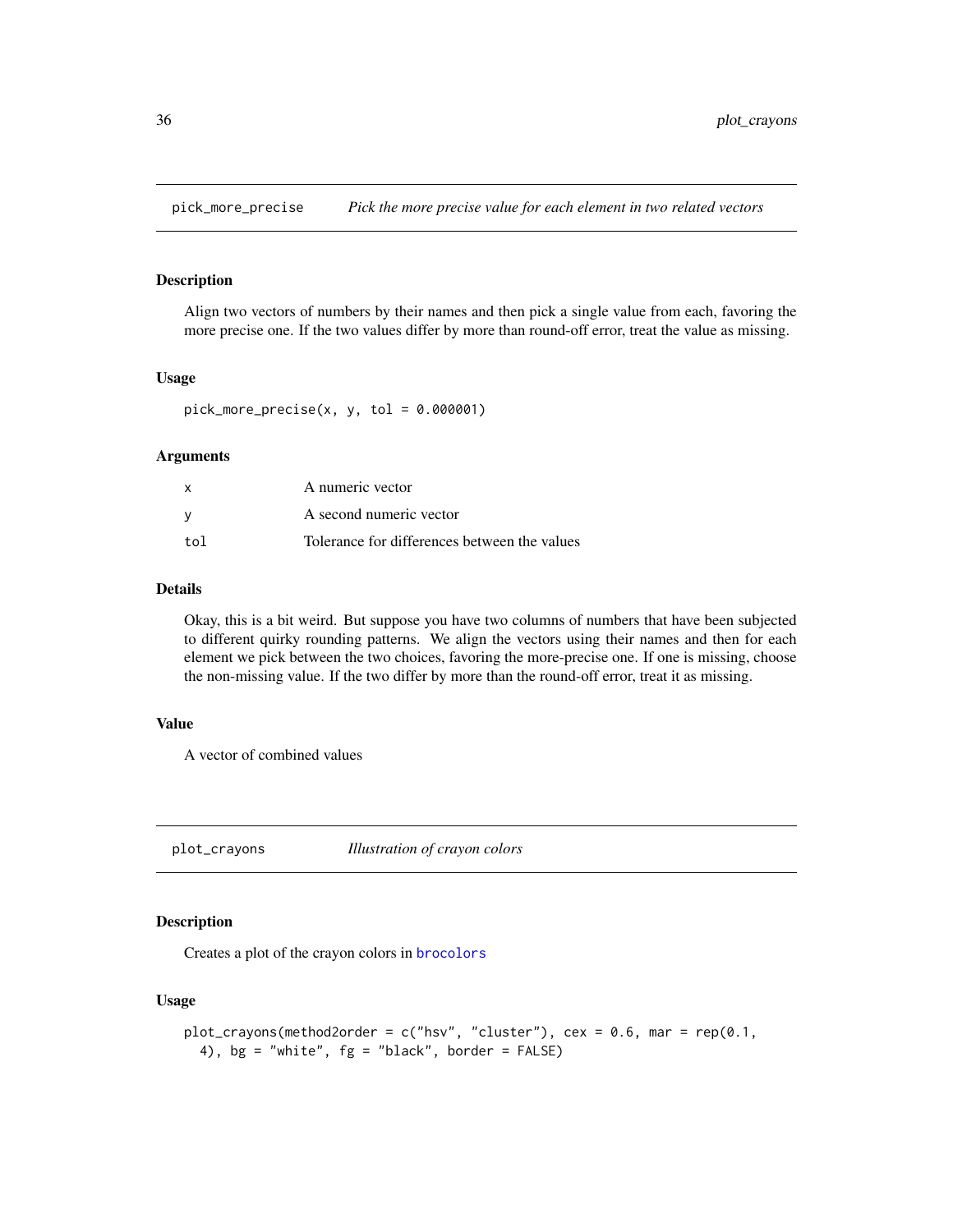# <span id="page-36-0"></span>pushbullet\_devices 37

# Arguments

| method2order | method to order colors ("hsv" or "cluster")     |
|--------------|-------------------------------------------------|
| cex          | character expansion for the text                |
| mar          | margin paramaters; vector of length 4 (see par) |
| bg           | Background color                                |
| fg           | Foreground color (for text and box outlines)    |
| border       | If TRUE, plot a border around each rectangle    |

# Value

None

## References

[http://en.wikipedia.org/wiki/List\\_of\\_Crayola\\_crayon\\_colors](http://en.wikipedia.org/wiki/List_of_Crayola_crayon_colors)

# See Also

[brocolors](#page-5-1)

# Examples

plot\_crayons()

pushbullet\_devices *Grab info on Pushbullet devices.*

# Description

Get names and identifiers of Pushbullet devices.

# Usage

pushbullet\_devices()

# Value

data frame with nickname, model, and iden for active devices.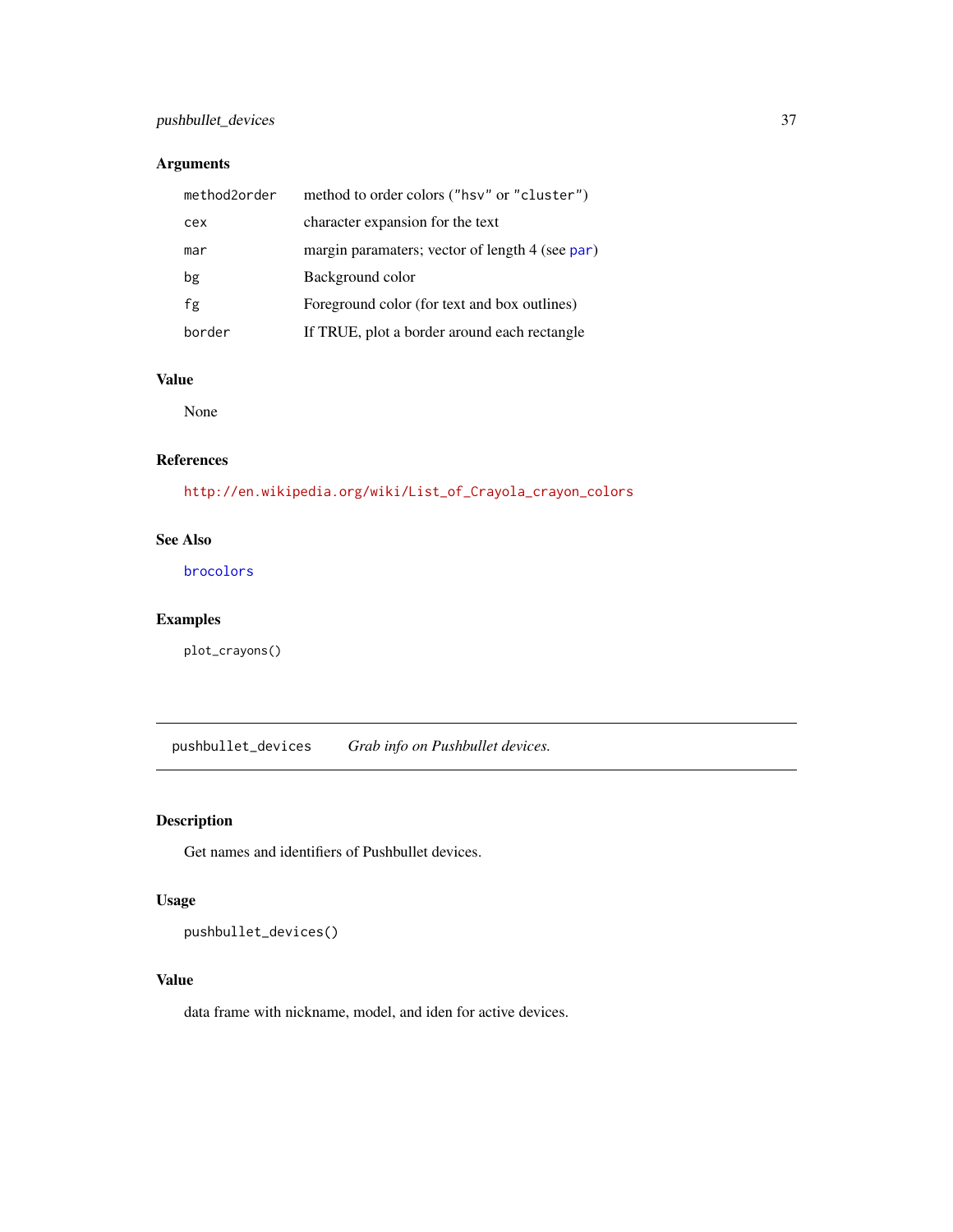<span id="page-37-0"></span>

Adds a line to a quantile-quantile plot for two datasets, from [stats\[](#page-0-0)qqplot]. (The available [qqline](#page-0-0) function works mainly for [qqnorm](#page-0-0), with one sample being theoretical quantiles.)

# Usage

qqline2(x, y, probs =  $c(0.25, 0.75)$ , qtype = 7, ...)

# Arguments

| x         | The first sample                                                                                                   |
|-----------|--------------------------------------------------------------------------------------------------------------------|
|           | The second sample.                                                                                                 |
| probs     | numeric vector of length two, representing probabilities. Corresponding quan-<br>tile pairs define the line drawn. |
| qtype     | the type of quantile computation used in quantile.                                                                 |
| $\ddotsc$ | graphical parameters.                                                                                              |

# Value

Intercept and slope of the line.

### See Also

[qqline](#page-0-0), [qqplot](#page-0-0)

```
x \leftarrow rchisq(500, 3)
y <- rgamma(730, 3, 1/2)
qqplot(x, y)
qqline2(x, y)
```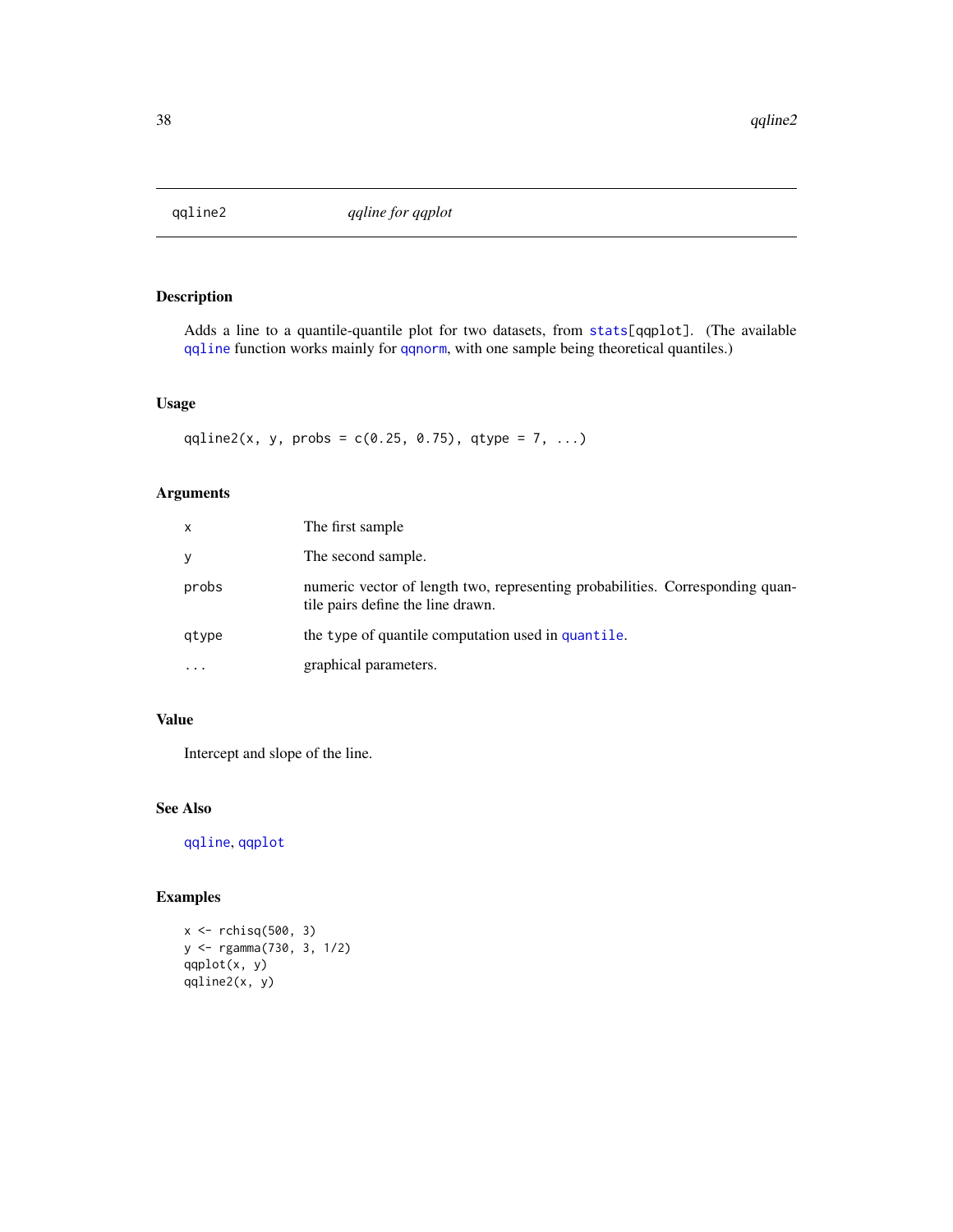<span id="page-38-0"></span>Computes the QR decomposition of a matrix.

# Usage

 $qr2(x, tol = 0.0000001)$ 

## Arguments

|     | A matrix whose QR decomposition is to be computed.                   |
|-----|----------------------------------------------------------------------|
| tol | The tolerance for detecting linear dependencies in the columns of x. |

# Details

Calls the function [qr](#page-0-0) and returns less compact but more understandable output.

## Value

A list of two matrices: Q and R.

# See Also

[qr](#page-0-0)

# Examples

```
hilbert <- function(n) { i <- 1:n; 1/outer(i-1,i,"+") }
h5 \leq hilbert(5);
qr2(h5)
```

| quantileSE | Sample quantiles and their standard errors |  |
|------------|--------------------------------------------|--|
|------------|--------------------------------------------|--|

# Description

Calculate sample quantiles and their estimated standard errors.

# Usage

```
quantileSE(x, p = 0.95, bw = NULL, na.rm = TRUE, names = TRUE)
```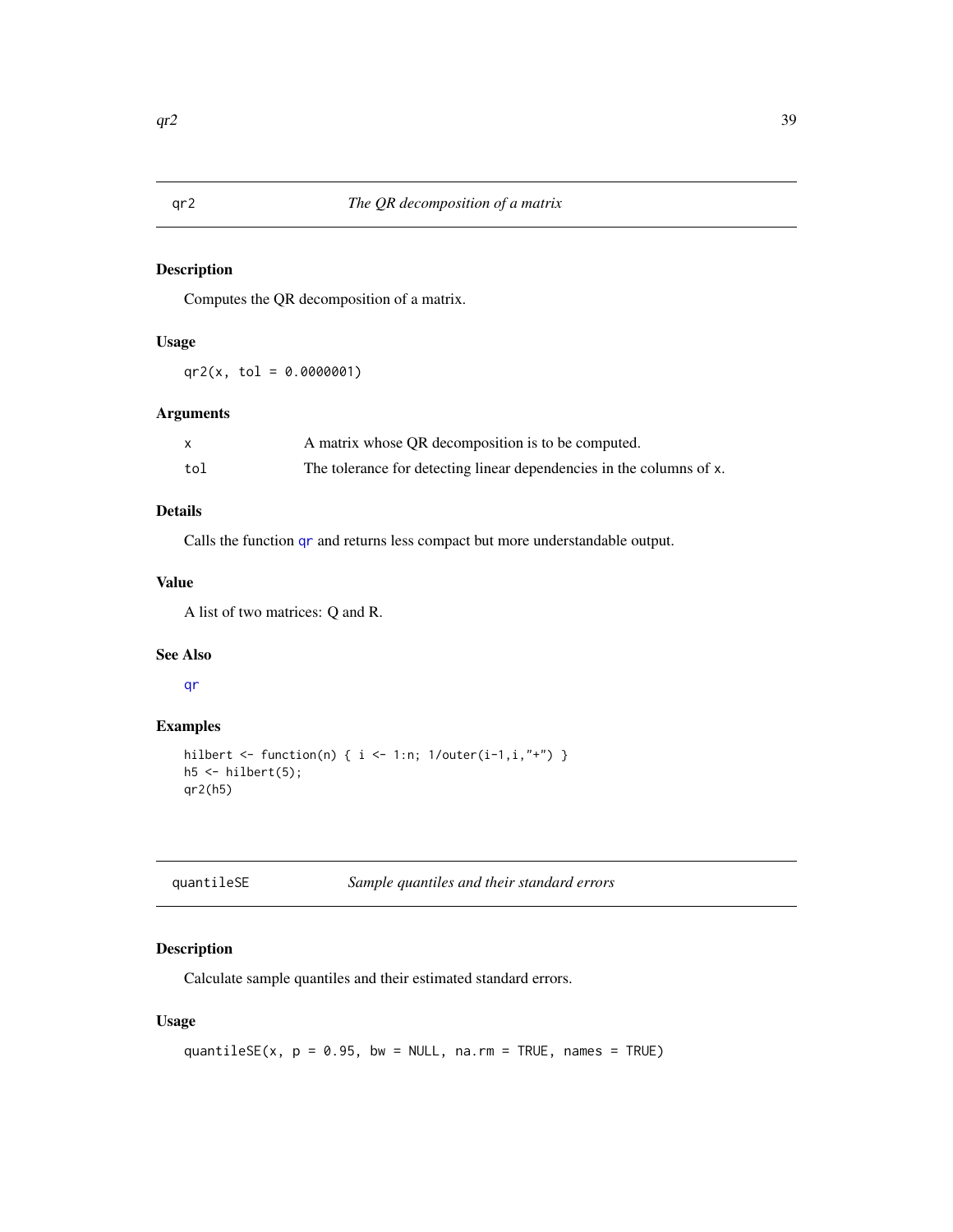#### <span id="page-39-0"></span>Arguments

| x     | Numeric vector whose sample quantiles are wanted.                                           |
|-------|---------------------------------------------------------------------------------------------|
| p     | Numeric vector with values in $[0,1]$ .                                                     |
| bw    | Bandwidth to use in the density estimation.                                                 |
| na.rm | Logical; if true, and NA and NaN's are removed from x before the quantiles are<br>computed. |
| names | Logical; if true, the column names of the result is set to the values in p.                 |

## Details

The sample [quantile](#page-0-0)s are calculated with the function quantile. Standard errors are obtained by the asymptotic approximation described in Cox and Hinkley (1974). Density values are estimated using a kernel density estimate with the function [density](#page-0-0).

# Value

A matrix of size  $2 \times \text{length}(p)$ . The first row contains the estimated quantiles; the second row contains the corresponding estimated standard errors.

# See Also

[quantile](#page-0-0), [density](#page-0-0)

#### Examples

quantileSE(rchisq(1000,4), c(0.9,0.95))

revrainbow *Create vector of colors from blue to red*

# Description

Calls [rainbow](#page-0-0) then [rev](#page-0-0)

#### Usage

revrainbow( $n = 256, ...$ )

#### Arguments

| n        | Number of colors.  |
|----------|--------------------|
| $\cdots$ | Passed to rainbow. |

# Details

There's not much to this. It's just rev(rainbow(start=0, end=2/3, ...)).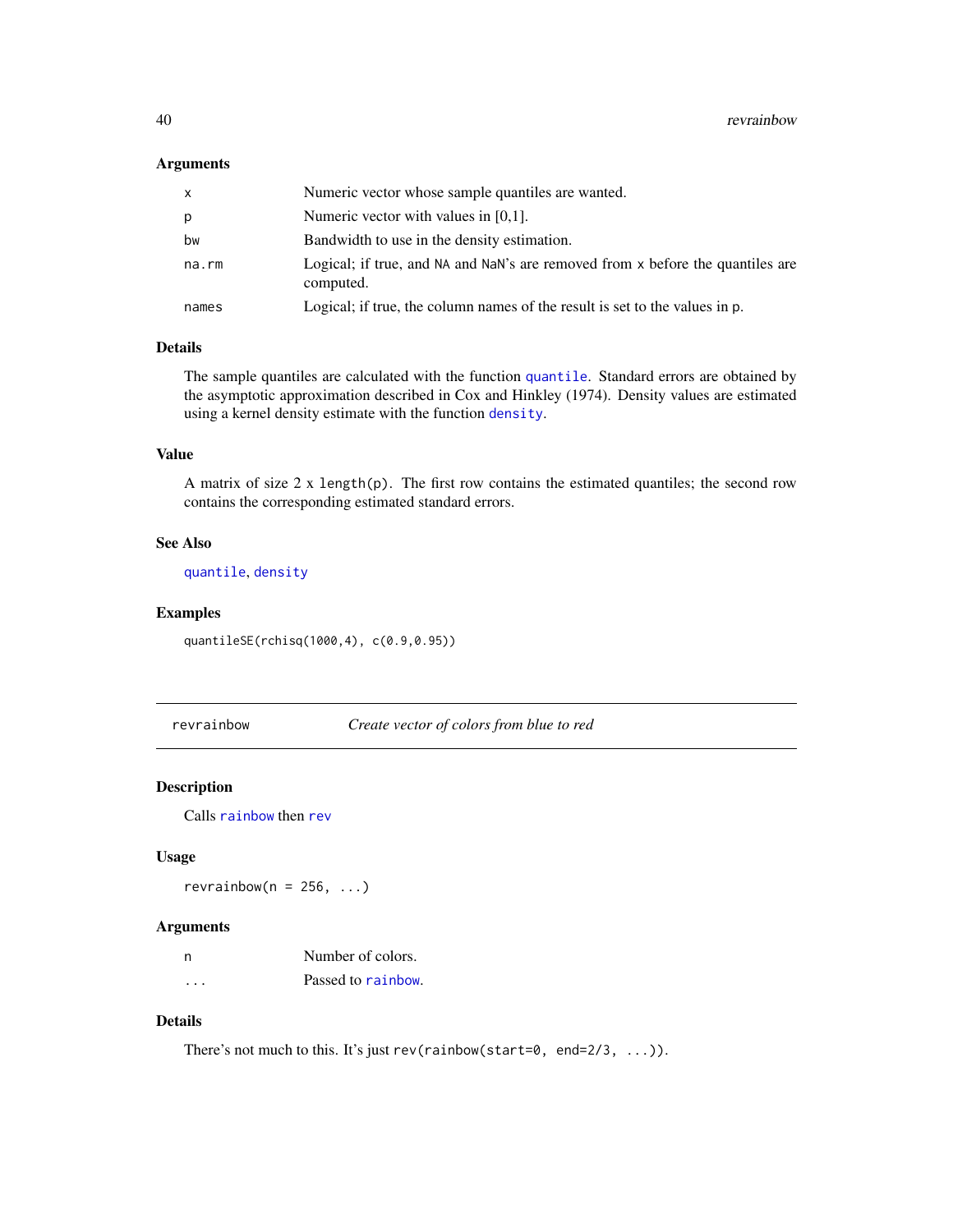#### <span id="page-40-0"></span> $r_{\rm{H}}$  and  $r_{\rm{H}}$  and  $r_{\rm{H}}$  and  $r_{\rm{H}}$  and  $r_{\rm{H}}$  and  $r_{\rm{H}}$  and  $r_{\rm{H}}$  and  $r_{\rm{H}}$  and  $r_{\rm{H}}$  and  $r_{\rm{H}}$  and  $r_{\rm{H}}$  and  $r_{\rm{H}}$  and  $r_{\rm{H}}$  and  $r_{\rm{H}}$  and  $r_{\rm{H}}$  and  $r_{\rm{H}}$  a

# Value

Vector of colors, from blue to red.

# See Also

[rev](#page-0-0), [rainbow](#page-0-0)

# Examples

```
x <- matrix(rnorm(100), ncol=10)
image(x, col=revrainbow())
```
#### rmvn *Simulate multivariate normal*

# Description

Simulate from a multivariate normal distribution.

# Usage

 $rmvn(n, mu = 0, V = matrix(1))$ 

# Arguments

| n             | Number of simulation replicates. |
|---------------|----------------------------------|
| mu            | Mean vector.                     |
| $\mathcal{N}$ | Variance-covariance matrix.      |

# Details

Uses the Cholesky decomposition of the matrix V, obtained by [chol](#page-0-0).

#### Value

A matrix of size n x length(mu). Each row corresponds to a separate replicate.

# See Also

[rnorm](#page-0-0)

# Examples

 $x \leq -r$ mvn(100, c(1,2),matrix(c(1,1,1,4),ncol=2))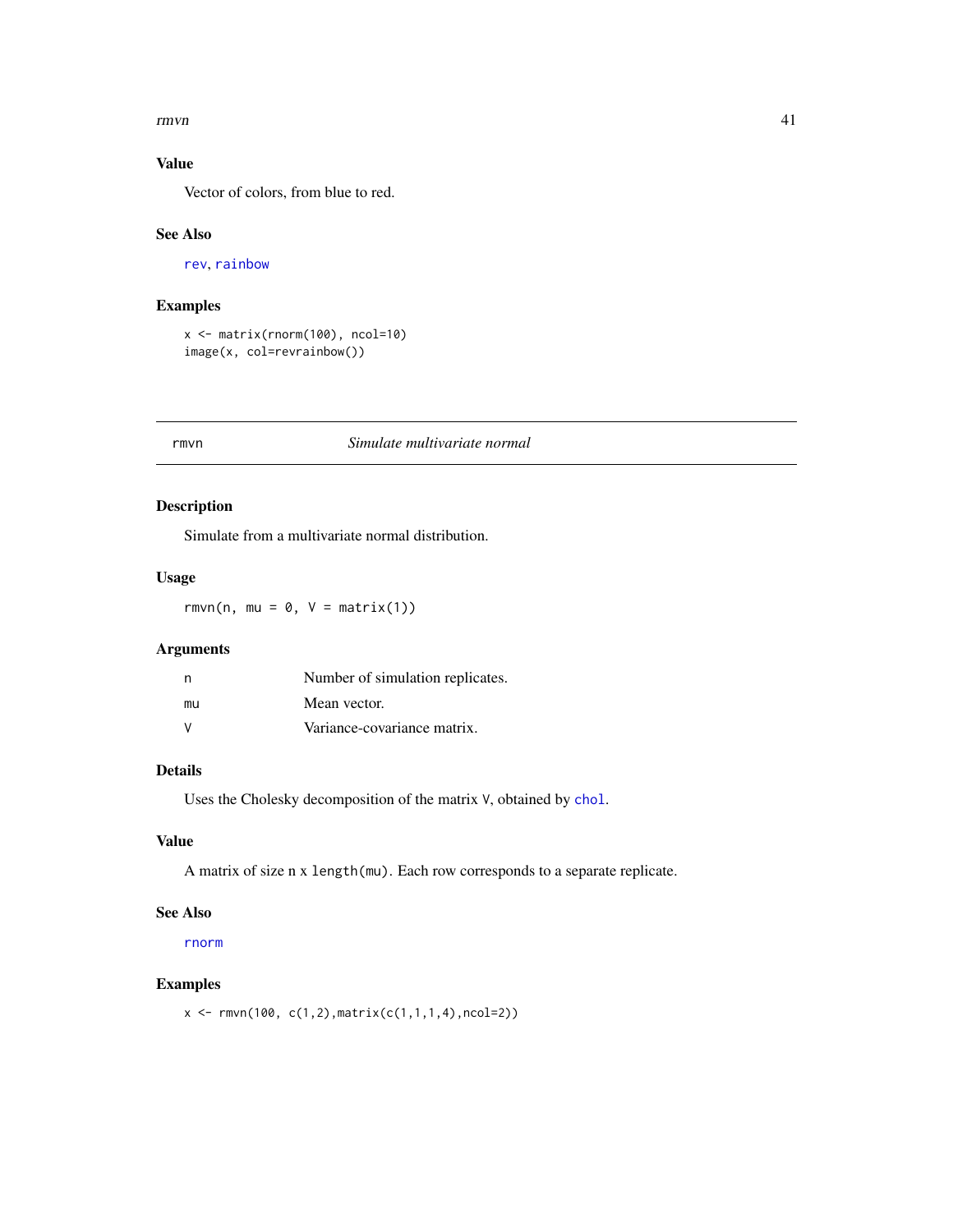<span id="page-41-1"></span><span id="page-41-0"></span>

Calculates a running mean, sum or median with a specified window.

#### Usage

```
runningmean(pos, value, at = NULL, window = 1000, what = c("mean", "sum",
  "median", "sd"))
```
## Arguments

| pos    | Positions for the values.                                                                        |  |
|--------|--------------------------------------------------------------------------------------------------|--|
| value  | Values for which the running mean/sum/median/sd is to be applied.                                |  |
| at     | Positions at which running mean (or sum or median or sd) is calculated. If<br>NULL, pos is used. |  |
| window | Window width.                                                                                    |  |
| what   | Statistic to use.                                                                                |  |

## Value

A vector with the same length as the input at (or pos, if at is NULL), containing the running statistic.

#### Author(s)

Karl W Broman <kbroman@biostat.wisc.edu>

## See Also

[runningratio](#page-42-1)

```
x \le -1:10000y <- rnorm(length(x))
plot(x,y, xaxs="i", yaxs="i")
lines(x, runningmean(x, y, window=100, what="mean"),
      col="blue", lwd=2)
lines(x, runningmean(x, y, window=100, what="median"),
      col="red", lwd=2)
lines(x, runningmean(x, y, window=100, what="sd"),
      col="green", lwd=2)
```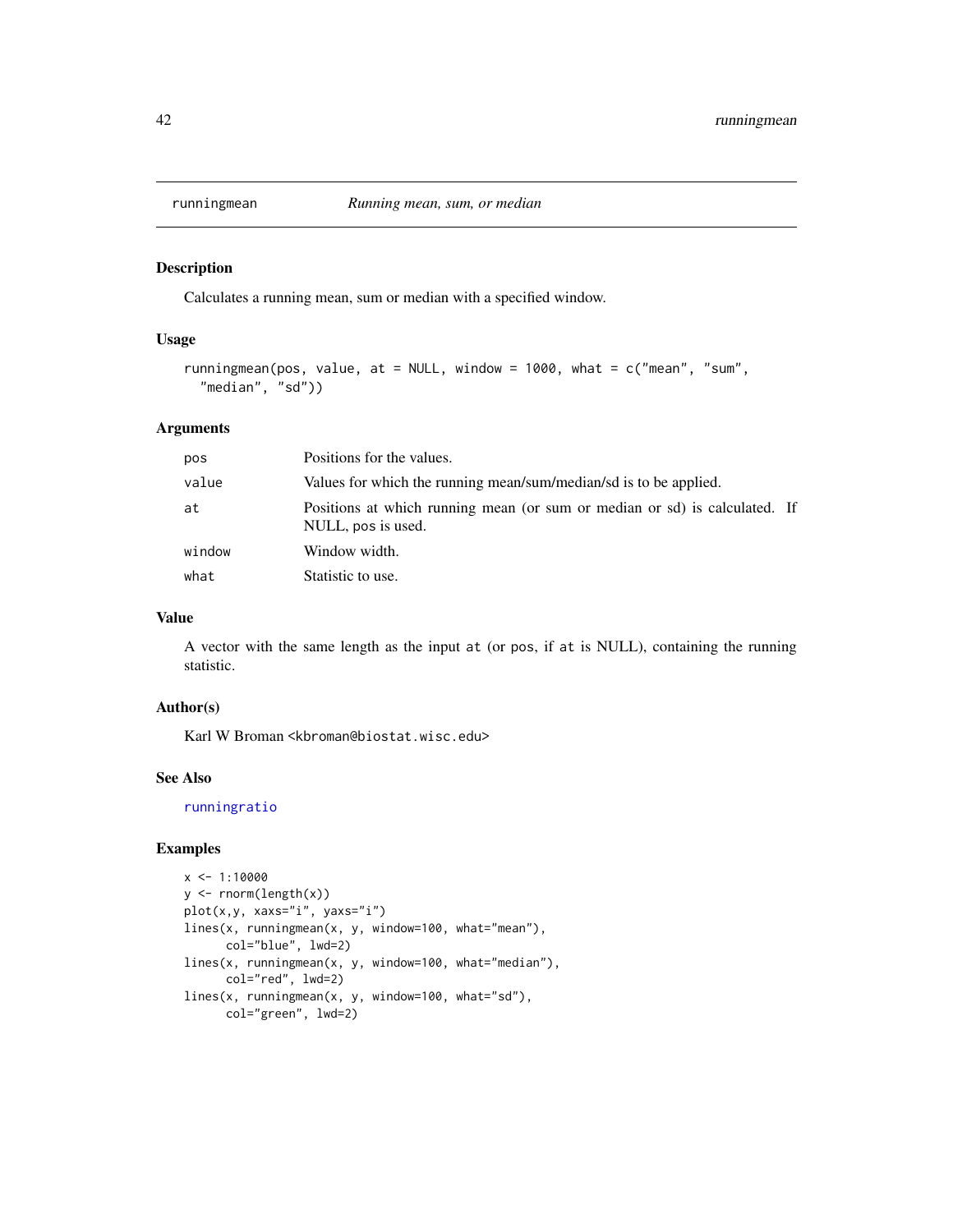<span id="page-42-1"></span><span id="page-42-0"></span>runningratio *Running ratio*

# Description

Calculates a running ratio; a ratio sum(top)/sum(bottom) in a sliding window.

#### Usage

```
runningratio(pos, numerator, denominator, at = NULL, window = 1000)
```
# Arguments

| pos         | Positions for the values.                                             |
|-------------|-----------------------------------------------------------------------|
| numerator   | Values for numerator in ratio.                                        |
| denominator | Values for denominator in ratio.                                      |
| at          | Positions at which running ratio is calculated. If NULL, pos is used. |
| window      | Window width.                                                         |

#### Value

A vector with the same length as the input at (or pos, if at is NULL), containing the running ratio.

# Author(s)

Karl W Broman <kbroman@biostat.wisc.edu>

# See Also

[runningmean](#page-41-1)

```
x \le -1:1000y <- runif(1000, 1, 5)
z <- runif(1000, 1, 5)
plot(x, runningratio(x, y, z, window=5), type="l", lwd=2)
lines(x, runningratio(x, y, z, window=50), lwd=2, col="blue")
lines(x, runningratio(x, y, z, window=100), lwd=2, col="red")
```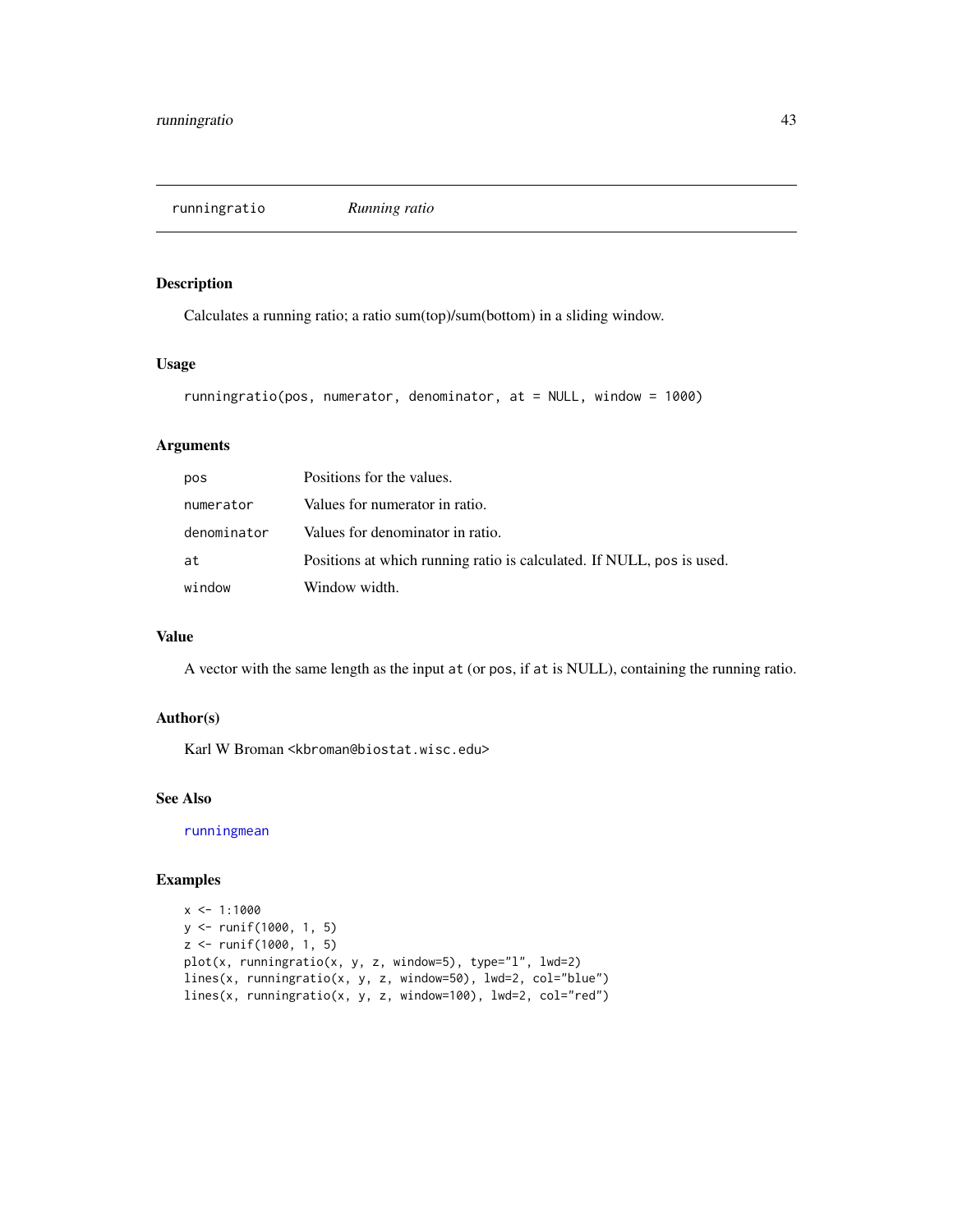<span id="page-43-0"></span>

Set random number generation to L'Ecuyer-CMRG, for use in parallel calculations.

# Usage

```
setRNGparallel()
```
unsetRNGparallel()

# Details

I can never remember the command RNGkind("L'Ecuyer-CMRG"); this is a shortcut. unsetRNG4parallel sets the random number generator back to the default type.

# Examples

```
RNGkind()
setRNGparallel()
RNGkind()
unsetRNGparallel()
RNGkind()
```
simp *Numerical integration*

## Description

Perform numerical integration by Simpson's rule or the trapezoidal rule.

# Usage

 $simp(f, a, b, tol = 0.00000001, max.step = 1000, ...)$ 

# Arguments

| The integrand; must be a vectorized function.     |
|---------------------------------------------------|
| Lower limit of integration.                       |
| Upper limit of integration.                       |
| Tolerance for choosing the number of grid points. |
| Log base 2 of the total number of grid points.    |
| Other arguments passed to the integrand, f.       |
|                                                   |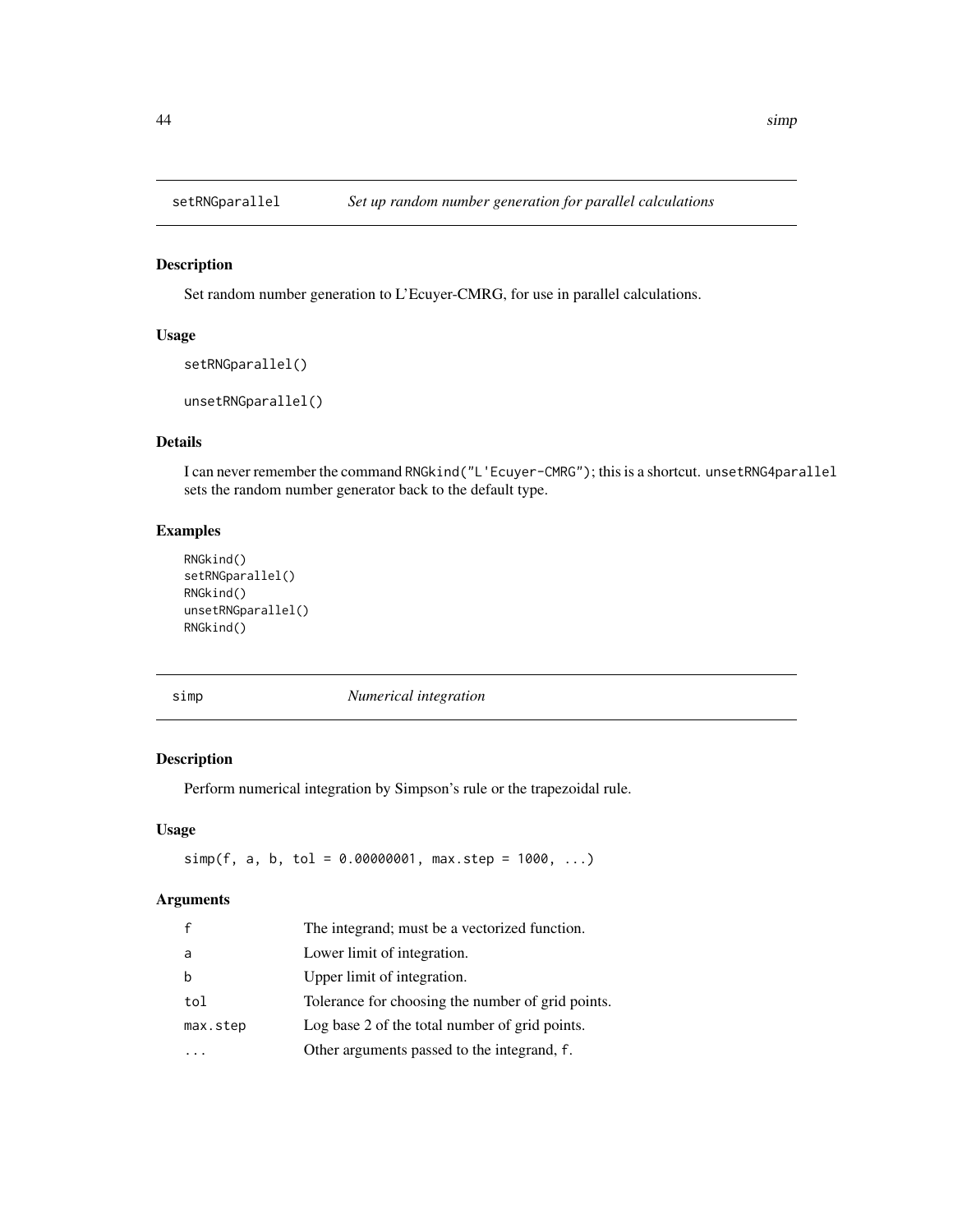# <span id="page-44-0"></span>Details

Iterately doubles the number of grid points for the numerical integral, stopping when the integral decreases by less than tol.

## Value

The integral of f from a to b.

# See Also

[integrate](#page-0-0)

## Examples

```
f \leftarrow function(x) x \times x \times (1-x) \times \sin(x \times x)I1 < - \text{trap}(f, \emptyset, 2)I2 \le - \text{simp}(f, \emptyset, 2)
```
<span id="page-44-1"></span>stop\_sending\_errors *Stop sending errors to pushbullet*

# Description

Clear the error option, so that error notifications are no longer sent to pushbullet.

#### Usage

stop\_sending\_errors()

#### See Also

[errors2pushbullet](#page-12-1)

## Examples

## Not run: stop\_sending\_errors()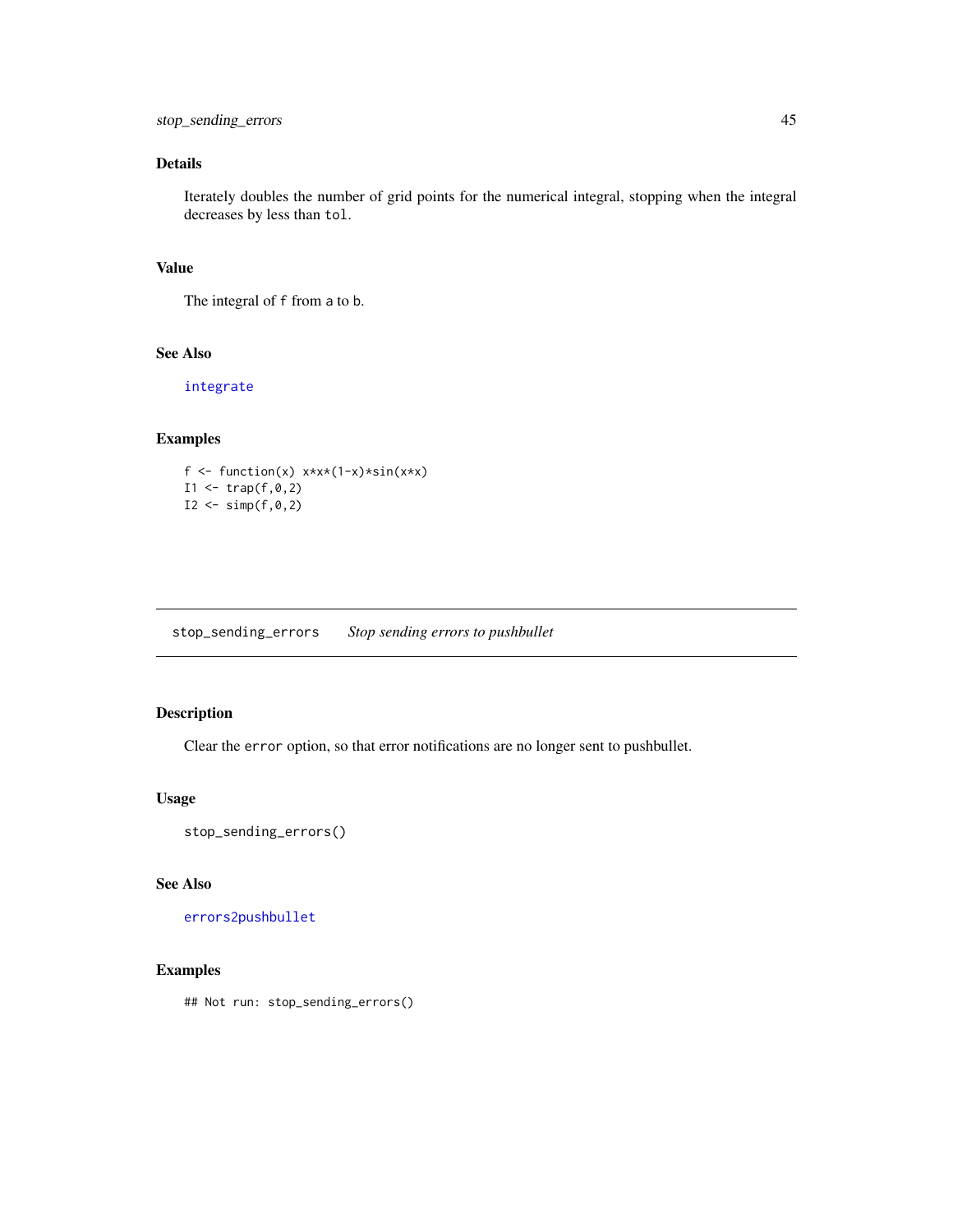<span id="page-45-0"></span>

Convert stringwidth units to number of (margin) lines

#### Usage

```
strwidth2lines(s, ...)
```
#### Arguments

| - S      | A character or expression vector whose length is to be calculated |
|----------|-------------------------------------------------------------------|
| $\cdots$ | additional information used by strwidth, such as cex              |

# Value

Maximum string width in units of margin lines

# Author(s)

Aimee Teo Broman

```
p <- par(TRUE)
string <- sapply(sample(1:20,15,replace=TRUE),
        function(a) paste(LETTERS[1:a], collapse=""))
nlines <- strwidth2lines(string)
mar <- par("mar")
par(mar=c(mar[1],nlines+0.1,mar[3:4]))
  plot(1:length(string),1:length(string),yaxt="n", ylab="")
  axis(side=2, at=seq_along(string), lab=string, las=1)
par(p)
nlines <- strwidth2lines(string,cex=1.5)
par(mar=c(mar[1:3],nlines+0.1))
  plot(1:length(string),1:length(string),ylab="")
  mgp <- par("mgp")
  axis(side = 4, at=seq_along(string),
    labels = string ,las=1, hadj=1,
       mgp=c(mgp[1],nlines,mgp[3]),cex.axis=1.5)
par(p)
```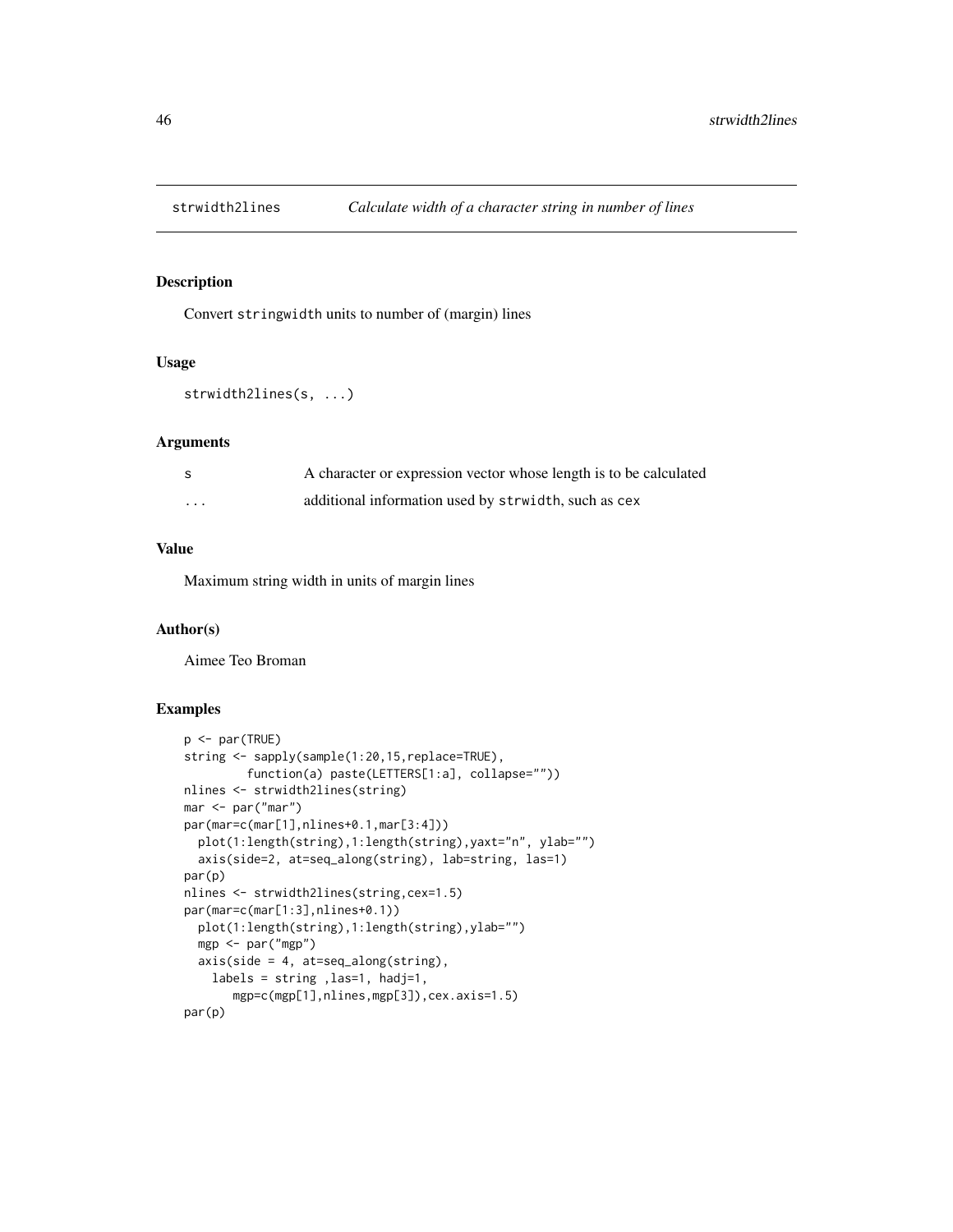<span id="page-46-0"></span>

Calculates the x-axis limits when adding (long) labels to a plot

#### Usage

strwidth2xlim(x, xstring, pos = 4, offset =  $0.5, ...$ )

#### Arguments

| $\mathsf{x}$ | numeric vector of horizontal coordinates                                                                                                                     |
|--------------|--------------------------------------------------------------------------------------------------------------------------------------------------------------|
| xstring      | character vector, specifying text to be written                                                                                                              |
| pos          | position specifier for text; values of 1, 2, 3, and 4, respectively, indicate positions<br>below, to the left of, above, and to the right of the coordinates |
| offset       | offset of the label from the coordinate in fractions of a character width                                                                                    |
|              | additional text parameters from par, such as cex                                                                                                             |

# Details

See text for details on pos and offset.

#### Value

Minimum and maximum x-axis limits for adding horizontal text

# Author(s)

Aimee Teo Broman

## See Also

text

```
x \le - runif(15,-1,1)*10
xlabs <- sapply(sample(1:20,15,replace=TRUE),
         function(a) paste(LETTERS[1:a], collapse=""))
## Labels to the left ##
xlims <- strwidth2xlim(x,xlabs,pos=2)
plot(x,1:length(x),xlim=xlims)
text(x,1:length(x),xlabs,pos=2)
## Labels to the right ##
xlims <- strwidth2xlim(x,xlabs,pos=4,cex=0.7)
plot(x,1:length(x),xlim=xlims)
```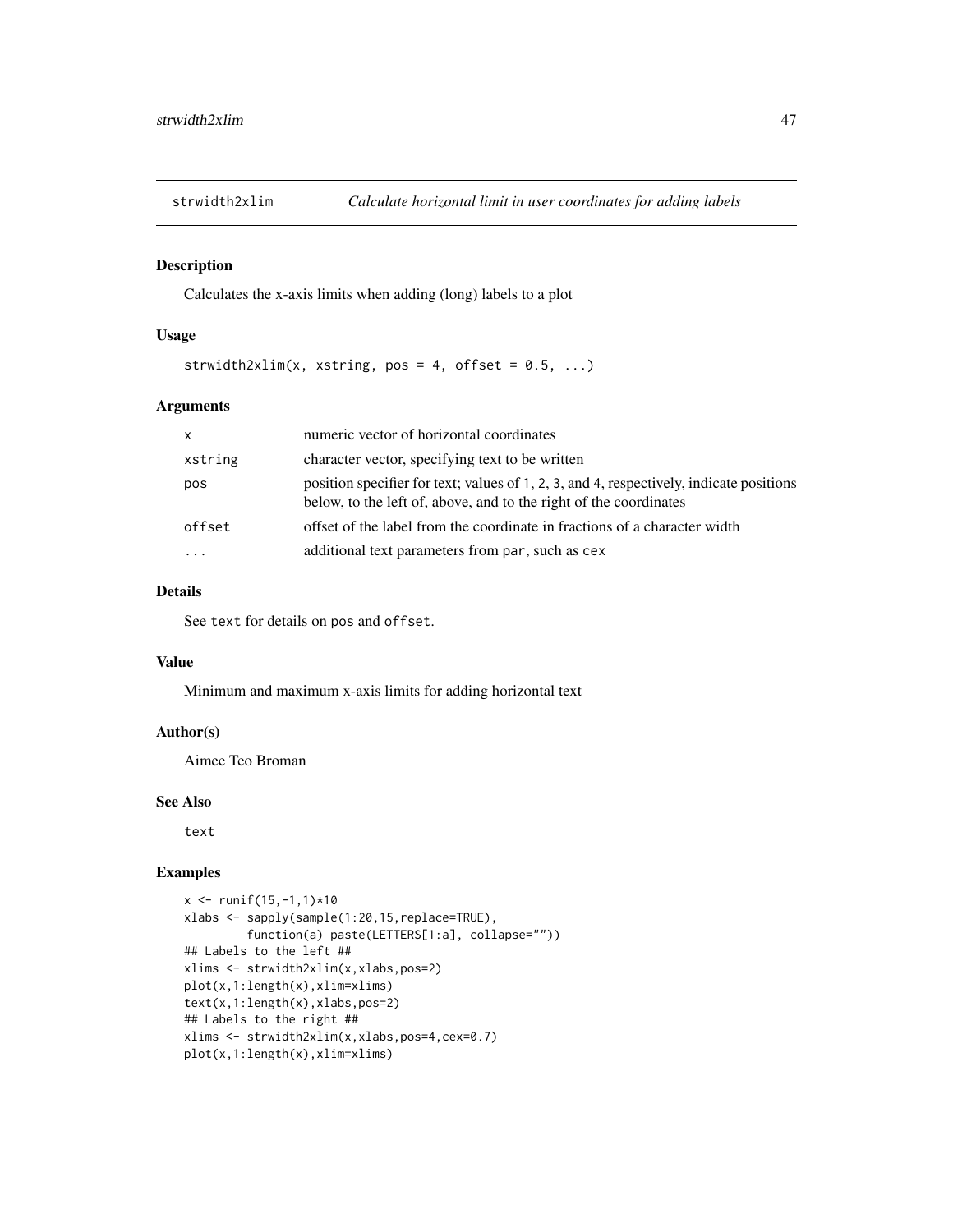```
text(x,1:length(x),xlabs,pos=4,cex=0.7)
```
switchv *Vectorized version of switch*

# Description

Vectorized version of [switch](#page-0-0): just loops over input and calls [switch](#page-0-0).

# Usage

switchv(EXPR, ...)

## Arguments

| EXPR     | An expression evaluating to a vector of numbers of strings |
|----------|------------------------------------------------------------|
| $\cdots$ | List of alternatives                                       |

# Value

Vector of returned values.

# Examples

```
switchv(c("horse", "fish", "cat", "bug"),
       horse="fast",
       cat="cute",
        "what?")
```
theme\_karl *Karl's ggplot2 theme*

# Description

Karl's ggplot2 theme: black border and no ticks

# Usage

```
theme_karl(base_size = 12, base_family = ", ...)
kar1<sub>_theme</sub>(base_size = 12, base_family = "", ...)
```
<span id="page-47-0"></span>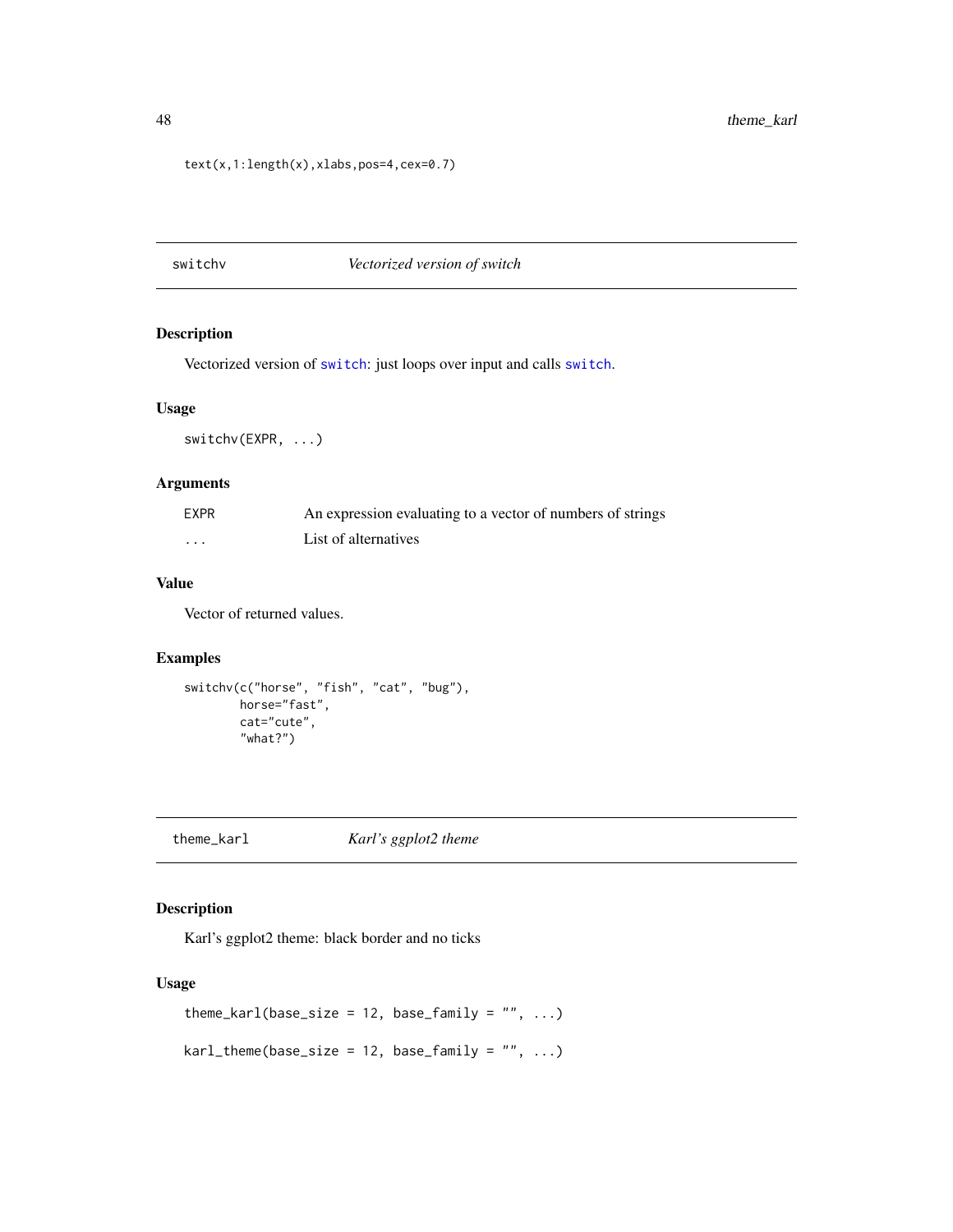#### <span id="page-48-0"></span>triarrow that the contract of the contract of the contract of the contract of the contract of the contract of the contract of the contract of the contract of the contract of the contract of the contract of the contract of

#### Arguments

| base size   | Base font size   |
|-------------|------------------|
| base_family | Base font family |
|             | Passed to theme  |

# Value

An object as returned by [theme](#page-0-0)

## See Also

[theme](#page-0-0)

# Examples

```
library(ggplot2)
mtcars$cyl <- factor(mtcars$cyl)
ggplot(mtcars, aes(y=mpg, x=disp, color=cyl)) +
    geom_point() + theme_karl()
```
<span id="page-48-1"></span>triarrow *Plot an arrow within a Holmans triangle*

# Description

Plot an arrow within a Holmans triangle (an equilateral triangle used to depict trinomial distributions).

## Usage

triarrow(x, ...)

## Arguments

| $\mathbf{x}$ | A matrix with three rows and two columns, each column being a trinomial dis- |
|--------------|------------------------------------------------------------------------------|
|              | tribution. An arrow between the two points is plotted.                       |
| $\cdots$     | Passed to graphics:: $arrow()$ .                                             |

# Details

Plot of an equilateral triangle, in order to depict trinomial distributions. A trinomial distribution (that is, a trio of non-negative numbers that add to 1) is equated to a point in the triangle through the distances to the three sides. This makes use of the fact that for any point in an equilateral triangle, the sum of the distances to the three sides is constant. First use [triplot\(\)](#page-50-1) to first plot the equilateral triangle.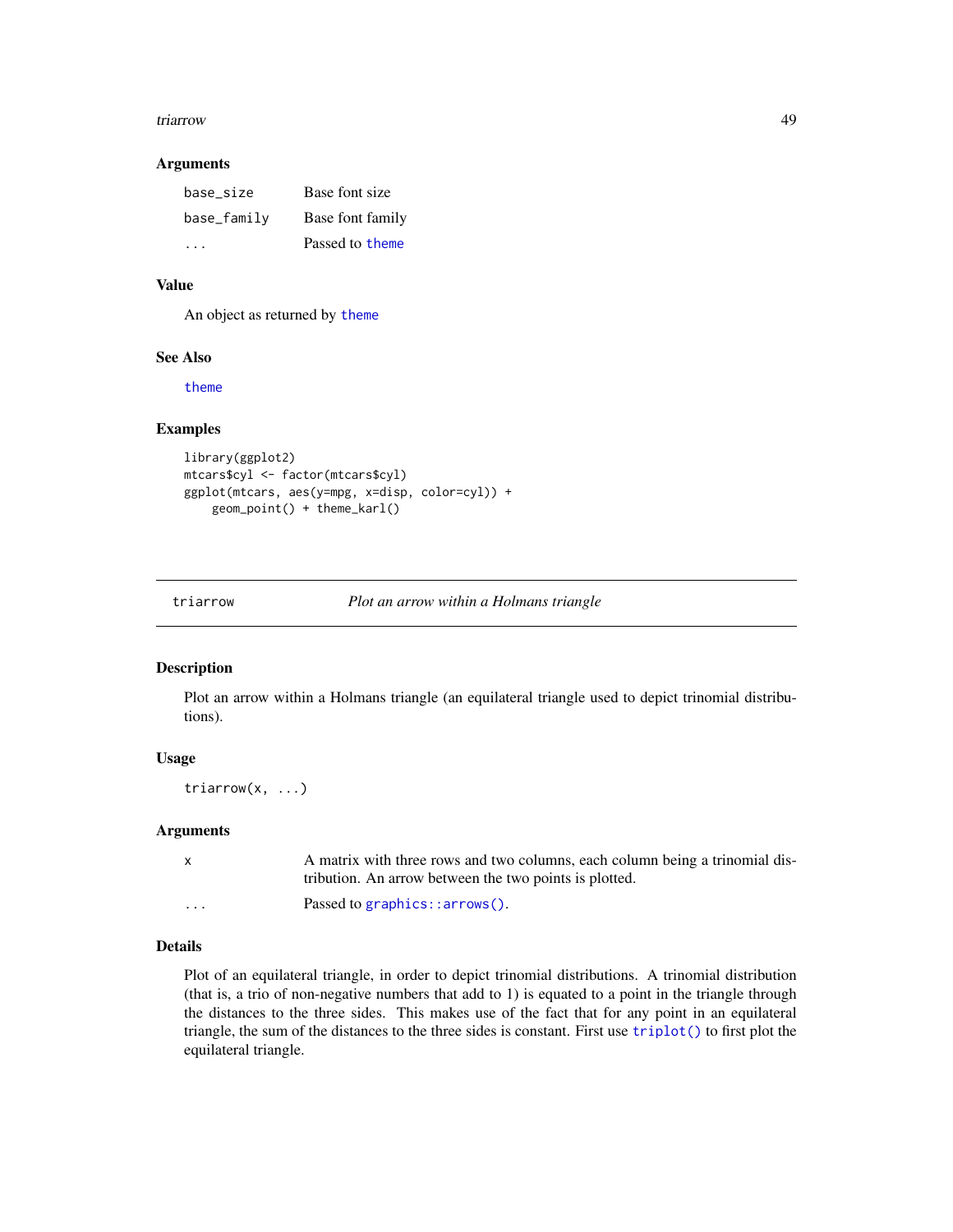<span id="page-49-0"></span>50 trilines and the contract of the contract of the contract of the contract of the contract of the contract of the contract of the contract of the contract of the contract of the contract of the contract of the contract o

# Value

The (x,y) coordinates of the endpoints of the arrows plotted.

# See Also

[triplot\(\)](#page-50-1), [tripoints\(\)](#page-51-1), [trilines\(\)](#page-49-1), [tritext\(\)](#page-52-1)

## Examples

```
triplot()
x <- cbind(c(0.9, 0.05, 0.05), c(0.8, 0.1, 0.1), c(0.1, 0.9, 0), c(0, 0.9, 0.1))
tripoints(x, lwd=2, col=c("black","blue","red","green"), pch=16)
trilines(x, lwd=2, col="orange")
y <- cbind(c(0.05, 0.05, 0.9), c(0.25, 0.25, 0.5))
triarrow(y, col="blue", lwd=2, len=0.1)
```
<span id="page-49-1"></span>trilines *Plot lines within a Holmans triangle*

#### Description

Plot lines within a Holmans triangle (an equilateral triangle used to depict trinomial distributions).

## Usage

trilines(x, ...)

#### Arguments

x A matrix with three rows, each column being a trinomial distribution. Lines between these points are plotted.

... Passed to [graphics::lines\(\)](#page-0-0).

#### Details

Plot of an equilateral triangle, in order to depict trinomial distributions. A trinomial distribution (that is, a trio of non-negative numbers that add to 1) is equated to a point in the triangle through the distances to the three sides. This makes use of the fact that for any point in an equilateral triangle, the sum of the distances to the three sides is constant. First use [triplot\(\)](#page-50-1) to first plot the equilateral triangle.

# Value

The (x,y) coordinates of the endpoints of the lines plotted.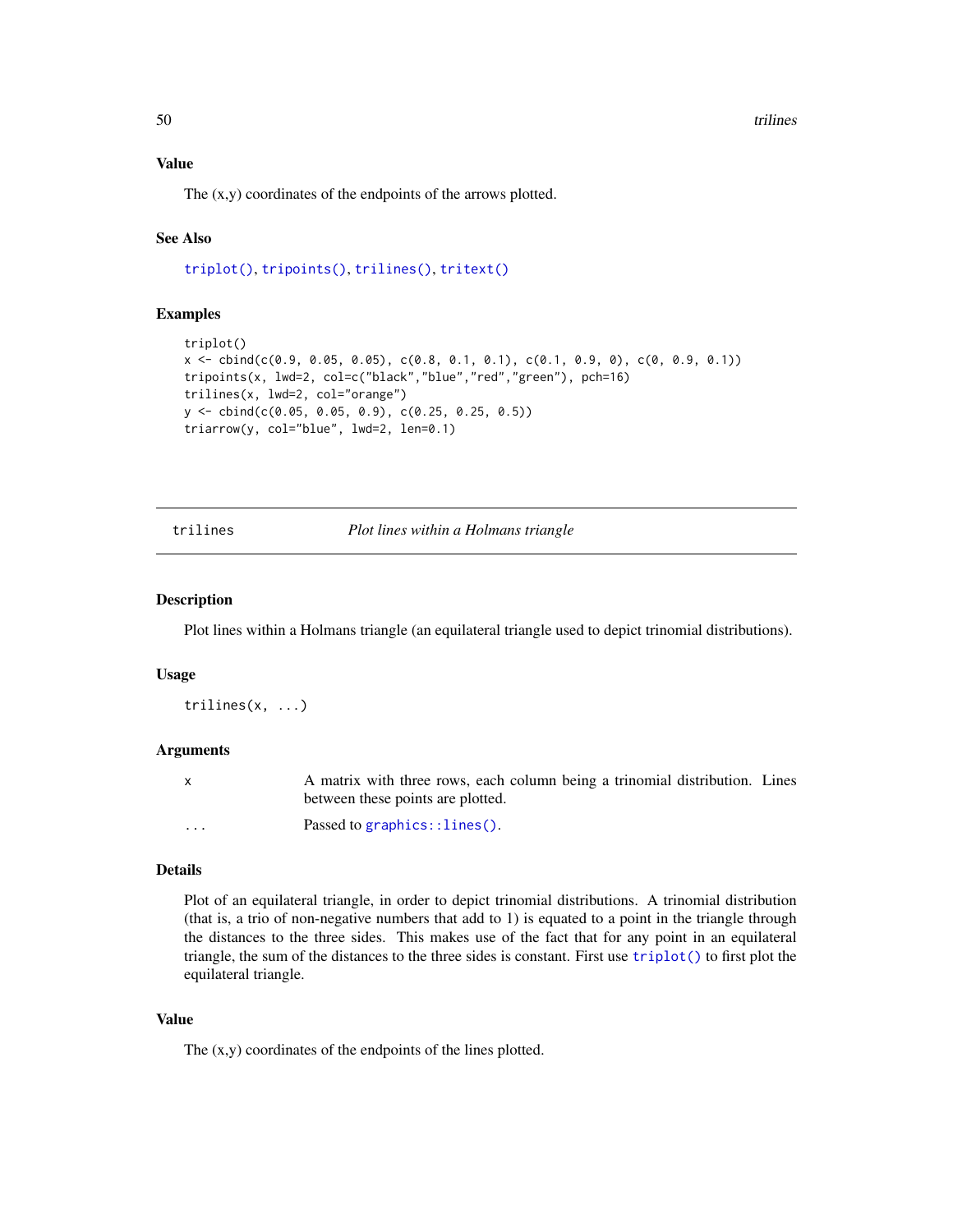#### <span id="page-50-0"></span>triplot 51

# See Also

[triplot\(\)](#page-50-1), [tripoints\(\)](#page-51-1), [triarrow\(\)](#page-48-1), [tritext\(\)](#page-52-1)

# Examples

```
triplot()
x \leftarrow \text{cbind}(c(0.9, 0.05, 0.05), c(0.8, 0.1, 0.1), c(0.1, 0.9, 0), c(0, 0.9, 0.1))tripoints(x, lwd=2, col=c("black","blue","red","green"), pch=16)
trilines(x, lwd=2, col="orange")
y <- cbind(c(0.05, 0.05, 0.9), c(0.25, 0.25, 0.5))
triarrow(y, col="blue", lwd=2, len=0.1)
```
<span id="page-50-1"></span>triplot *Plot Holmans triangle*

#### Description

Plot Holmans triangle (an equilateral triangle used to depict trinomial distributions).

#### Usage

```
triplot(labels = c("(1,0,0)", "(0,1,0)", "(0,0,1)"), col = "black",
  lwd = 2, bgcolor = "gray90", ...)
```
# Arguments

| labels   | Labels for the three corners (lower-right, top, lower-left). |
|----------|--------------------------------------------------------------|
| col      | Color of edges of triangle                                   |
| lwd      | Line width for edges of triangle                             |
| bgcolor  | Background color for triangle                                |
| $\cdots$ | Passed to graphics:: $plot()$ .                              |

#### Details

Plot of an equilateral triangle, in order to depict trinomial distributions. A trinomial distribution (that is, a trio of non-negative numbers that add to 1) is equated to a point in the triangle through the distances to the three sides. This makes use of the fact that for any point in an equilateral triangle, the sum of the distances to the three sides is constant. The triplot function creates an empty triangle for use with the related functions [tripoints\(\)](#page-51-1), [trilines\(\)](#page-49-1), [triarrow\(\)](#page-48-1).

# Value

The (x,y) coordinates of the points plotted, if any.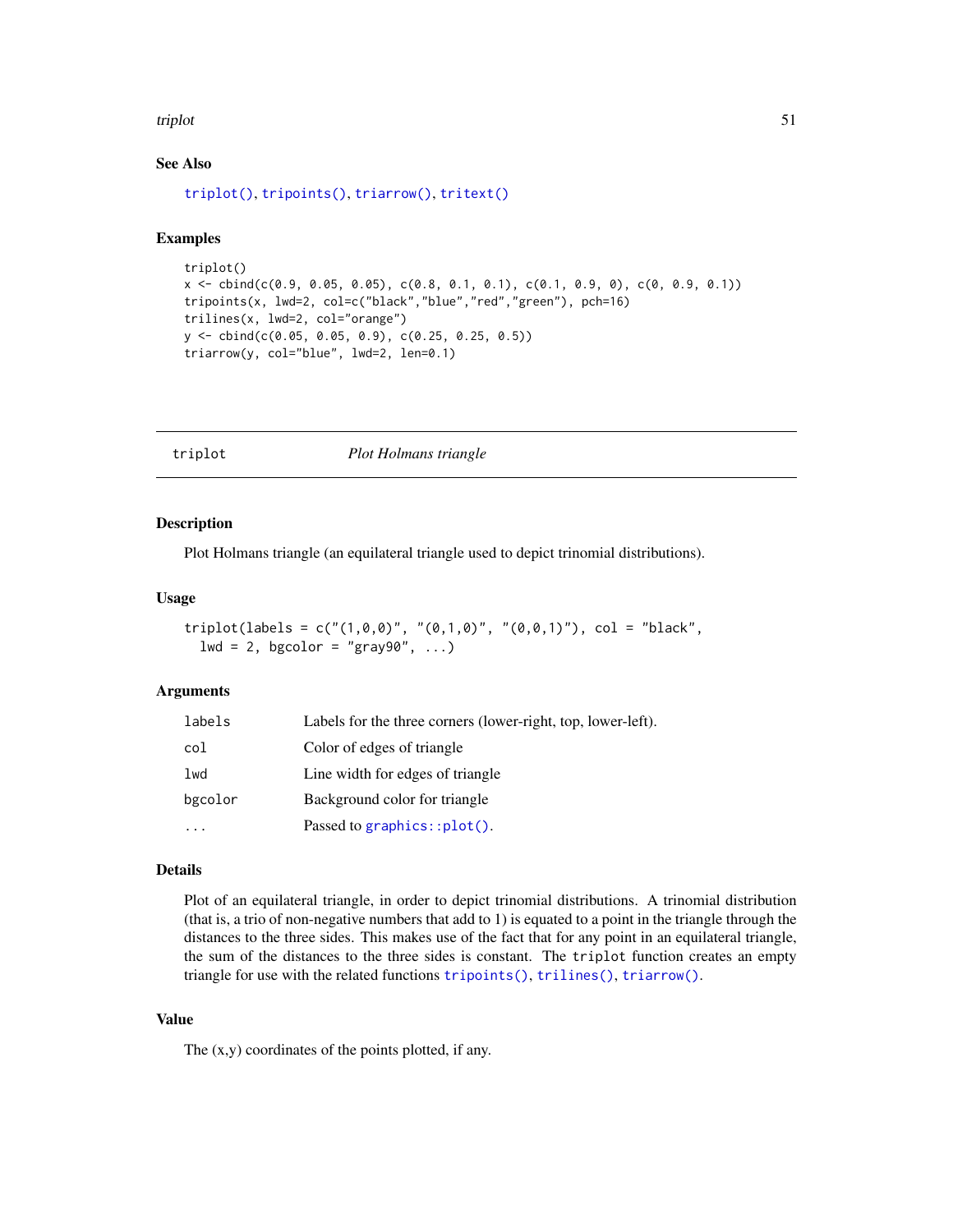# See Also

```
tripoints(), trilines(), triarrow(), tritext()
```
# Examples

```
triplot()
x \leq cbind(c(0.9, 0.05, 0.05), c(0.8, 0.1, 0.1), c(0.1, 0.9, 0), c(0, 0.9, 0.1))
tripoints(x, lwd=2, col=c("black","blue","red","green"), pch=16)
trilines(x, lwd=2, col="orange")
y <- cbind(c(0.05, 0.05, 0.9), c(0.25, 0.25, 0.5))
triarrow(y, col="blue", lwd=2, len=0.1)
```
<span id="page-51-1"></span>tripoints *Plot points within a Holmans triangle*

#### Description

Plot points within a Holmans triangle (an equilateral triangle used to depict trinomial distributions).

#### Usage

tripoints(x, ...)

#### Arguments

|   | A matrix with three rows, each column being a trinomial distribution. |
|---|-----------------------------------------------------------------------|
| . | Passed to graphics:: $points()$ .                                     |

#### Details

Plot of an equilateral triangle, in order to depict trinomial distributions. A trinomial distribution (that is, a trio of non-negative numbers that add to 1) is equated to a point in the triangle through the distances to the three sides. This makes use of the fact that for any point in an equilateral triangle, the sum of the distances to the three sides is constant. First use [triplot\(\)](#page-50-1) to first plot the equilateral triangle.

# Value

The (x,y) coordinates of the points plotted.

# See Also

```
triplot(), trilines(), triarrow(), tritext()
```
<span id="page-51-0"></span>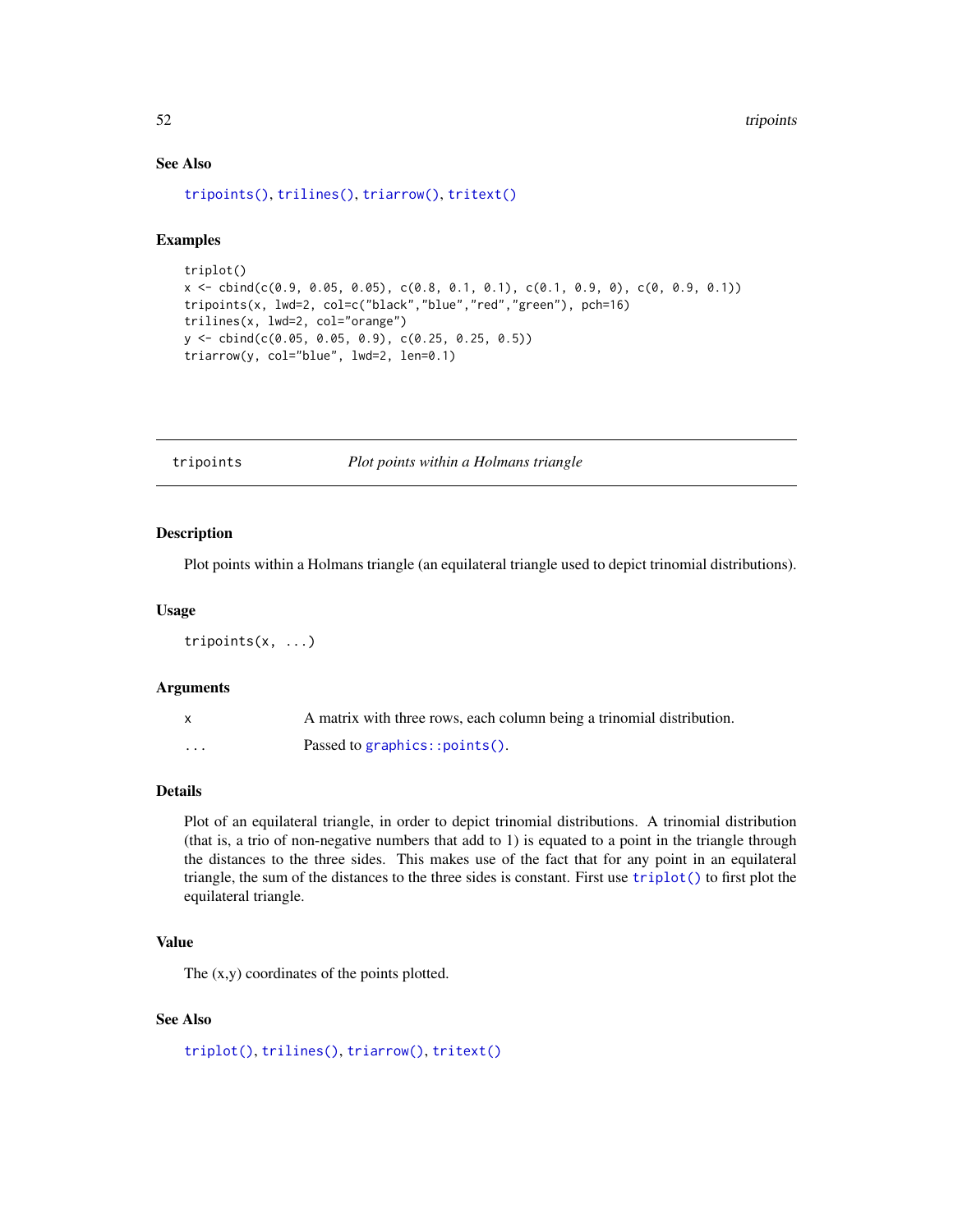#### <span id="page-52-0"></span>tritext 53

#### Examples

```
triplot()
x <- cbind(c(0.9, 0.05, 0.05), c(0.8, 0.1, 0.1), c(0.1, 0.9, 0), c(0, 0.9, 0.1))
tripoints(x, lwd=2, col=c("black","blue","red","green"), pch=16)
trilines(x, lwd=2, col="orange")
y <- cbind(c(0.05, 0.05, 0.9), c(0.25, 0.25, 0.5))
triarrow(y, col="blue", lwd=2, len=0.1)
```
<span id="page-52-1"></span>

#### tritext *Plot text within a Holmans triangle*

#### Description

Plot text within a Holmans triangle (an equilateral triangle used to depict trinomial distributions).

#### Usage

tritext(x, labels, ...)

# Arguments

|         | A matrix with three rows, each column being a trinomial distribution.           |
|---------|---------------------------------------------------------------------------------|
| labels  | A vector of character strings, with length equal to the number of columns of x. |
| $\cdot$ | Passed to graphics:: $text()$ .                                                 |

## Details

Plot of an equilateral triangle, in order to depict trinomial distributions. A trinomial distribution (that is, a trio of non-negative numbers that add to 1) is equated to a point in the triangle through the distances to the three sides. This makes use of the fact that for any point in an equilateral triangle, the sum of the distances to the three sides is constant. First use [triplot\(\)](#page-50-1) to first plot the equilateral triangle.

#### Value

Text is plotted at the (x,y) coordinates of the points.

# See Also

```
triplot(), trilines(), triarrow(), tripoints()
```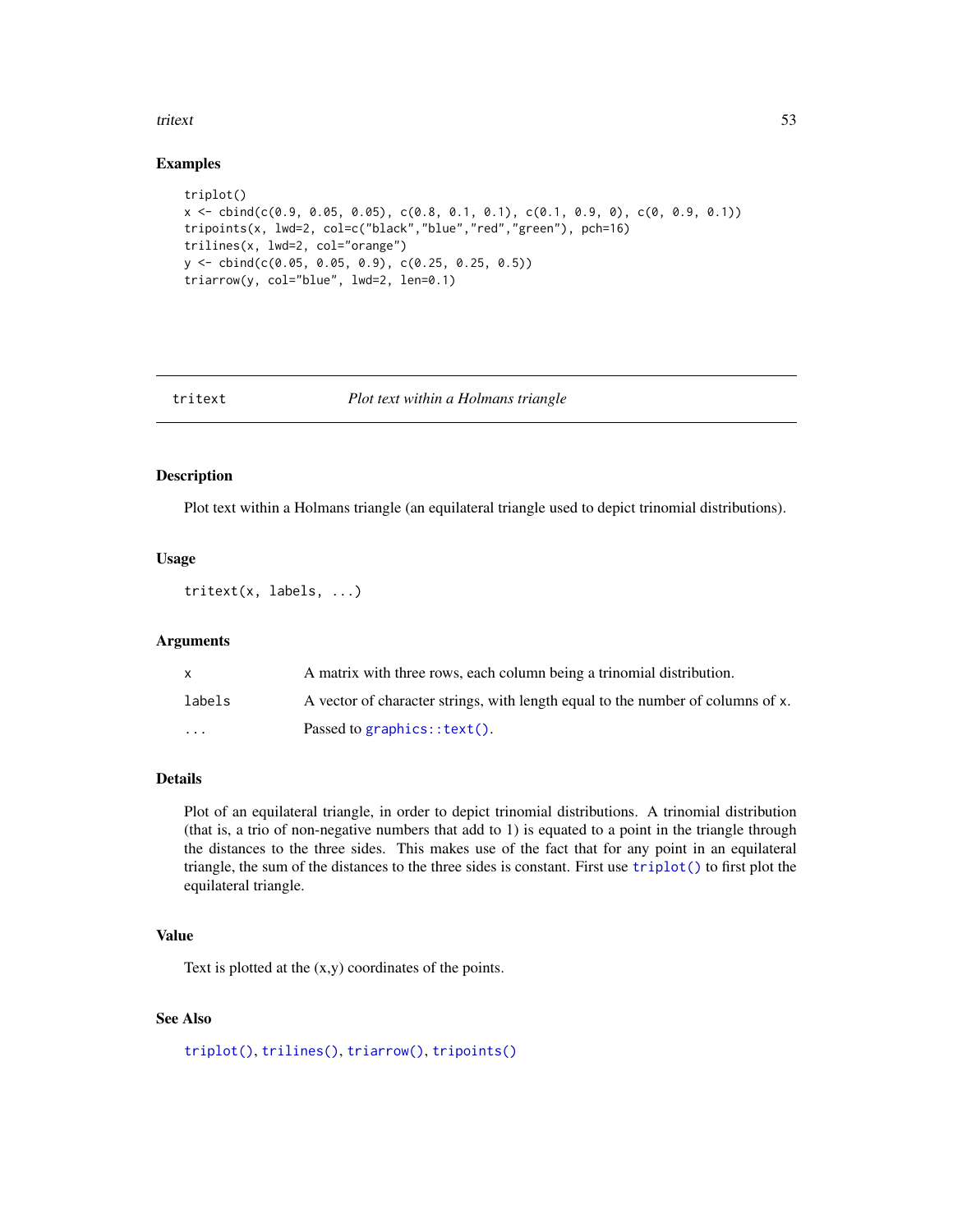# Examples

```
triplot()
x \le cbind(c(0.25, 0.5, 0.25), c(1/3, 1/3, 1/3))
tripoints(x, lwd=2, pch=21, bg="lightblue")
xp \leftarrow x + c(0.02, 0, -0.02)tritext(xp, c("(1/4,1/2,1/4)", "(1/3,1/3,1/3)"), adj=c(0, 0.5))
```
vec2string *Turn a vector into a single character string*

#### Description

Turn a vector into a single character string with the items separated by commas and an "and".

#### Usage

vec2string(x)

#### Arguments

x A vector

#### Examples

vec2string(letters[1:2]) vec2string(letters[1:4])

venn *Plot to-scale Venn diagram*

# Description

Plot a Venn diagram (with two groups), to scale, either with circles or with squares.

#### Usage

venn(setA =  $50$ , setB =  $50$ , both =  $25$ , method =  $c("circle", "square"),$ labels =  $c("A", "B")$ ,  $col = c("blue", "red")$ 

#### Arguments

| setA   | Total area of set A.                           |
|--------|------------------------------------------------|
| setB   | Total area of set B.                           |
| both   | Area of intersection of sets A and B.          |
| method | Indicates whether to plot circles or squares.  |
| labels | Labels for the two sets. (NULL for no labels.) |
| col    | Colors of the two sets.                        |

<span id="page-53-0"></span>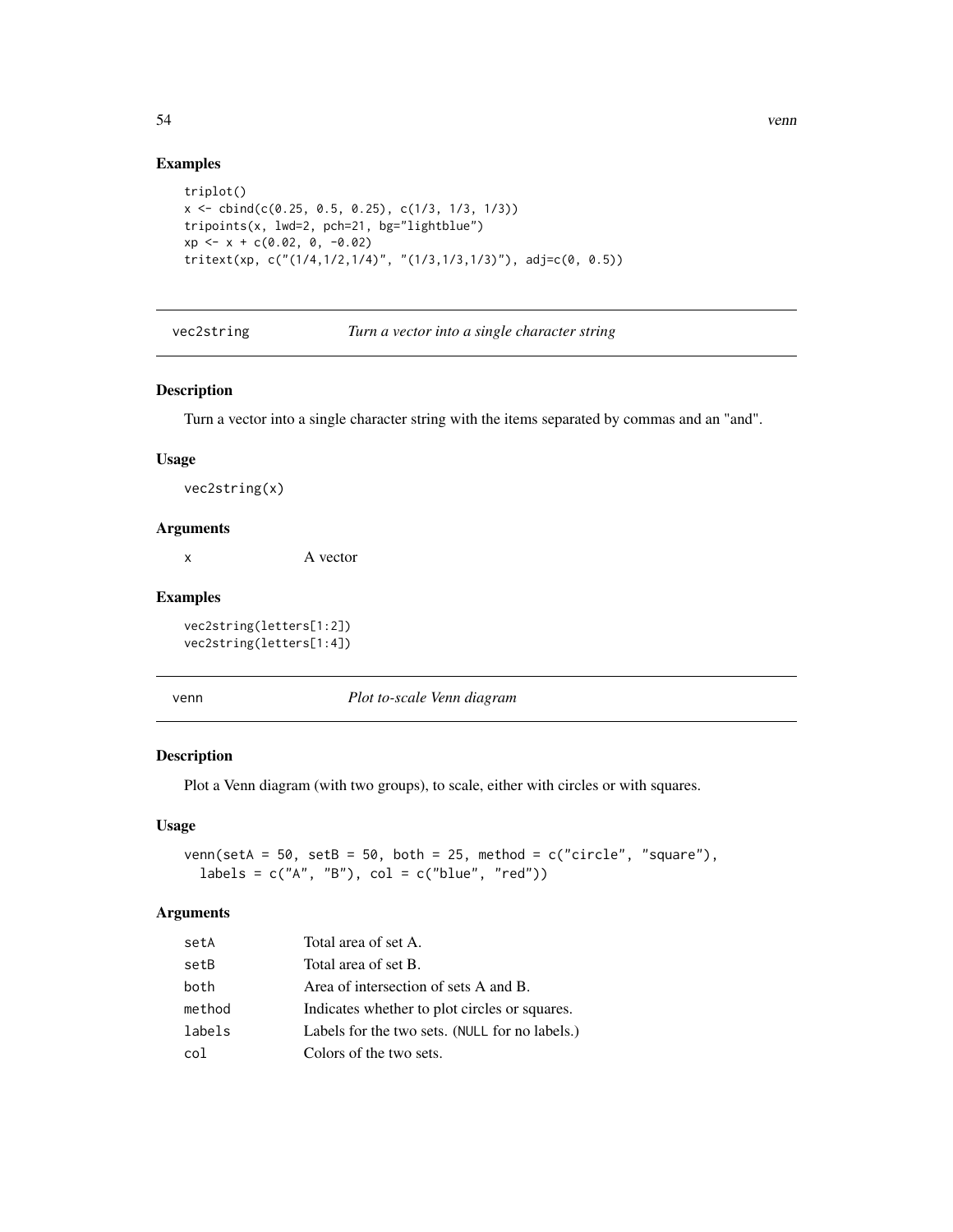#### <span id="page-54-0"></span>winsorize 55

# Details

Plots a to-scale Venn diagram with two sets, so that the relative areas of the two sets and their intersection are exact.

#### Value

None.

# Examples

```
venn(setA=86, setB=1622, both=10)
venn(setA=86, setB=1622, both=10, method="square")
```
winsorize *Winsorize a vector*

# Description

For a numeric vector, move values below and above the q and 1-q quantiles to those quantiles.

#### Usage

winsorize(x,  $q = 0.006$ )

# Arguments

| $\times$ | Numeric vector        |
|----------|-----------------------|
| a        | Lower quantile to use |

# Value

A vector like the input x, but with extreme values moved in to the q and 1-q quantiles.

```
x <- sample(c(1:10, rep(NA, 10), 21:30))
winsorize(x, 0.2)
```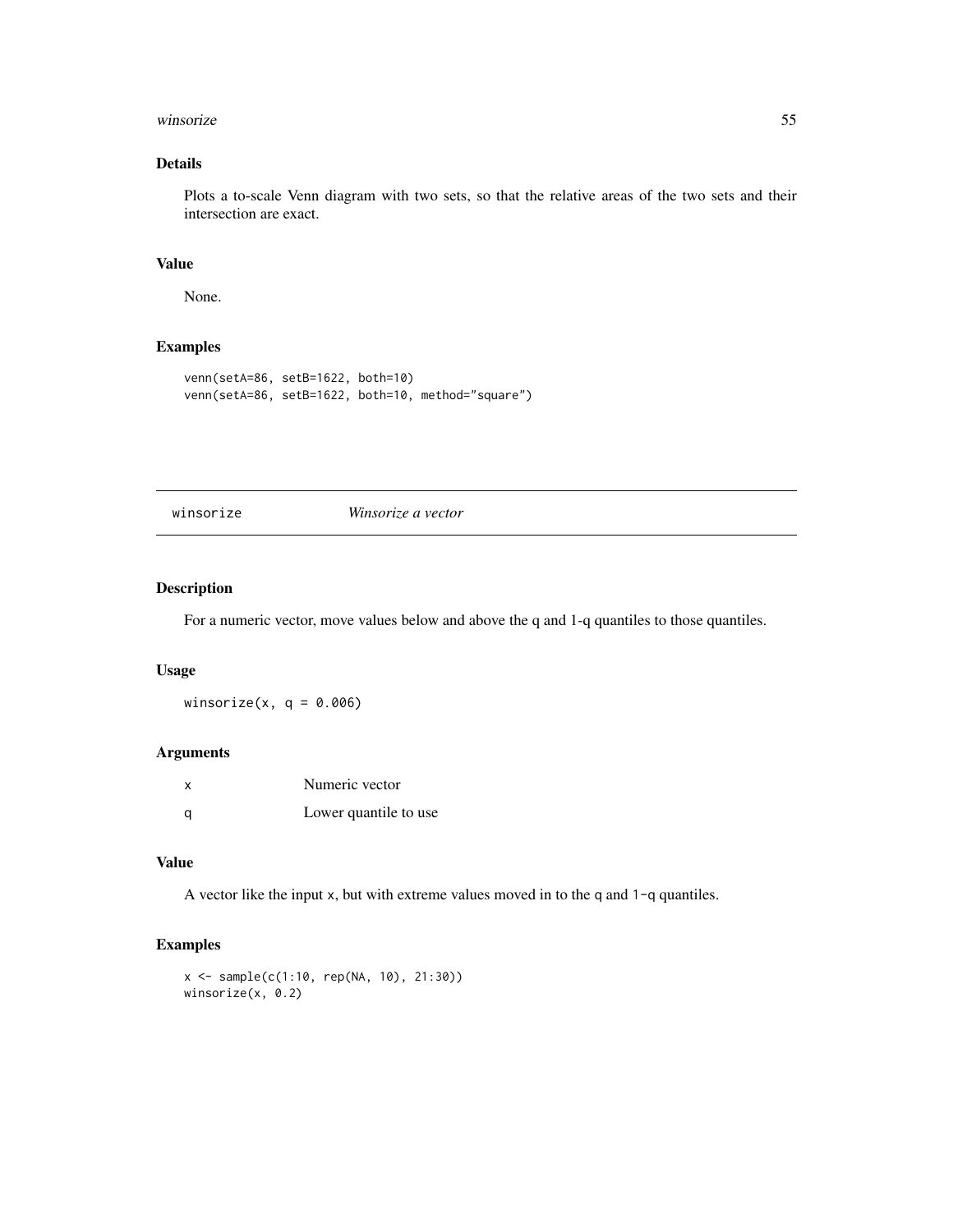<span id="page-55-0"></span>

Calculates the x-axis limits when adding (long) labels to a plot

### Usage

 $xlimlabel(x, xlabels, pos = 4, offset = 0.5, ...)$ 

#### Arguments

| $\mathsf{x}$ | numeric vector of horizontal coordinates                                                                                                                     |
|--------------|--------------------------------------------------------------------------------------------------------------------------------------------------------------|
| xlabels      | character vector, specifying text to be written                                                                                                              |
| pos          | position specifier for text; values of 1, 2, 3, and 4, respectively, indicate positions<br>below, to the left of, above, and to the right of the coordinates |
| offset       | offset of the label from the coordinate in fractions of a character width                                                                                    |
|              | Additional par arguments                                                                                                                                     |

# Details

See text for details on pos and offset.

#### Value

Minimum and maximum x-axis limits for adding horizontal text

# Author(s)

Aimee Teo Broman

## See Also

[text](#page-0-0)

```
x \le runif(15, -1, 1)*10
xlabs <- sapply(sample(1:20, 15, replace=TRUE),
                function(a) paste(LETTERS[1:a], collapse=""))
par(mfrow=c(2,1), 1as=1)## Labels to the left ##
xlims <- xlimlabel(x, xlabs, pos=2)
plot(x, 1:length(x), xlim=xlims, ylab="Index")
text(x, 1:length(x), xlabs, pos=2)
## Labels to the right ##
xlims <- xlimlabel(x, xlabs, pos=4, cex=0.7)
```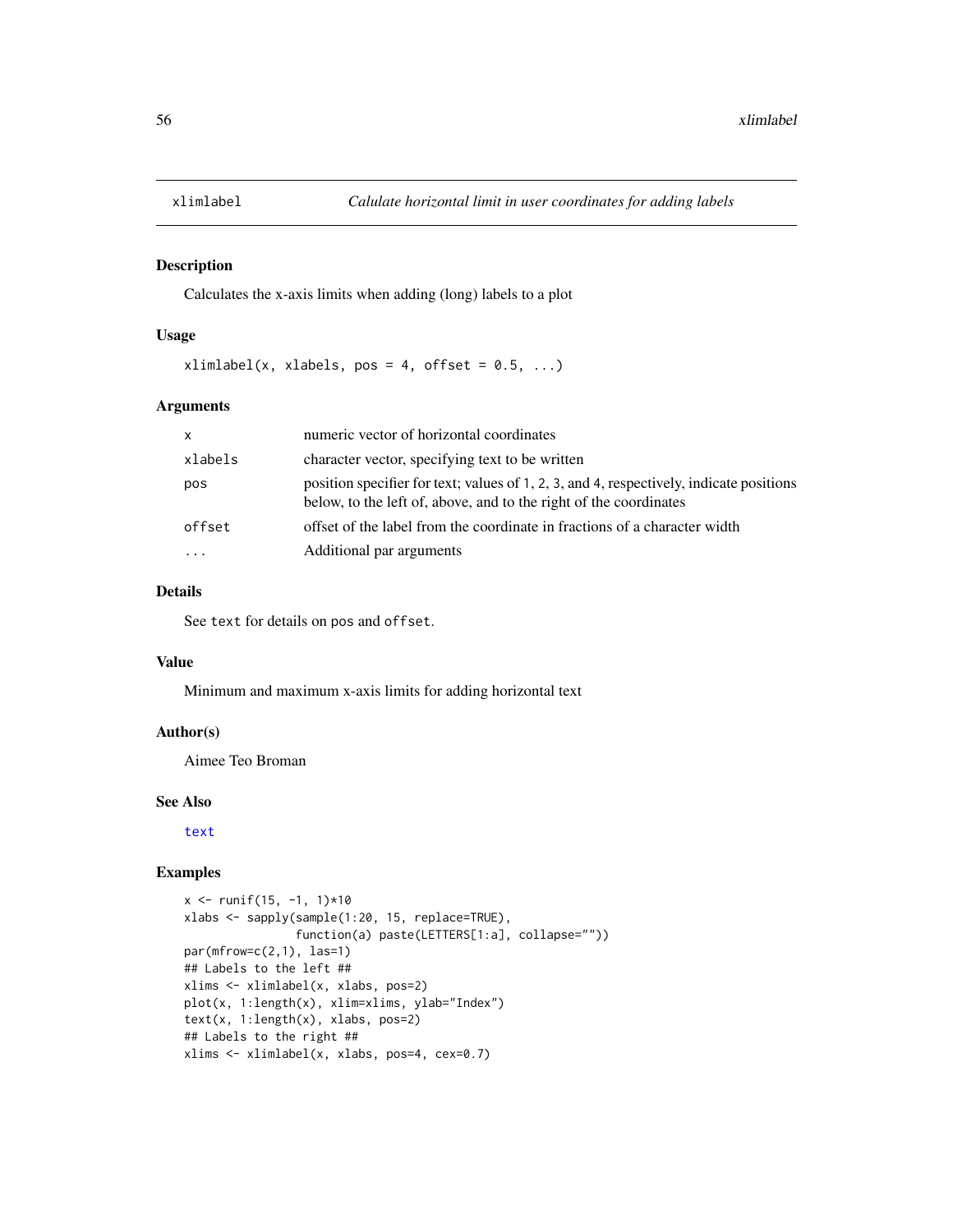#### xlimlabel 57

```
plot(x, 1:length(x), xlim=xlims, ylab="Index")
text(x, 1:length(x), xlabs, pos=4, cex=0.7)
```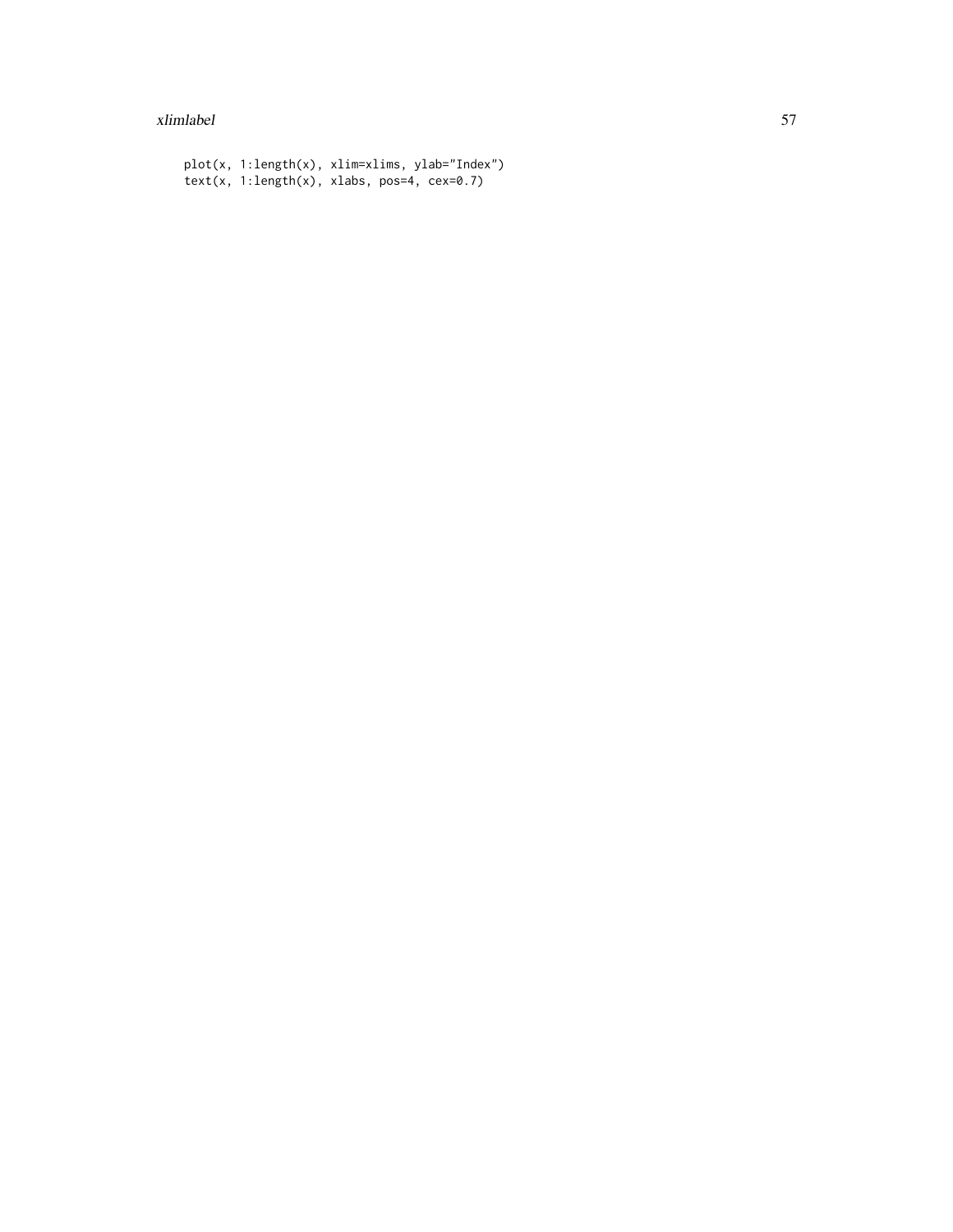# <span id="page-57-0"></span>Index

∗Topic IO openfile , [31](#page-30-0) ∗Topic algebra qr2 , [39](#page-38-0) ∗Topic character paste. , [33](#page-32-0) paste00 , [34](#page-33-0) ∗Topic color colwalpha , [9](#page-8-0) revrainbow , [40](#page-39-0) ∗Topic datagen rmvn , [41](#page-40-0) ∗Topic datasets numbers , [30](#page-29-0) ∗Topic data cf , [7](#page-6-0) ∗Topic documentation h, [20](#page-19-0) ∗Topic graphics dotplot , [12](#page-11-0) grayplot , [17](#page-16-0) grayplot\_na , [19](#page-18-0) histlines , [22](#page-21-0) manyboxplot, [26](#page-25-0) ∗Topic hplot arrowlocator , [4](#page-3-0) excel\_fig , [14](#page-13-0) mypairs, [27](#page-26-0) qqline2 , [38](#page-37-0) triarrow , [49](#page-48-0) trilines , [50](#page-49-0) triplot , [51](#page-50-0) tripoints , [52](#page-51-0) tritext , [53](#page-52-0) venn , [54](#page-53-0) ∗Topic htest chisq , [8](#page-7-0) fisher, [16](#page-15-0) paired.perm.test , [32](#page-31-0)

perm.test, [35](#page-34-0) ∗Topic manip convert2hex , [10](#page-9-0) hex2dec, [21](#page-20-0) ∗Topic math simp , [44](#page-43-0) ∗Topic print bromanversion , [7](#page-6-0) ∗Topic univar quantileSE , [39](#page-38-0) runningmean , [42](#page-41-0) runningratio , [43](#page-42-0) ∗Topic utilities attrnames, [5](#page-4-0) brocolors , [6](#page-5-0) crayons , [11](#page-10-0) done , [12](#page-11-0) errors2pushbullet , [13](#page-12-0) exit, [15](#page-14-0) kbdate , [24](#page-23-0) lenuniq , [24](#page-23-0) make, [25](#page-24-0) myround, [28](#page-27-0) normalize, [29](#page-28-0) note , [30](#page-29-0) objectsizes , [31](#page-30-0) setRNGparallel, [44](#page-43-0) stop\_sending\_errors , [45](#page-44-0) winsorize, [55](#page-54-0) add\_commas , [3](#page-2-0) align\_vectors , [4](#page-3-0) arrowlocator , [4](#page-3-0) arrows , *[5](#page-4-0)* as.package , *[25](#page-24-0)* attrnames , [5](#page-4-0)

brocolors , [6](#page-5-0) , *[11](#page-10-0)* , *[36,](#page-35-0) [37](#page-36-0)* bromanversion , [7](#page-6-0)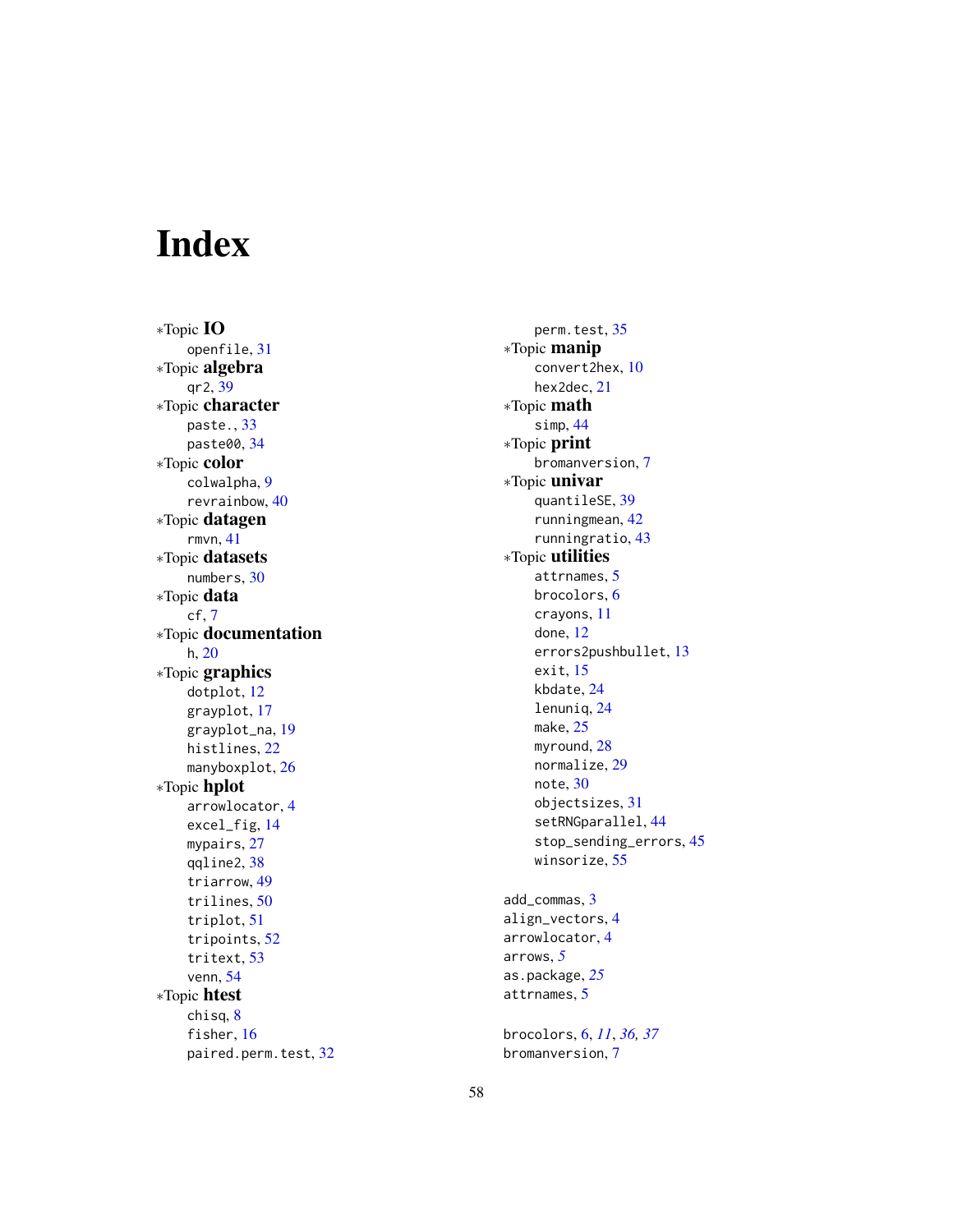#### INDEX 59

cat , *[14](#page-13-0)* cf , [7](#page-6-0) chisq , [8](#page-7-0) , *[16](#page-15-0)* chisq.test , *[9](#page-8-0)* , *[16](#page-15-0)* chol , *[41](#page-40-0)* colwalpha , [9](#page-8-0) compare\_rows , [10](#page-9-0) convert2hex , [10](#page-9-0) crayons , [11](#page-10-0) date , *[24](#page-23-0)* dec2hex , *[21](#page-20-0)* dec2hex *(*convert2hex *)* , [10](#page-9-0) density , *[40](#page-39-0)* done , [12](#page-11-0) dotplot , [12](#page-11-0) , *[23](#page-22-0)* dotplot() , *[20](#page-19-0)* errors2pushbullet , [13](#page-12-0) , *[45](#page-44-0)* excel\_fig , [14](#page-13-0) exit , [15](#page-14-0) fac2num , [15](#page-14-0) fisher, [9](#page-8-0), [16](#page-15-0) fisher.test , *[9](#page-8-0)* , *[16](#page-15-0)* get\_precision , [17](#page-16-0) graphics::arrows() , *[49](#page-48-0)* graphics::lines() , *[50](#page-49-0)* graphics::par() , *[18](#page-17-0)* graphics::plot() , *[18](#page-17-0) , [19](#page-18-0)* , *[51](#page-50-0)* graphics::points() , *[18](#page-17-0) , [19](#page-18-0)* , *[52](#page-51-0)* graphics::rect() , *[18](#page-17-0) , [19](#page-18-0)* graphics::text() , *[53](#page-52-0)* grayplot , *[12](#page-11-0) , [13](#page-12-0)* , [17](#page-16-0) , *[26](#page-25-0)* grayplot() , *[20](#page-19-0)* grayplot\_na , [19](#page-18-0) h , [20](#page-19-0) help , *[20](#page-19-0)* help.start , *[20](#page-19-0)* hex2dec , *[11](#page-10-0)* , [21](#page-20-0) hist , *[22](#page-21-0)* histlines , [22](#page-21-0) integrate , *[45](#page-44-0)* jiggle , *[12](#page-11-0)* , [23](#page-22-0)

jitter , *[23](#page-22-0)*

karl\_theme *(*theme\_karl *)* , [48](#page-47-0) kbdate , [24](#page-23-0) lenuniq , [24](#page-23-0) lines , *[22](#page-21-0)* load\_all , *[25](#page-24-0)* locator , *[4](#page-3-0) , [5](#page-4-0)* make , [25](#page-24-0) manyboxplot, [26](#page-25-0) maxabs , [27](#page-26-0) mypairs, [27](#page-26-0) myround, [28](#page-27-0) normalize , [29](#page-28-0) note , [30](#page-29-0) Numbers *(*numbers *)* , [30](#page-29-0) numbers , [30](#page-29-0) object.size , *[31](#page-30-0)* objects , *[31](#page-30-0)* objectsizes , [31](#page-30-0) openfile , [31](#page-30-0) paired.perm.test , [32](#page-31-0) , *[35](#page-34-0)* pairs , *[27,](#page-26-0) [28](#page-27-0)* par , *[14](#page-13-0)* , *[37](#page-36-0)* paste , *[33](#page-32-0) , [34](#page-33-0)* paste. , [33](#page-32-0) , *[34](#page-33-0)* paste.. , *[33](#page-32-0)* paste.. *(*paste00 *)* , [34](#page-33-0) paste.0 , *[33](#page-32-0)* paste.0 *(*paste00 *)* , [34](#page-33-0) paste0 , *[33](#page-32-0) , [34](#page-33-0)* paste0. , *[33](#page-32-0)* paste0. *(*paste00 *)* , [34](#page-33-0) paste00 , *[33](#page-32-0)* , [34](#page-33-0) pbPost , *[12](#page-11-0) , [13](#page-12-0)* , *[30](#page-29-0)* perm.test , *[33](#page-32-0)* , [35](#page-34-0) pick\_more\_precise , [36](#page-35-0) plot , *[27](#page-26-0)* plot\_crayons , *[6](#page-5-0)* , *[11](#page-10-0)* , [36](#page-35-0) pushbullet\_devices , [37](#page-36-0) qqline , *[38](#page-37-0)* qqline2 , [38](#page-37-0) qqnorm , *[38](#page-37-0)* qqplot , *[38](#page-37-0)* qr , *[39](#page-38-0)*

qr2 , [39](#page-38-0)